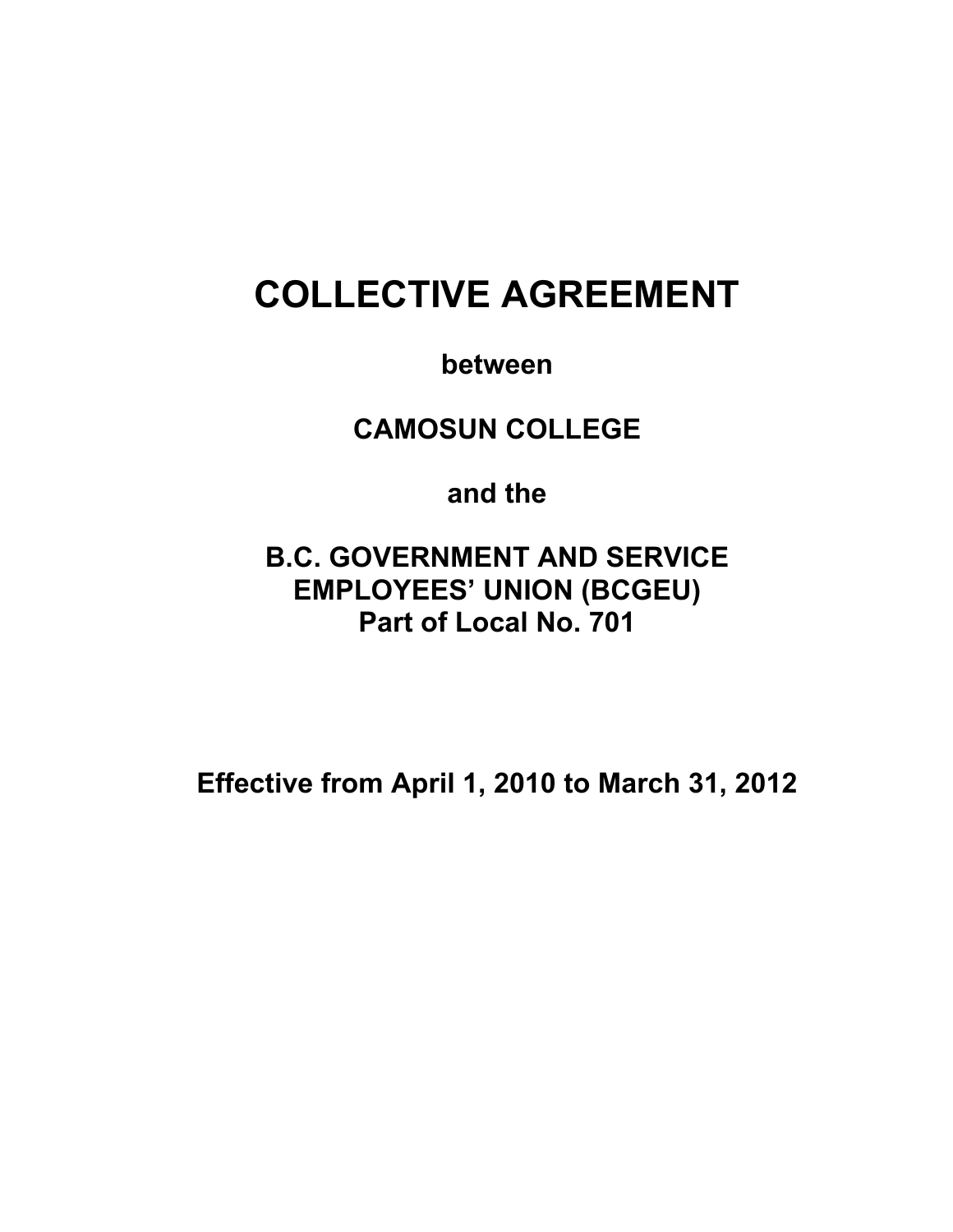| 1.1 |  |  |
|-----|--|--|
| 1.2 |  |  |
| 1.3 |  |  |
| 1.4 |  |  |
| 1.5 |  |  |
| 1.6 |  |  |
| 1.7 |  |  |
| 1.8 |  |  |
|     |  |  |
| 2.1 |  |  |
| 2.2 |  |  |
| 2.3 |  |  |
| 2.4 |  |  |
| 2.5 |  |  |
| 2.6 |  |  |
| 2.7 |  |  |
| 2.8 |  |  |
|     |  |  |
| 3.1 |  |  |
| 3.2 |  |  |
| 3.3 |  |  |
| 3.4 |  |  |
| 3.5 |  |  |
|     |  |  |
| 4.1 |  |  |
| 4.2 |  |  |
| 4.3 |  |  |
| 4.4 |  |  |
| 4.5 |  |  |

### **TABLE OF CONTENTS**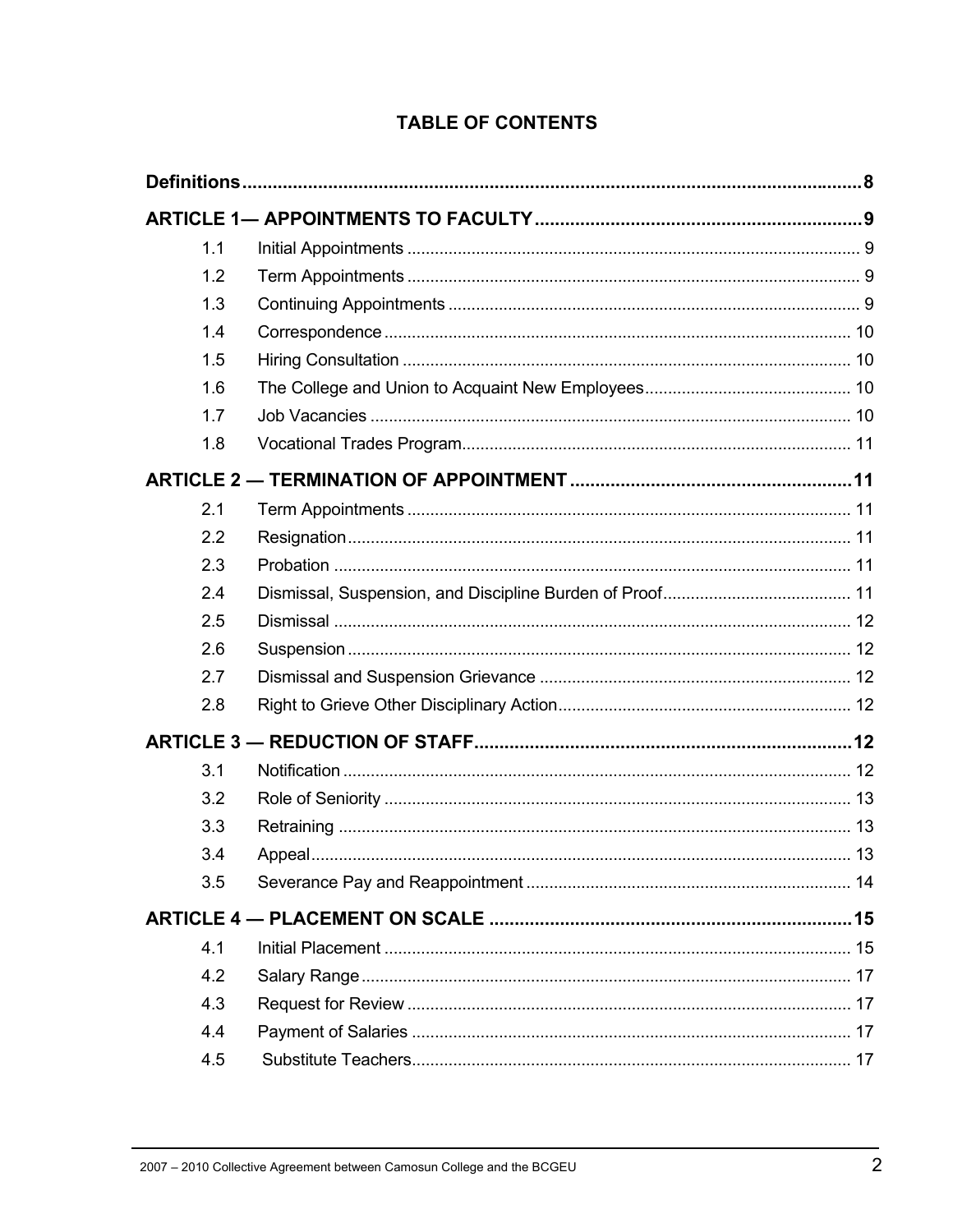| 5.1  |  |
|------|--|
| 5.2  |  |
| 5.3  |  |
|      |  |
| 6.1  |  |
| 6.2  |  |
| 6.3  |  |
| 6.4  |  |
| 6.5  |  |
| 6.6  |  |
| 6.7  |  |
|      |  |
| 7.1  |  |
| 7.2  |  |
| 7.3  |  |
| 7.4  |  |
| 7.5  |  |
| 7.6  |  |
| 7.7  |  |
| 7.8  |  |
| 7.9  |  |
| 8.1  |  |
| 8.2  |  |
| 8.3  |  |
| 8.4  |  |
|      |  |
|      |  |
| 10.1 |  |
| 10.2 |  |
| 10.3 |  |
| 10.4 |  |
|      |  |
| 11.1 |  |
|      |  |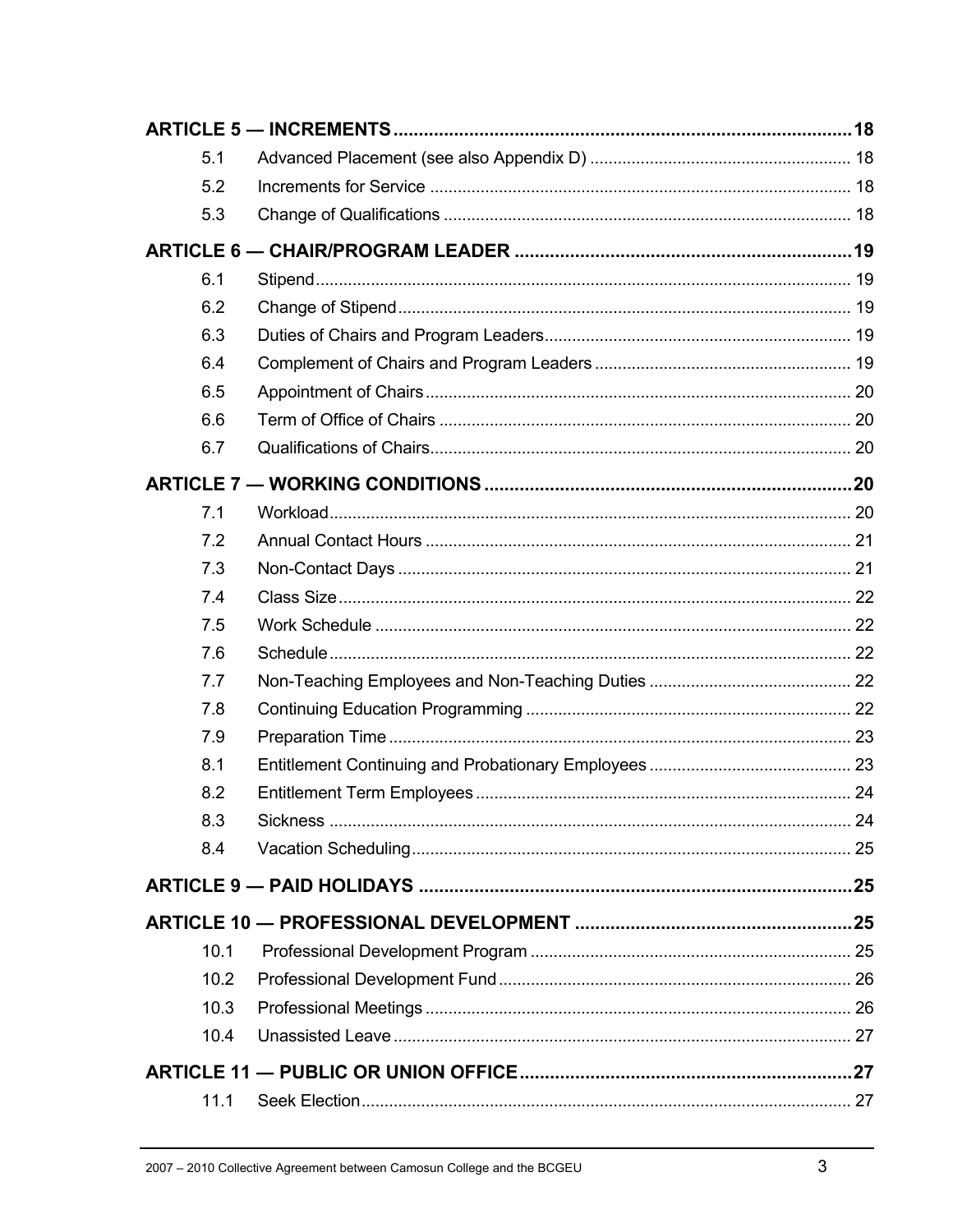| 11.2 |                                                           |  |
|------|-----------------------------------------------------------|--|
| 11.3 |                                                           |  |
|      |                                                           |  |
|      |                                                           |  |
| 14.1 |                                                           |  |
| 14.2 |                                                           |  |
| 14.3 |                                                           |  |
| 14.4 |                                                           |  |
| 14.5 |                                                           |  |
| 14.6 |                                                           |  |
|      |                                                           |  |
| 15.1 |                                                           |  |
| 15.2 |                                                           |  |
| 15.3 |                                                           |  |
|      | ARTICLE 16 - WORKER'S COMPENSATION BOARD AND OCCUPATIONAL |  |
|      |                                                           |  |
|      |                                                           |  |
| 16.1 |                                                           |  |
| 16.2 |                                                           |  |
|      |                                                           |  |
| 17.1 |                                                           |  |
| 17.2 |                                                           |  |
| 17.3 |                                                           |  |
| 17.4 |                                                           |  |
| 17.5 |                                                           |  |
| 17.6 |                                                           |  |
| 17.7 |                                                           |  |
| 17.8 |                                                           |  |
|      |                                                           |  |
| 18.1 |                                                           |  |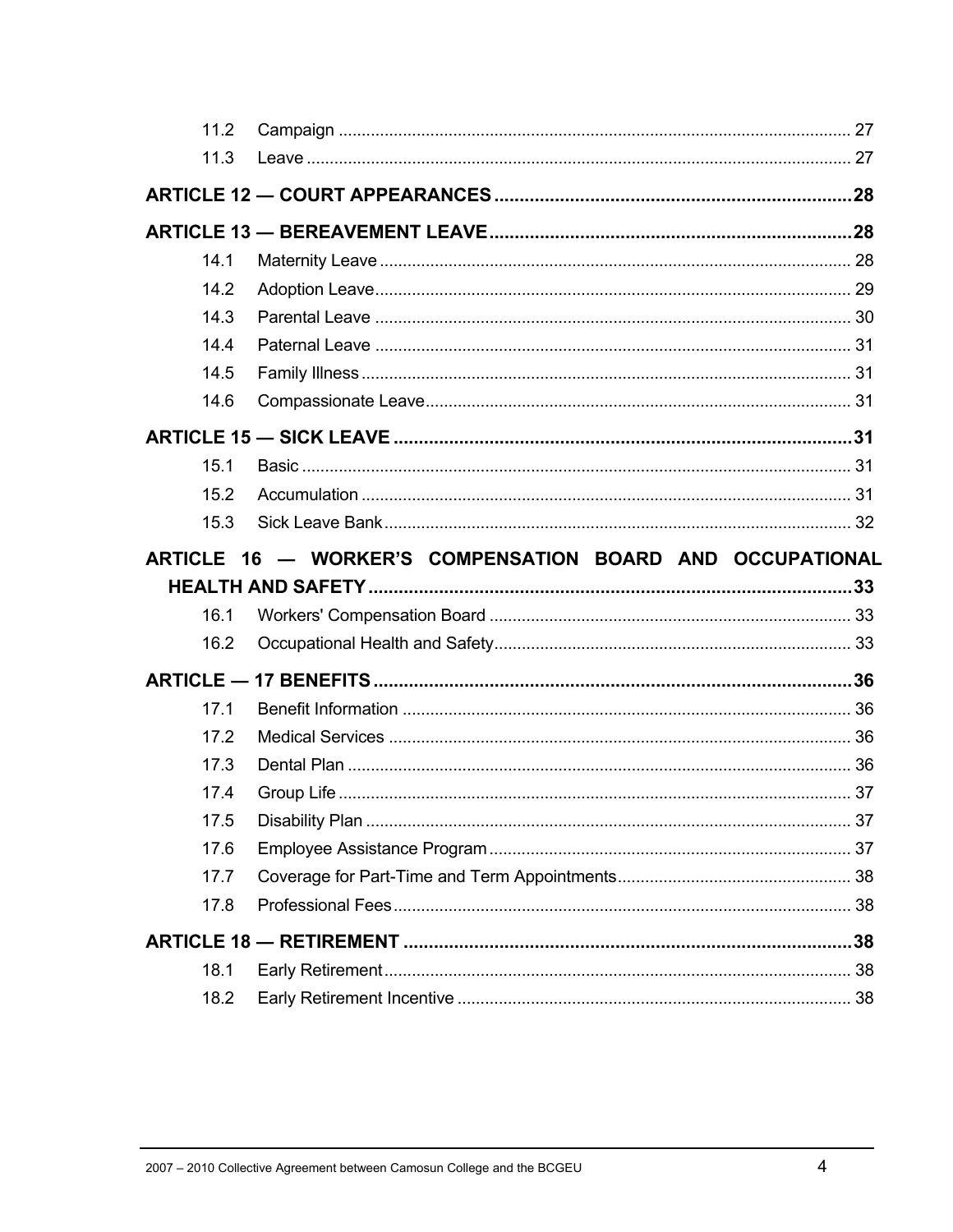| 21.1  |                                                     |  |
|-------|-----------------------------------------------------|--|
| 21.2  |                                                     |  |
| 21.3  |                                                     |  |
| 21.4  |                                                     |  |
| 21.5  |                                                     |  |
| 21.6  |                                                     |  |
| 21.7  |                                                     |  |
| 21.8  |                                                     |  |
| 21.9  |                                                     |  |
| 21.10 |                                                     |  |
| 21.11 |                                                     |  |
| 21.12 |                                                     |  |
| 21.13 |                                                     |  |
| 21.14 |                                                     |  |
| 21.15 |                                                     |  |
|       |                                                     |  |
|       |                                                     |  |
| 22.1  |                                                     |  |
| 22.2  |                                                     |  |
| 22.3  |                                                     |  |
| 22.4  |                                                     |  |
|       |                                                     |  |
| 23.1  |                                                     |  |
| 23.2  |                                                     |  |
| 23.3  |                                                     |  |
| 23.4  |                                                     |  |
|       | ARTICLE 24 - SAFEGUARD AGAINST SALARY REDUCTIONS 45 |  |
|       |                                                     |  |
| 26.1  |                                                     |  |
| 26.2  |                                                     |  |
| 26.3  |                                                     |  |
|       |                                                     |  |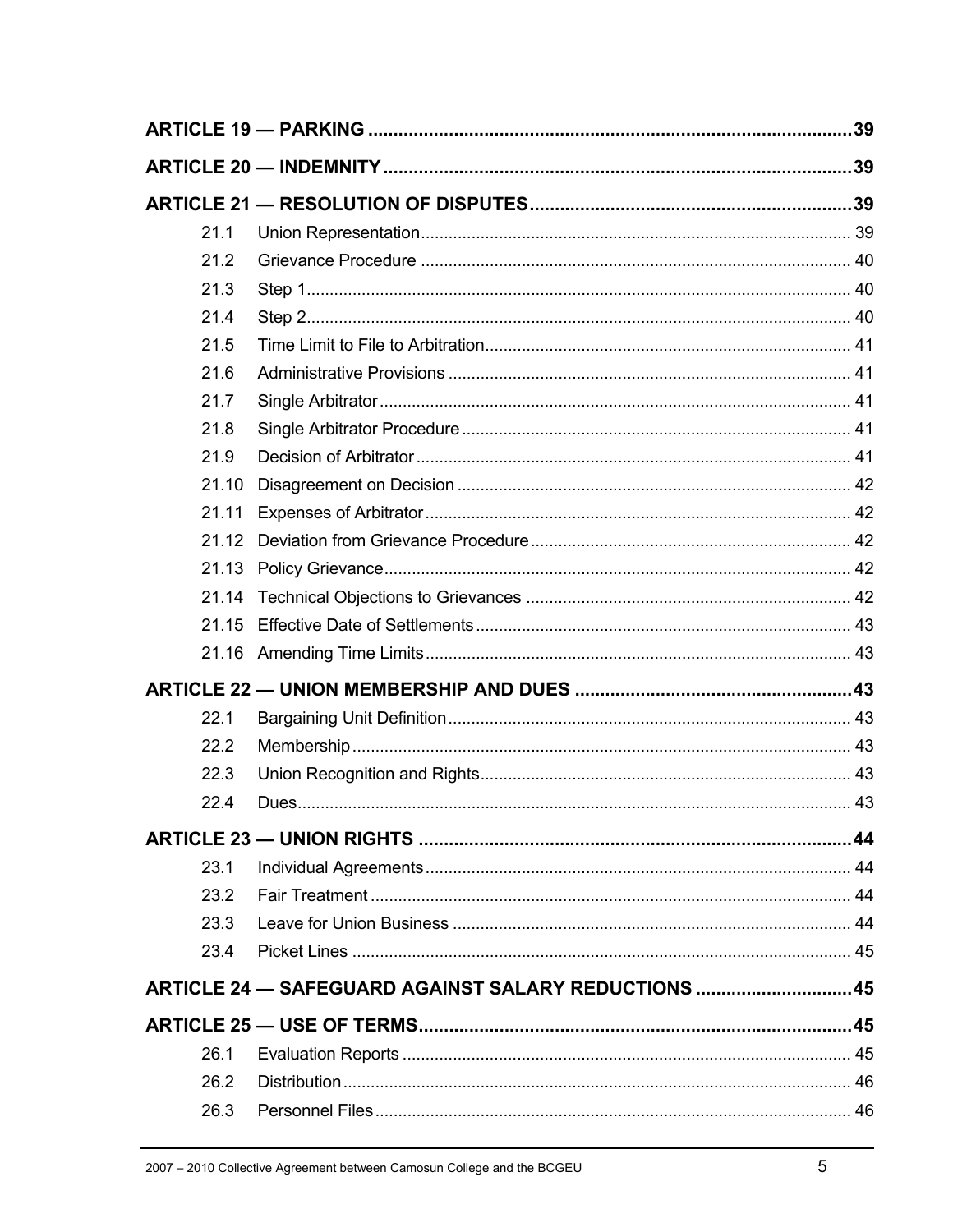| 28.1                                                                                 |  |
|--------------------------------------------------------------------------------------|--|
| 28.2                                                                                 |  |
|                                                                                      |  |
|                                                                                      |  |
| 31.1                                                                                 |  |
| 31.2                                                                                 |  |
| 31.3                                                                                 |  |
|                                                                                      |  |
|                                                                                      |  |
|                                                                                      |  |
|                                                                                      |  |
|                                                                                      |  |
|                                                                                      |  |
|                                                                                      |  |
|                                                                                      |  |
|                                                                                      |  |
|                                                                                      |  |
| Re: Family Illness (Clause 14.5) Compassionate Leave (Clause 14.6) and Sick Bank     |  |
|                                                                                      |  |
| LETTER OF UNDERSTANDING #2<br>.57                                                    |  |
| Re: Principles of Agreement for the Implementation of Article $6 -$ Common Agreement |  |
| (Regularization) between Camosun College and BCGEU Vocational Instructors:           |  |
|                                                                                      |  |
| Re: Article 14 - Maternity and Parental Leave and regarding Supplemental Employment  |  |
|                                                                                      |  |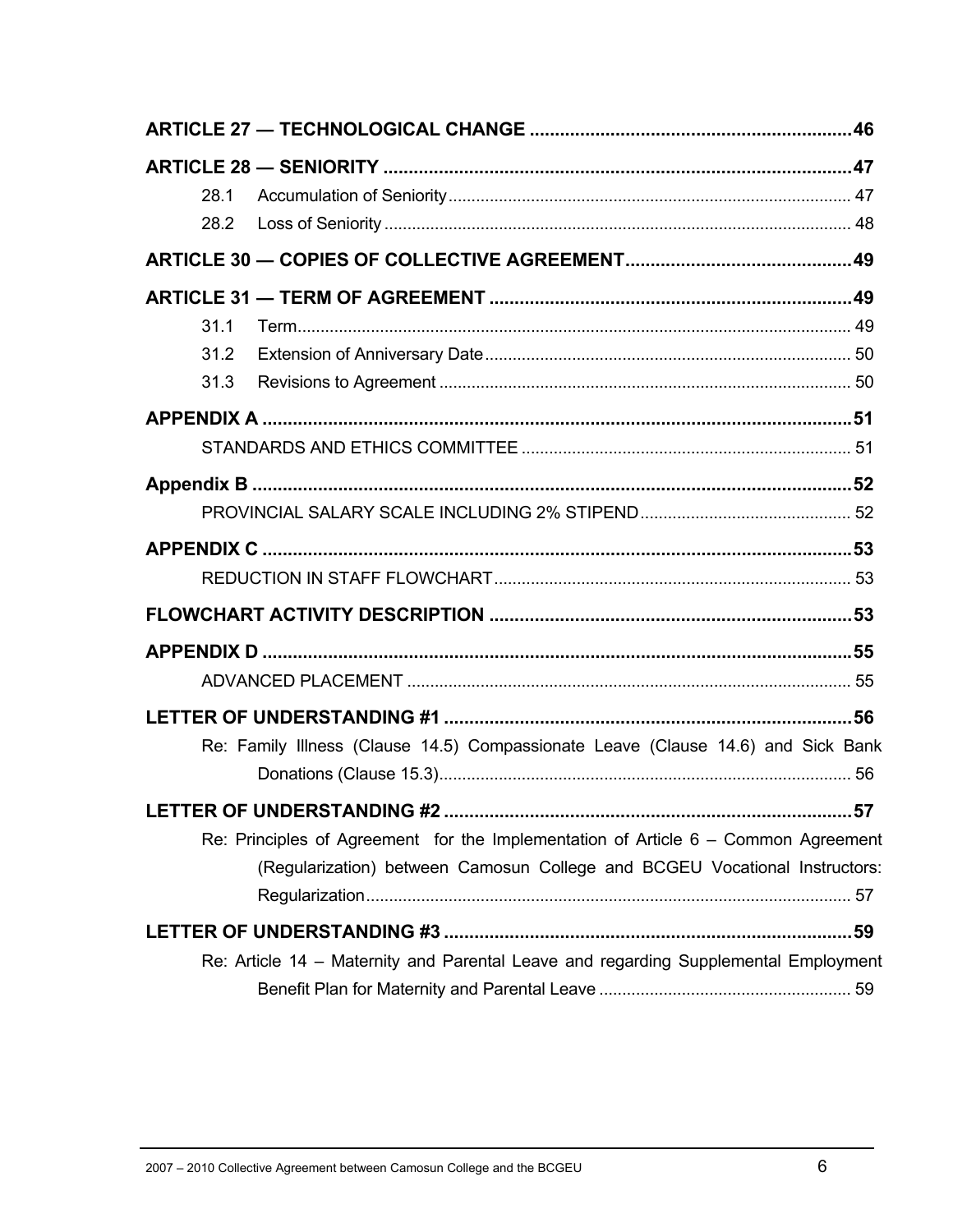THIS AGREEMENT made and entered into on April1, 2010 to March 31, 2012.

BETWEEN THE:

#### **CAMOSUN COLLEGE (hereinafter called the "College")**

#### OF THE FIRST PART

AND THE:

#### **B.C. GOVERNMENT AND SERVICE EMPLOYEE'S UNION part of LOCAL 701, CAMOSUN COLLEGE BARGAINING UNIT (hereinafter called the "Union")**

#### OF THE SECOND PART

WHEREAS Camosun College is an employer within the meaning of the Labour Code of *British Columbia Act*:

AND WHEREAS the B.C. Government and Service Employees' Union is the certified bargaining agent for Vocational Instructors under the *Act*:

AND WHEREAS the Parties have carried on collective bargaining under the *Act* and have reached agreement as herein expressed:

NOW THIS AGREEMENT WITNESSETH that the Parties HERETO AGREE EACH WITH THE OTHER AS FOLLOWS: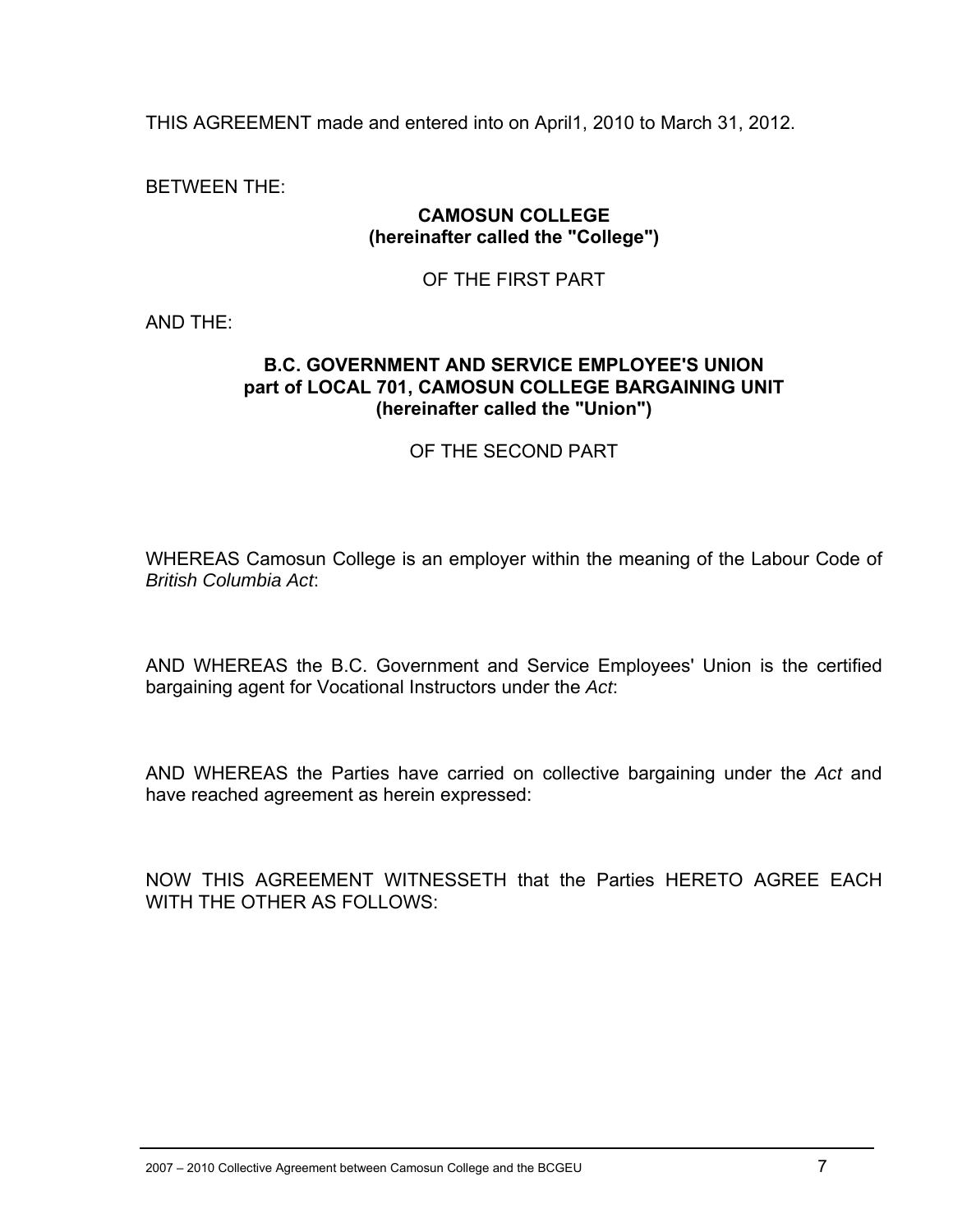### **DEFINITIONS**

- *Personnel Files:* includes all employee records maintained by *the Human Resources Department*
- *Union Representative:* a Union member elected by its membership to act on behalf of the bargaining unit – this includes the Staff Representative.
- *College:* Camosun College including all campuses.
- *Bargaining Unit Chair:* the elected Camosun representative of the BCGEU, Local 701.
- *Local Area Office:* BCGEU 2994 Douglas Street Victoria, BC V8T 4N4
- **Probation:** employees shall be subject to a period of probation for two (2) full time equivalent years.
- *Term:* is an appointment for a specified period of time with an identified termination date.
- *Appointment:* is a written offer of employment.
- *President of the Union:* is the President of the B.C. Government and Service Employees' Union.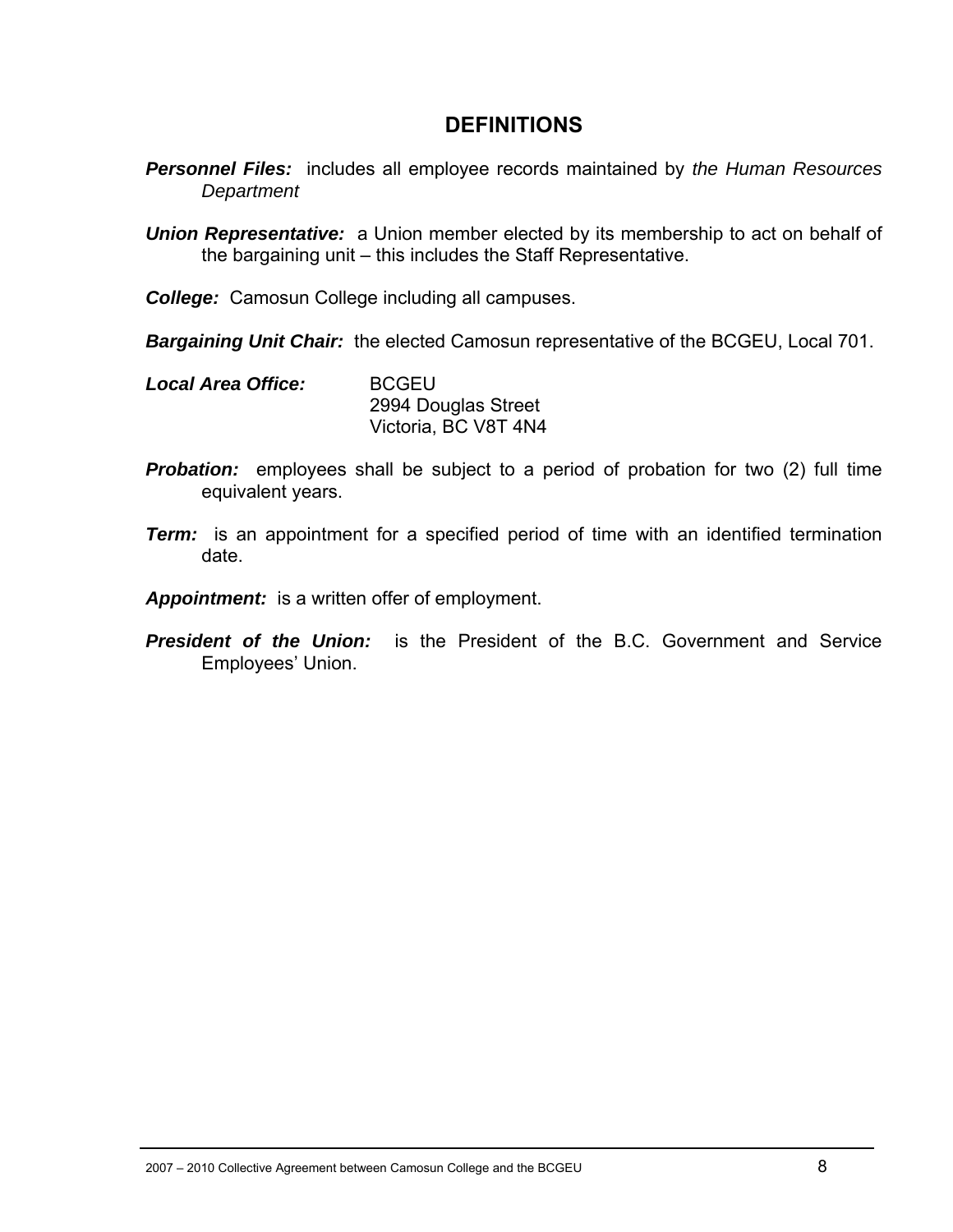# **ARTICLE 1― APPOINTMENTS TO FACULTY**

### **1.1 Initial Appointments**

- (a) An offer of an appointment has been made to the successful applicant when it is given in writing and signed by the appropriate Dean. An employee will normally not commence service at the College until the employee has accepted in writing his/her offer of appointment.
- (b) Initial appointments may be term (full-time or part-time) or continuing (fulltime or part-time - over 50%). Appointments will be subject to a probationary period for the equivalent of two (2) years.
- (c) Whenever possible, the offer of appointment shall be made at least two weeks prior to the date of commencement of appointment. This clause shall not apply to appointment of substitute instructors.
- (d) The College will ensure that the Union is fully aware of the criteria and procedures for salary placement.

### **1.2 Term Appointments**

Specified Term Appointments shall be made:

- (a) to replace faculty on leave; or
- (b) to staff instructional programs or projects which are controlled or funded outside the regular operating budget of the College; or
- (c) for faculty positions providing less than fifty percent (50%) annual workload. This provision shall not apply to continuous contracts which are reduced below fifty percent (50%), by application of Clause 3, reduction of staff.

Subject to Clauses 3.2 and 3.3 service accumulated during term appointments shall be credited toward probationary appointments, seniority, and all other benefits for which the employee is eligible.

### **1.3 Continuing Appointments**

(a) A full-time faculty member shall not be converted involuntarily to part-time without mutual agreement among the member, the Union and the College. A full-time faculty member assigned to a continuing part-time contract will maintain accumulated seniority and shall continue to accrue seniority on a prorated basis.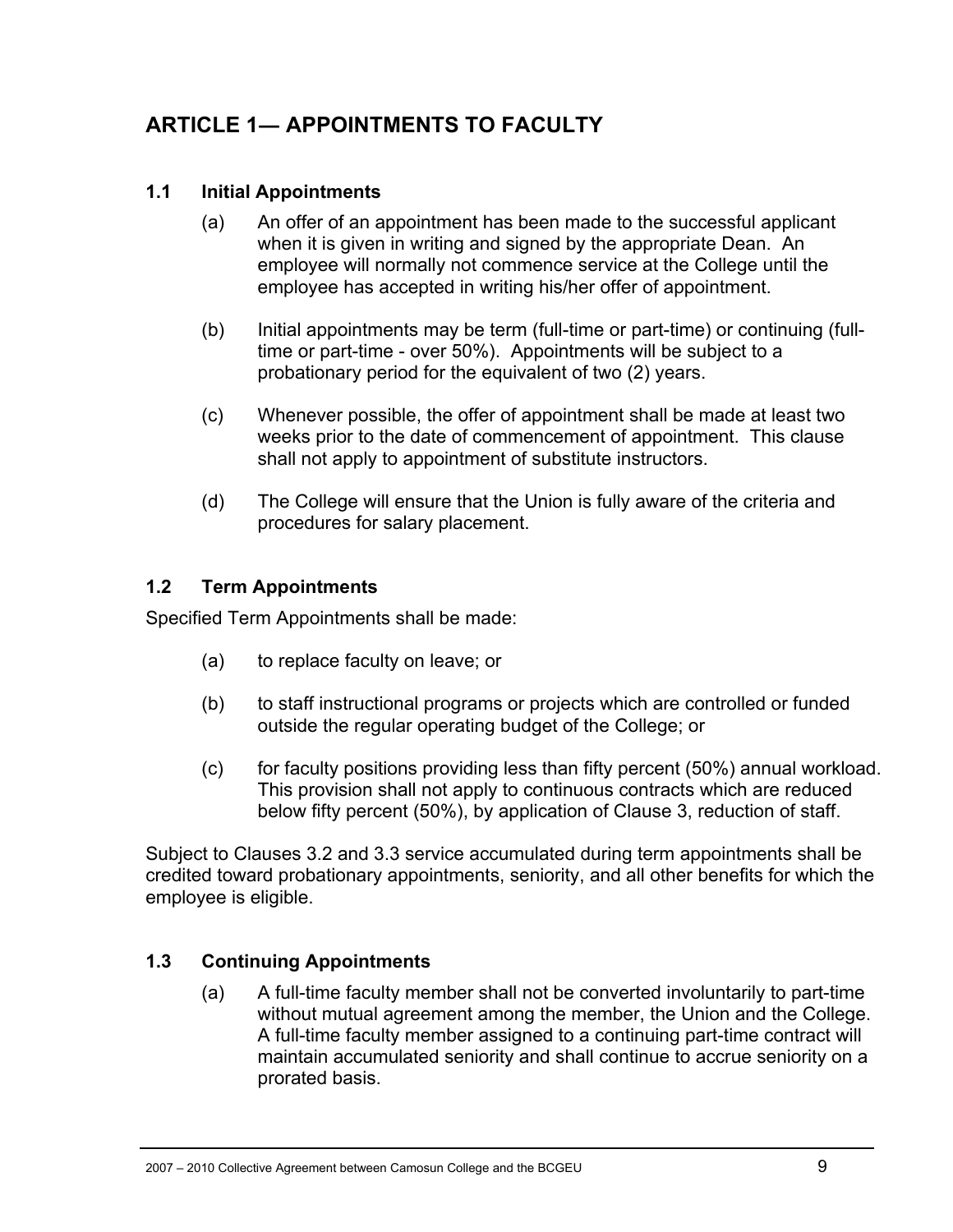(b) In the event that a full-time faculty member who has voluntarily converted to continuing part-time wishes to revert to a full-time appointment he/she can only do so if there is a full-time vacancy in the area of his/her expertise or if there was an agreement made specifying the years of part-time employment prior to the member becoming part-time.

### **1.4 Correspondence**

The Union shall receive a copy of each letter of appointment.

### **1.5 Hiring Consultation**

- (a) Faculty members of the respective department shall be consulted in the selection of all new faculty.
- (b) Normally a committee shall be formed to select a qualified candidate. The committee is responsible for screening applicants, short listing applicants, interviewing applicants and making a hiring recommendation to the appropriate Dean.
- (c) Normally the committee shall include the following:
	- (i) the appropriate Chair;
	- (ii) at least two (2) faculty members from the department/functional area where the vacancy exists;
	- (iii) the appropriate Dean or designate; and
	- (iv) such other representation deemed appropriate by the College.
- (d) In the event of a creation of a new department, continuing faculty members in a related department, if any exist, shall be consulted in the selection of new faculty.

### **1.6 The College and Union to Acquaint New Employees**

The College and Union agree to acquaint new employees with the fact that a Collective Agreement is in effect. The College will be responsible for providing an orientation session for new employees and will invite a Union representative to participate. The Union will be responsible for informing the new employee of the name and location of his/her Union representative.

### **1.7 Job Vacancies**

The College will continue to operate under the Policy for the Selection of New Faculty which was jointly developed by the College Administration, BCGEU, and CCFA. No changes to this policy will be made without consultation with representatives from the BCGEU.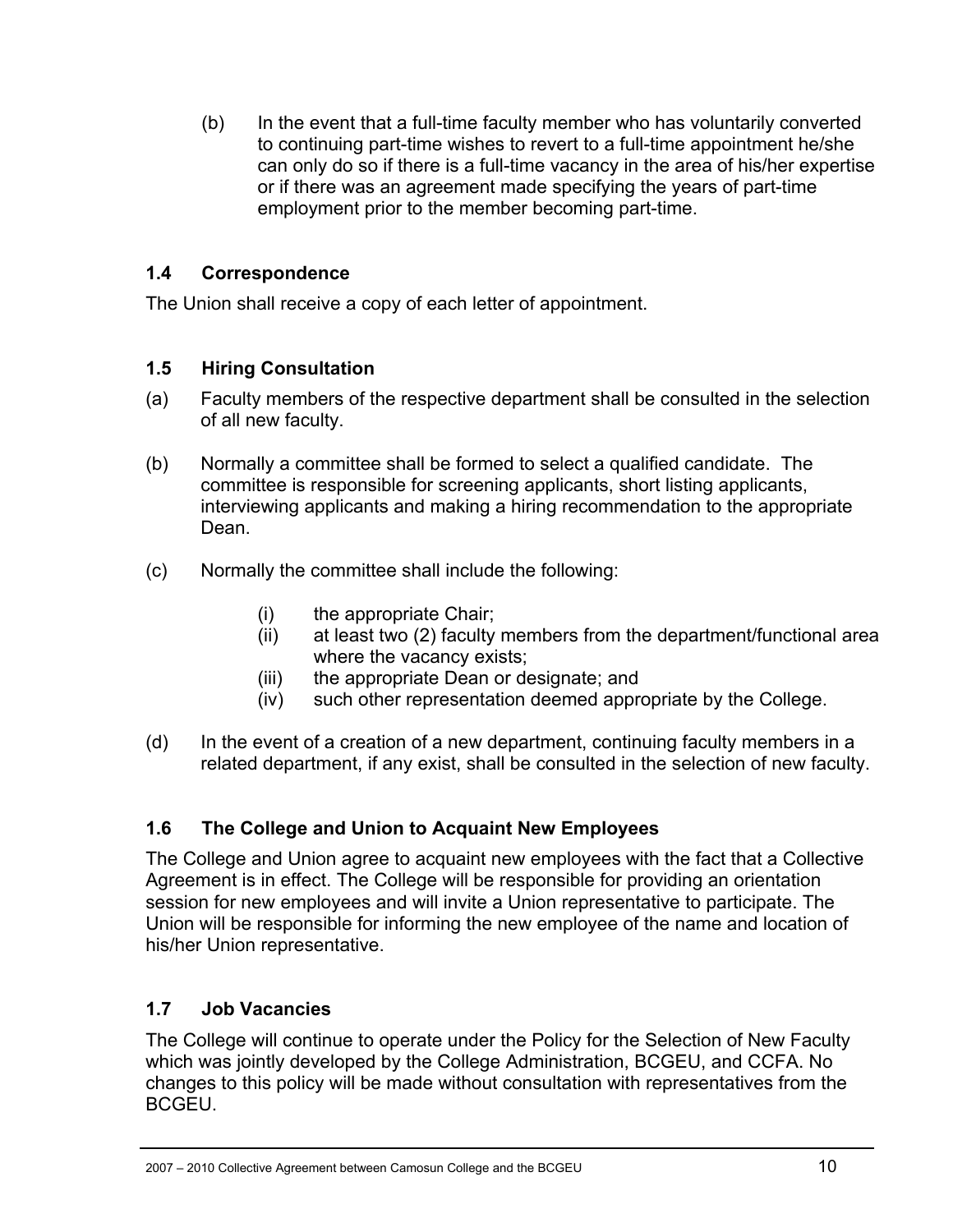### **1.8 Vocational Trades Program**

All programs leading to qualifications in skilled trades, certified trades, designated vocational trades programs or technical trades shall be deemed to be vocational trades programs. All faculty engaged in instruction, supervision, evaluation, interpretation or development of such technical course content or material shall be members of the BCGEU, part of Local 701, Camosun College Bargaining Unit, and possess qualifications as outlined in Clause 4.1 of this Collective Agreement.

# **ARTICLE 2 ― TERMINATION OF APPOINTMENT**

### **2.1 Term Appointments**

Term Appointments shall terminate automatically, without notification, on the date specified in the letter of appointment.

### **2.2 Resignation**

Employees will give the College as much notice of resignation as possible, and will where possible, arrange for the effective date to coincide with the end of a class instructional period. The notice will normally be at least one month.

### **2.3 Probation**

- (a) The probation period shall be for the equivalent of two (2) years.
- (b) An employee, while on probation, may be terminated for unsatisfactory performance at any time providing he/she has been evaluated in a fair and reasonable manner according to the standards and procedures accepted within the School. The employee shall be informed of these evaluation standards and procedures at the commencement of his/her employment. In lieu of notice, severance pay equivalent to two (2) weeks salary will be provided. Such termination is subject to appeal through the dispute and grievance procedure only if it is alleged that the provisions for evaluation have not been implemented as prescribed in this clause. The College shall specify, in writing, the reasons for the termination.

### **2.4 Dismissal, Suspension, and Discipline Burden of Proof**

In all cases of discipline, the burden of proof of just cause shall rest with the College.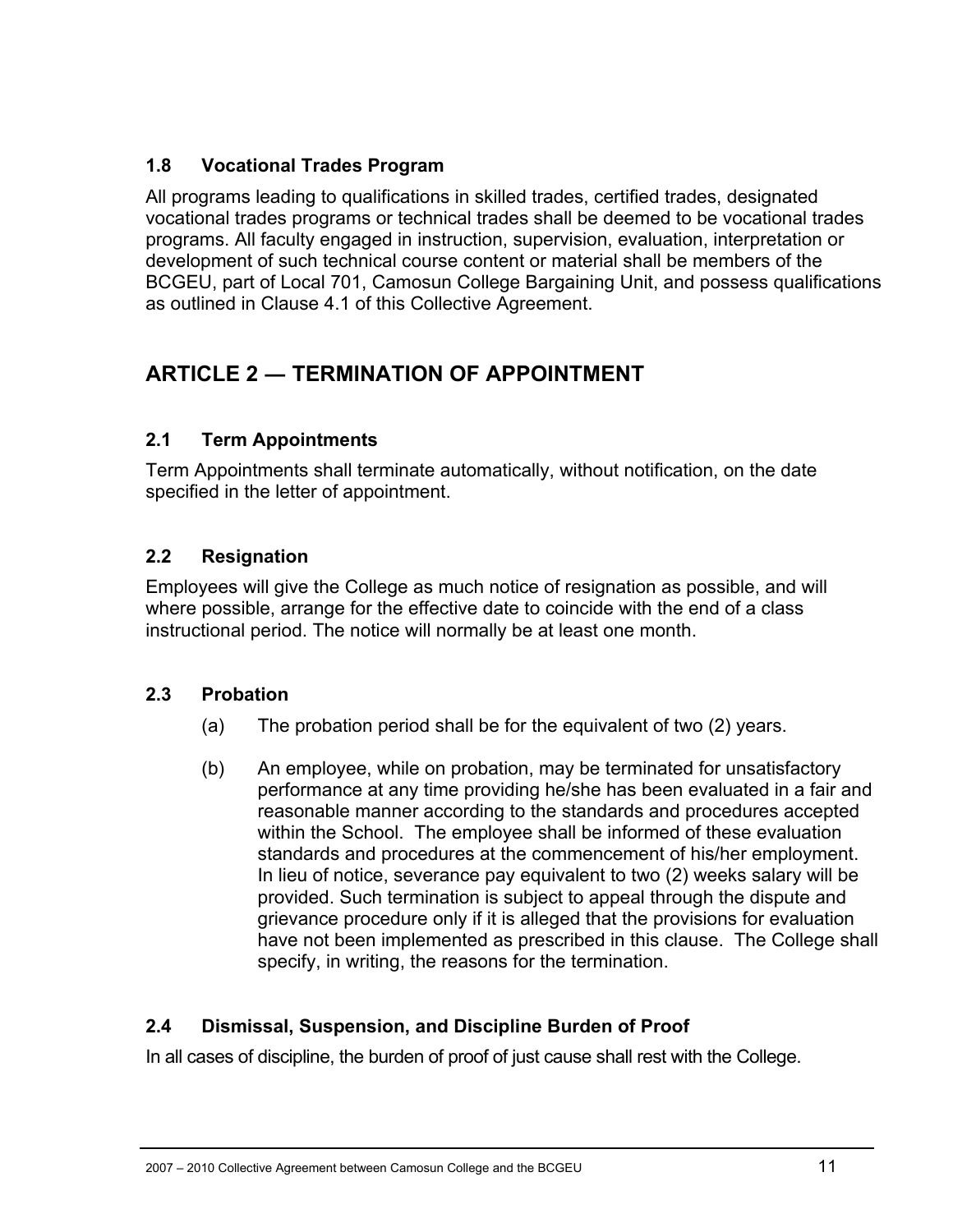### **2.5 Dismissal**

The President of the College or his/her designate specifically authorized by the President may dismiss any employee for just cause. Notice of dismissal shall be in writing and shall set forth the reasons for dismissal.

### **2.6 Suspension**

The President of the College or his/her designate specifically authorized by the President may suspend an employee for just cause. Notice of suspension shall be in writing and shall set forth the reasons for the suspension.

### **2.7 Dismissal and Suspension Grievance**

All dismissals and suspensions will be subject to formal grievance procedure under Clause 21 of this Agreement. A copy of the written notice of dismissal or suspension shall be forwarded to the President of the Union within five (5) working days of the action being taken.

### **2.8 Right to Grieve Other Disciplinary Action**

Disciplinary action grievable by the employee shall include letters of reprimand, written adverse reports and performance evaluations. An employee shall be given a copy of any such document placed on the employee's file which might be the basis of disciplinary action. Should an employee dispute any such entry in their file, the employee shall be entitled to recourse through the grievance procedure and the eventual resolution thereof shall become part of their personnel record.

# **ARTICLE 3 ― REDUCTION OF STAFF**

### **3.1 Notification**

When a reduction of staff is necessary due to changes in enrolment, the deletion of a program, technological changes, or budgetary reasons, an employee shall be entitled to at least four (4) months notice, excluding annual holidays. (See Flowchart Appendix C)

In the event that the appropriate Dean plans to recommend termination of a continuing or probationary appointment for reasons of staff reduction, he/she shall inform the individual concerned of his/her intent at least one month prior to the time that the recommendation will be made to the Board, and shall specify in writing the reasons for the recommendation.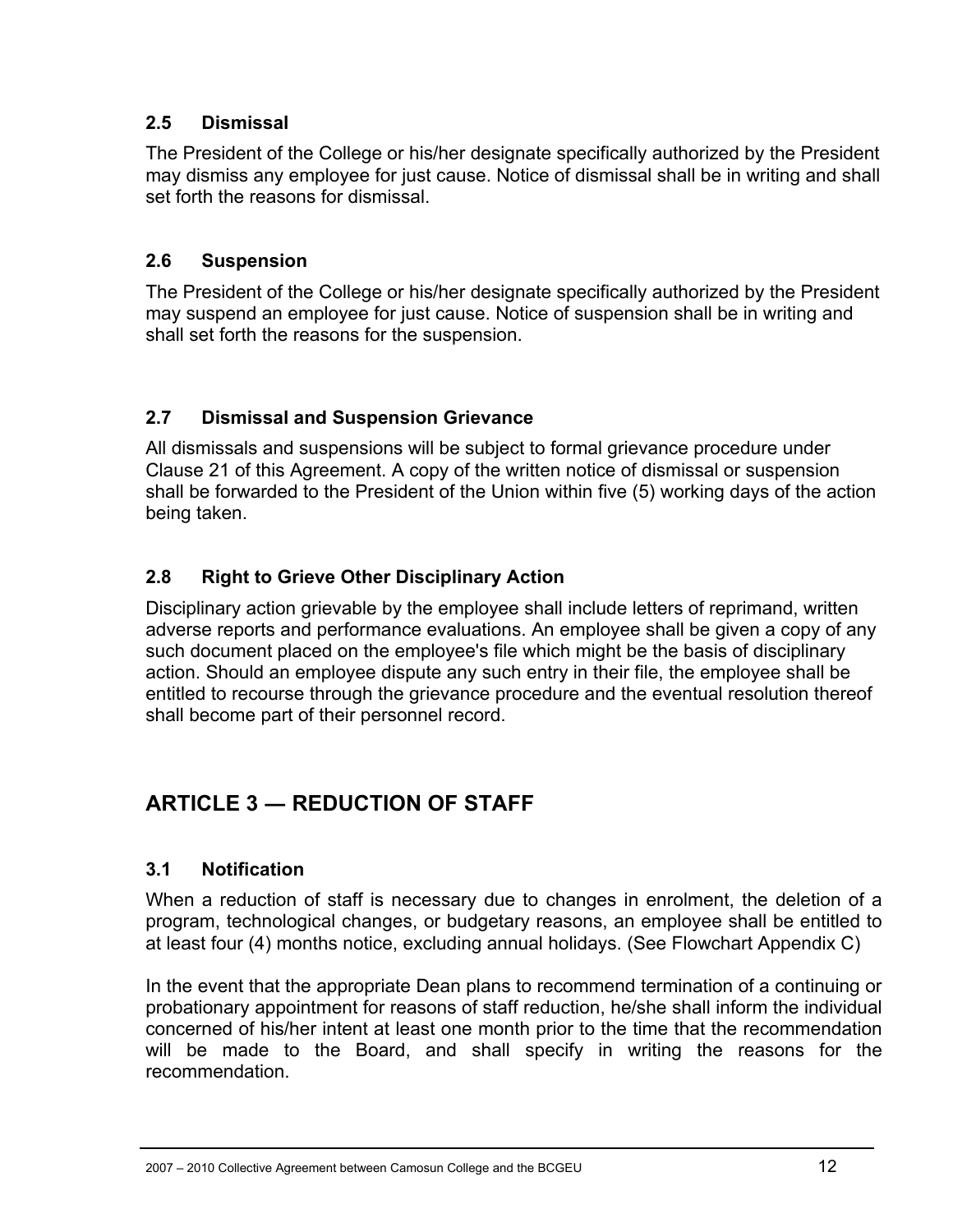The notice period shall be calculated from the date that written notification from the President is received by the employee advising that the President will be recommending the reduction in staff to the Board.

### **3.2 Role of Seniority**

A reduction in force shall be based on seniority within a department, discipline or specialty, provided that the senior staff have appropriate qualifications and are providing satisfactory service.

Whenever possible, an employee shall be given an opportunity to serve the College in some other capacity for which he/she is qualified. This clause applies to all employees, including those on leave at time of reduction of staff.

#### **3.3 Retraining**

- (a) An employee who is terminated for reason of reduction of staff, who is not judged to be qualified to transfer to another position as provided in Clause 3.2, and who has served the College for at least five (5) years shall receive paid leave of up to eight (8) months, in order to qualify for an available position at the College. An available position is one which, at the time the reduction in staff is given, is currently unfilled or has been confirmed to become vacant within the retraining period. Payment for the leave will be prorated if only part-time leave is required. In the event no position is available, Clause 3.5 shall apply.
- (b) When retraining is not practicable, and to facilitate early retirement of employees between the ages of 55 and 64 years, an employee shall be granted either severance pay in accordance with Clause 3.5(b), in addition to other retirement benefits, or early retirement incentive in accordance with Clause 18.2. In no case will both clauses be applied.
- (c) Where courses are altered or changed to the extent where new or greater skills are required than are already possessed by the affected employee such that the employee's continuing employment is threatened, such employee shall be given up to two (2) months in addition to annual vacation and to professional development time provided in Clause 10 for approved professional development, with no loss of income benefits or seniority.

### **3.4 Appeal**

In the event that an employee who has received a notice of reduction of staff wishes to grieve their selection based on seniority, he/she may do so in accordance with the provisions of Clause 21.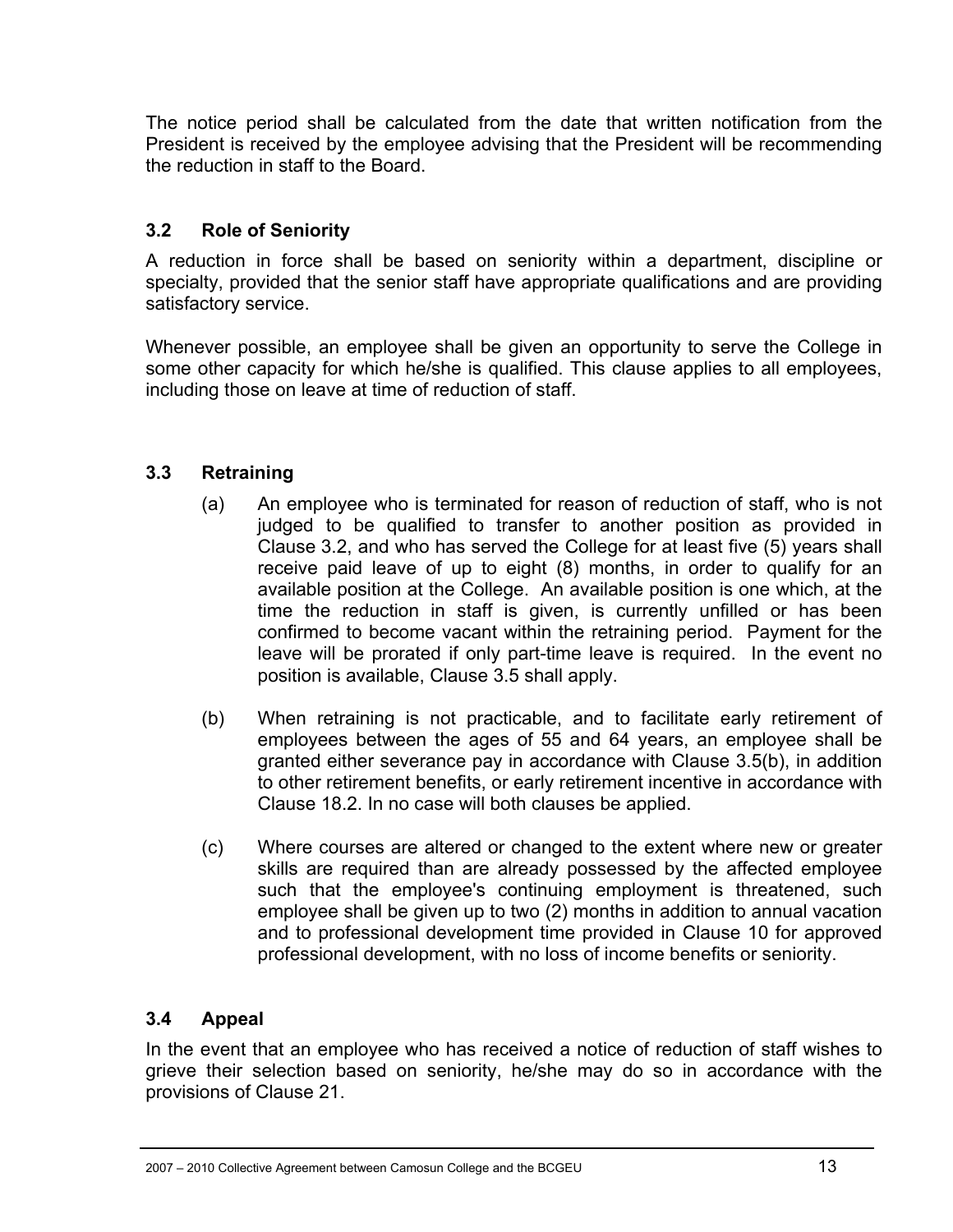### **3.5 Severance Pay and Reappointment**

Any continuing employee, laid off for reasons of reductions in staff, who has not received alternate placement under Clauses 3.2 or 3.3, may select either alternative (a) or (b) below:

(a) Reappointment:

An employee with five (5) years of service or less shall be placed on a reappointment list for one (1) year. An employee with more than five (5) years of service shall be placed on a reappointment list for two (2) years. Reappointment shall be based on seniority within the department, discipline or specialty. An employee may, at any time while on the list or at the expiry of being on the list other than for reasons of reemployment into a continuing or probationary position, apply to the College to receive a severance payment in accordance with 3.5(b). An employee who elects the severance pay is deemed to have resigned and forfeits any further entitlement to reappointment under this clause.

(b) Severance Pay:

An employee shall receive pay calculated as one-half (½) of one (1) month's salary, based on the full monthly salary for the employee's step placement established by the Salary Scale currently in effect, for each fulltime equivalent year of service to the College, to a maximum of six (6) months of salary.

Severance pay will be paid on the employee's final day of work and will not be considered employment for either College or statutory benefits. An employee who elects the severance pay alternative is no longer eligible for the conditions provided in Clause 3.5(a).

Where this clause is applied, Clause 3.3(c) may not also be applied.

Should an employee be reemployed on a probationary or continuing contract before the expiration date of the period of time from the layoff date equivalent to that paid as severance pay, the employee shall reimburse the College for the remaining balance of the severance pay within a mutually agreed period of time after the commencement of the new appointment. The amount to be repaid shall be based on the net amount received by the individual, or the gross amount less any taxes required to be paid by the employee as a result of removal of the funds from a registered savings plan where the funds were paid directly to a plan.

If an employee is rehired on a continuing or probationary contract and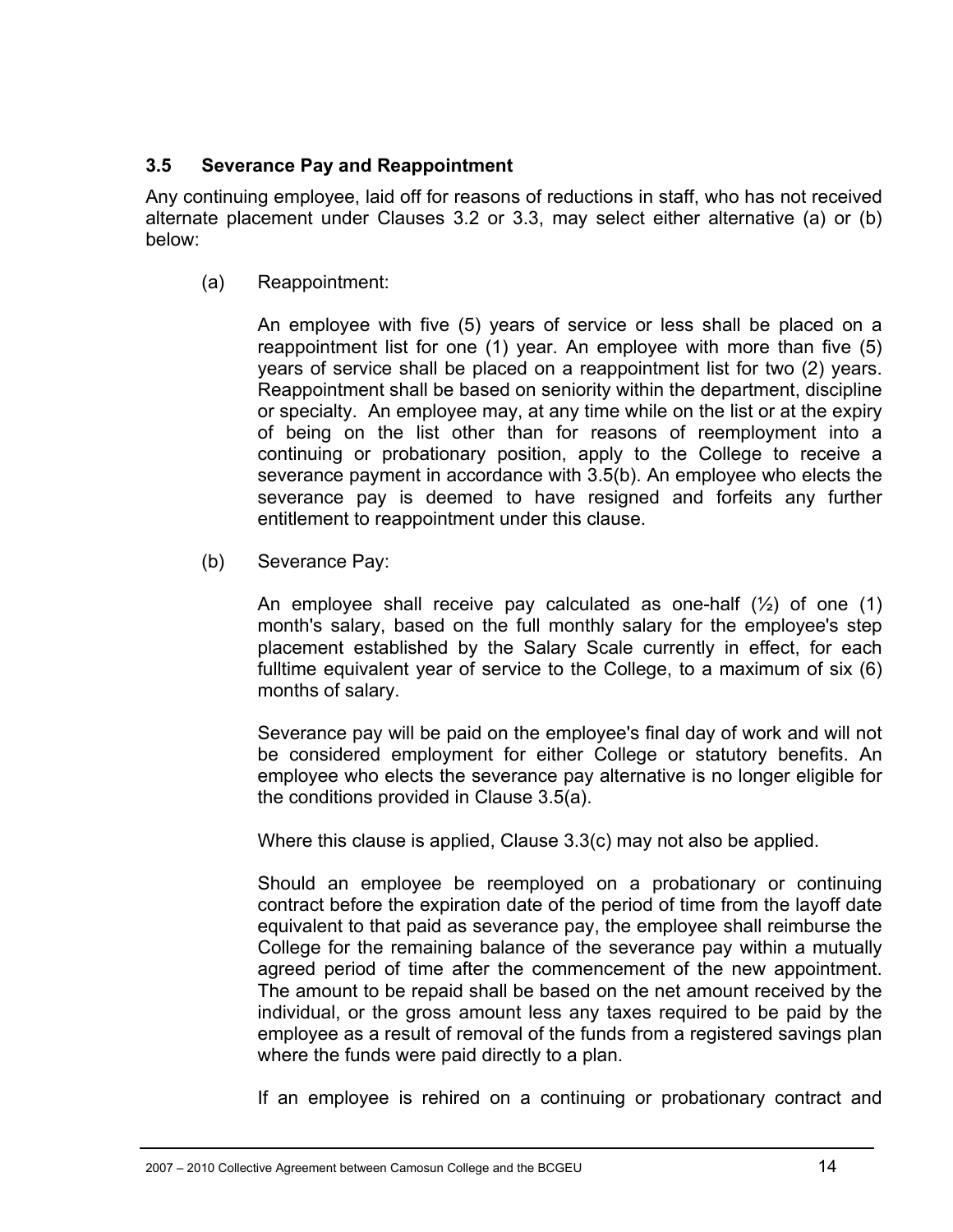subsequently is laid off again, he/she will only be eligible to receive the portion of the original severance pay that was repaid to the College plus any additional severance pay earned through the current appointment.

- (c) A faculty member who declines a reduction in assignment from fulltime to parttime will be covered by this Clause and will have the same options as a faculty member whose employment in his/her assigned position is to be terminated due to a reduction in staff.
- (d) This acceptance of severance pay by an employee shall not prejudice the employee's opportunity of future employment at the College.

# **ARTICLE 4 ― PLACEMENT ON SCALE**

### **4.1 Initial Placement**

Initial placement on the salary scale shall be based on qualifications and advanced in recognition of work and teaching experience:

- (a) Qualifications
	- (1) For an employee holding a degree from a recognized university at the Bachelor's level, or a combination of university, college, or other training deemed to be equivalent and relevant to his/her field of expertise initial placement will be Step 11 with a maximum placement of Step 6.
	- (2) For an employee holding a master's degree; equivalent professional certification; journeyman's certificate; or professional qualifications such as a registered nurse, which is directly relevant to the discipline area in which the employee will teach initial placement will be Step 10 with a maximum placement of Step 3.
- (b) Application Principles
	- (1) Employees who have a maximum placement of Step 3 shall progress from Step 3 to Step 2A on their increment date.
	- (2) Employees who qualify for advanced placement under Article 5.1 or Article 4.1(d) while at, or prior to reaching, Step 3 of the new scale shall progress from Step 3 to Step 2 and then to Step 1.
	- (3) Employees who qualify for advanced placement under Article 5.1 while at Step 2A of the new scale shall progress from Step 2A to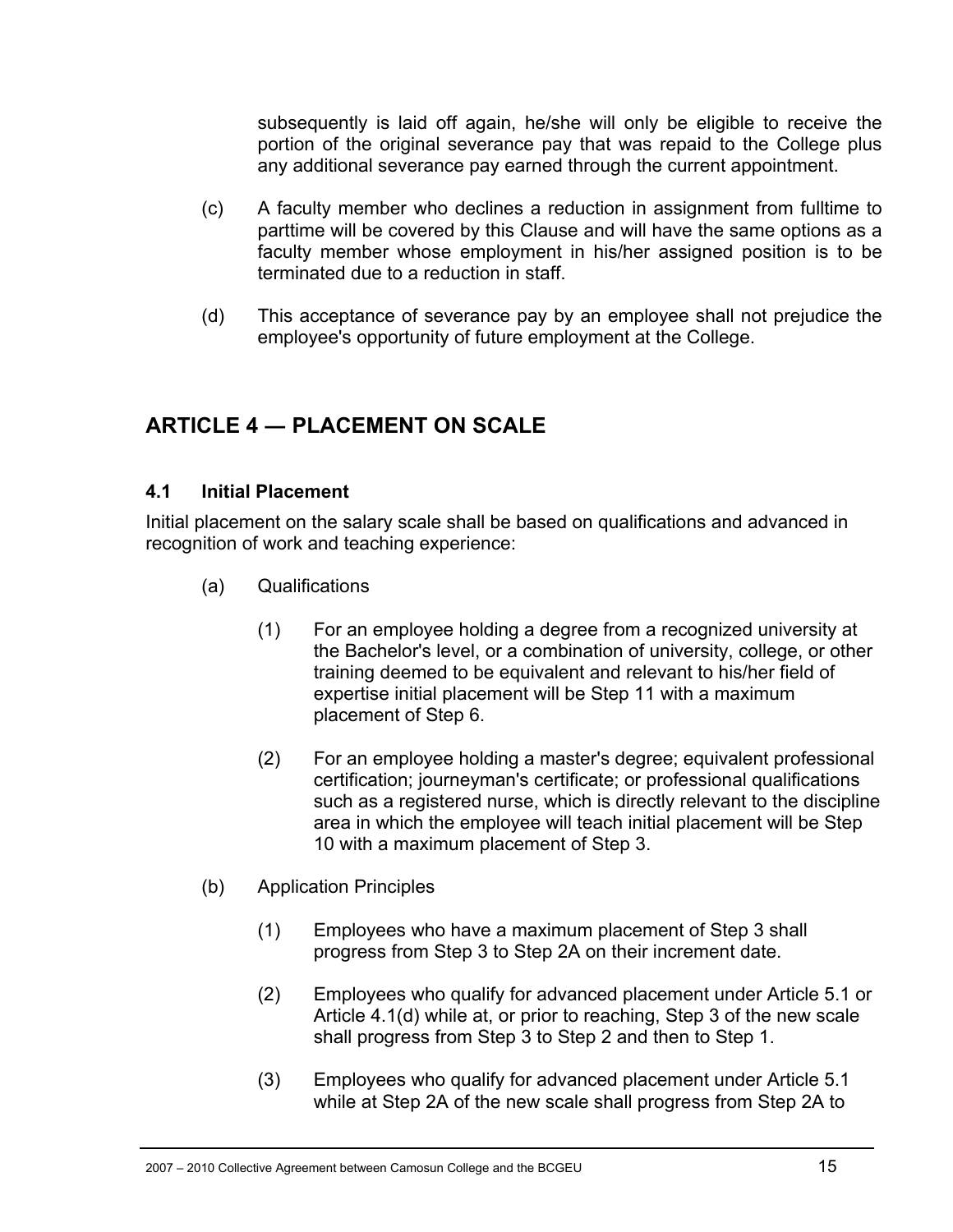Step 2 and then to Step 1.

- (4) Employees who reach Step 2 on the new salary scale shall progress to Step 1 on their increment date.
- (c) Recognition for Work and Teaching Experience

For initial placement on scale the following experience shall be recognized by granting one (1) increment on the basic scale for:

- (1) each year of teaching or relevant work experience in a college, technical institute or vocational school.
- (2) each year of teaching or relevant work experience in a secondary school or university to a maximum of eight (8) years (8 steps).
- (3) two (2) years of relevant work experience in other than a collegetype setting, for experience beyond that required to qualify for initial placement, to a maximum of ten (10) years (5 steps). (For initial placement in the School of Trades and Technology all other qualifications being equal, preference will be given to applicants who have supervisory work experience after receiving journeyman or equivalent certification.)
- (d) Recognition of Additional Education

Additional Education, beyond the study leading to the degree or certification credited to meet the minimum requirements in Clause 4.1(a), will advance both initial and maximum placement by one (1) step for each of the following, but not beyond step 2:

- (1) the completion of an additional relevant degree at the bachelor's level or the master's level at a recognized university;
- (2) successful completion of one (1) year of relevant advanced study beyond any degrees or completion of professional certification equivalent to a year of relevant advanced study;
- (3) the completion of an I.D., V.I.C., teaching certificate, or the equivalent of at least one (1) year of professional education courses whether taken for credit or not.

Further increments will not be awarded under Article 5, Clause 5.1 for a single program of study.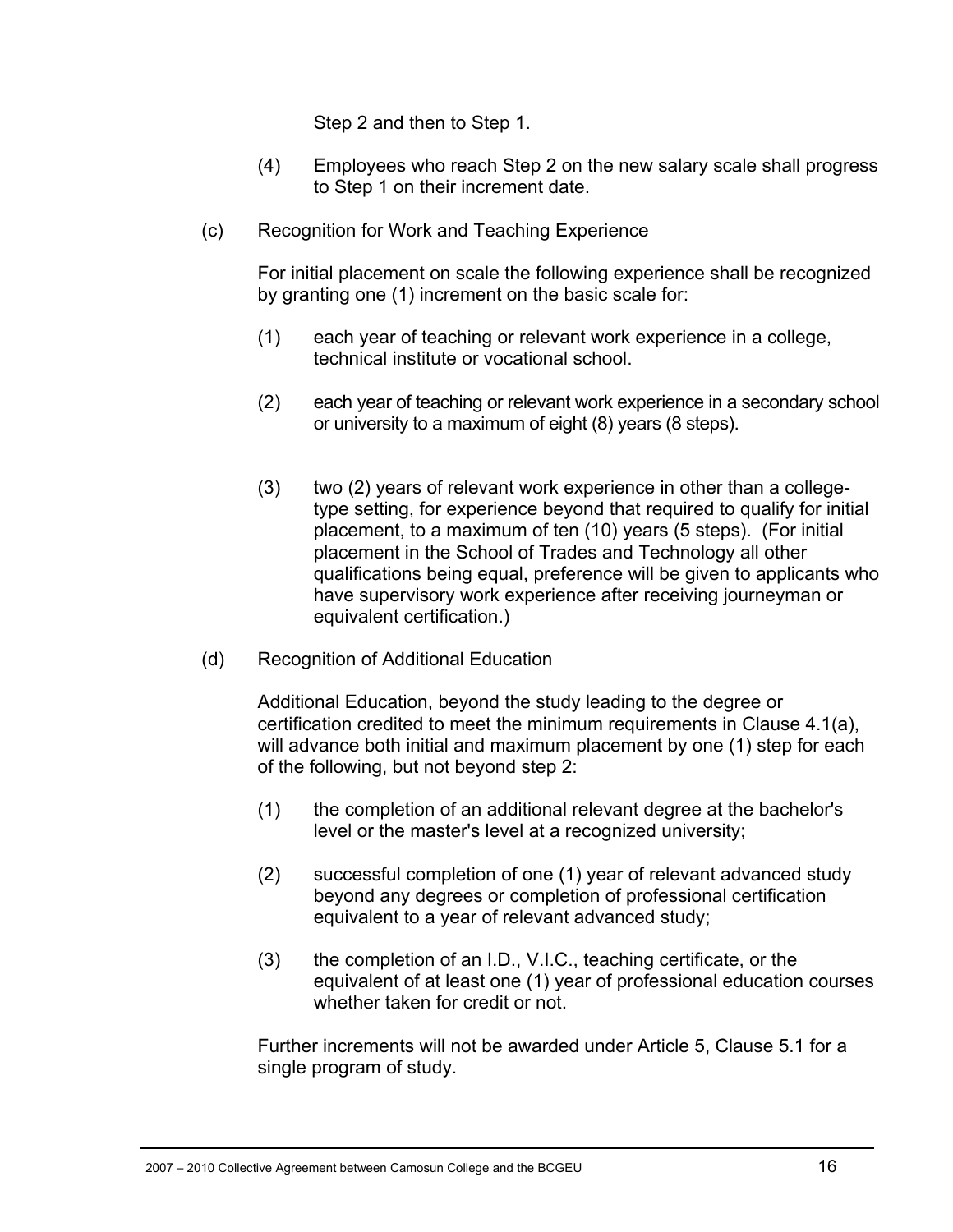### **4.2 Salary Range**

The salary range shall be as shown on the grid in Appendix A of the Provincial Common Agreement.

### **4.3 Request for Review**

- (a) The College will provide employees with a copy of the worksheet used in determining salary placement.
- (b) At the request of the employee, placement on the salary scale may be reviewed at any time. Increases to an employee's placement on scale resulting from the review of qualifications shall be retroactive to the time of appointment if the review is initiated within six (6) months of the acceptance of the offer of appointment. Otherwise, increases shall be retroactive to the date on which the faculty member requested the review. A request for review of placement received more than six (6) months after the acceptance of the offer of employment must be based on a specific identified area of concern. Changes in placement procedures which were agreed to by the two parties since a faculty member's most recent placement shall not be grounds for review unless the changes were agreed to be retroactive.
- (c) Where the College wishes to attract specialized personnel, the Union and the College shall negotiate appropriate placement salary.

### **4.4 Payment of Salaries**

Paydays shall be bi-weekly (every second Friday).

### **4.5 Substitute Teachers**

- (a) Wherever possible the College will provide for substitute instructors to replace instructors who are absent as a result of illness or other emergency.
- (b) The procedure for recruiting, determining suitability, and assigning substitutes shall be developed by the Dean/Associate Dean, in consultation with his/her Chairs.
- (c) Substitute instructors shall be paid on an hourly rate teaching equivalent to Step 7 or the step at which they were last placed at the College if they have been previously employed by the College.
- (d) Substitute instructors working ten (10) consecutive working days or less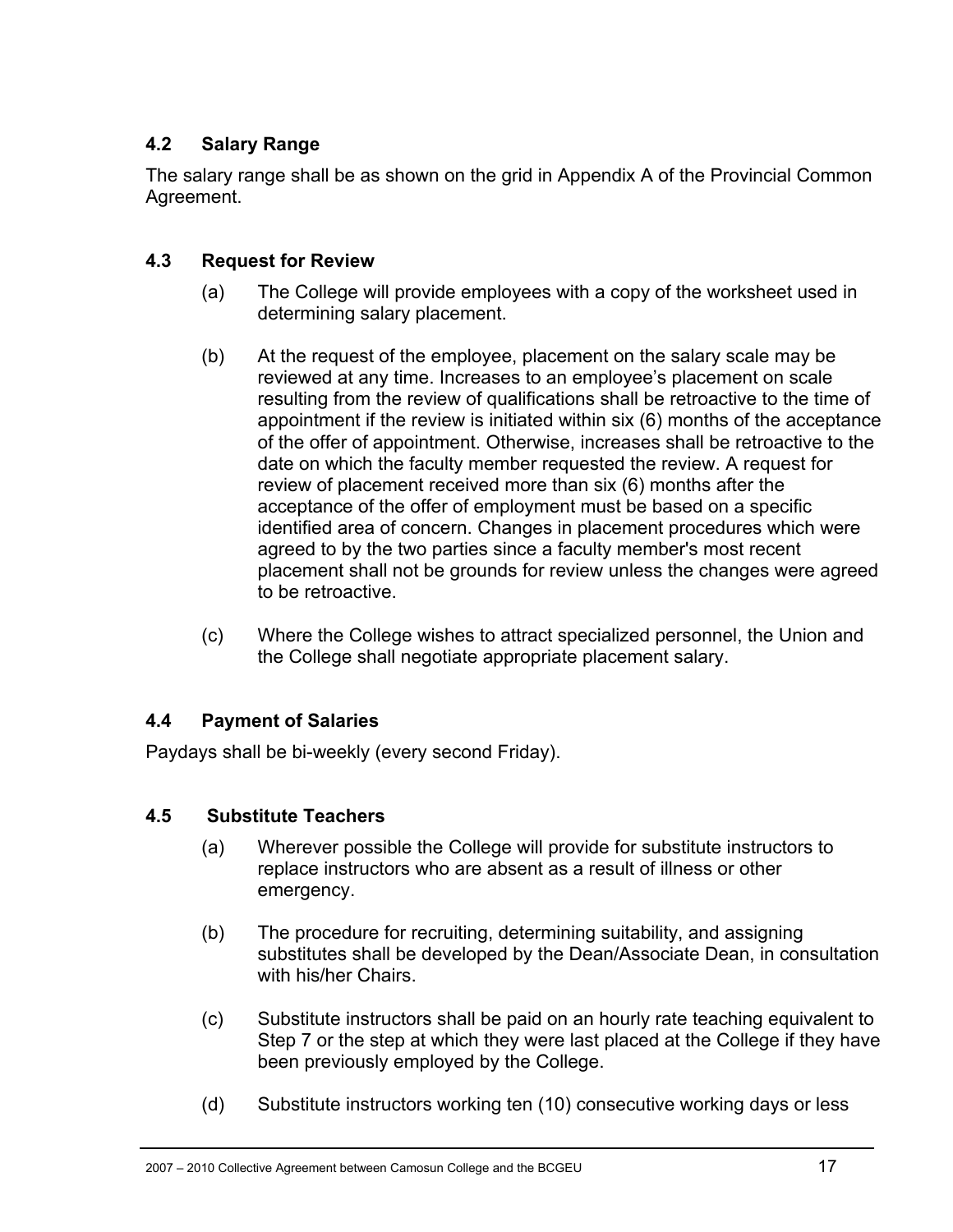shall be paid on submission of time sheets, will pay Union dues and will be entitled to representation by the Union on issues resulting in grievance, but shall receive only statutory benefits. Substitute instructors working more than ten (10) consecutive working days shall receive a term appointments from the start of such employment**.**

(e) Whenever a faculty member is unable to meet a scheduled class, he/she shall inform the Department Chair. In the event that the Department Chair is not available, the Program Leader from the applicable specialty shall be informed.Only the Dean**/**Associate Dean or his/her designee will cancel a class, and will inform students on any cancellations.

# **ARTICLE 5 ― INCREMENTS**

### **5.1 Advanced Placement (see also Appendix D)**

Current and maximum placement will be advanced one (1) step for each of the following, but not beyond Step 1:

- (a) the completion of an additional degree at the bachelor's level or the master's level at a recognized university;
- (b) successful completion of one (1) year of relevant advanced study beyond any degrees or completion of professional certification equivalent to a year of relevant advanced study;
- (c) the completion of an I.D., V.I.C., teaching certificate, or the equivalent of at least one (1) year of professional education courses, in addition to or aside from those required for the qualifications recognized for initial placement, whether taken for credit or not.

### **5.2 Increments for Service**

For each full- time equivalent year of service to the College, an employee is entitled to one (1) increment on the basic salary scale until he/she reaches the maximum for his/her category. The increment date shall be the first day of the pay period following the date on which the employee became eligible for the increment.

### **5.3 Change of Qualifications**

An employee who becomes entitled to an increment under this clause by reason of a change in qualifications shall provide Human Resources documentation satisfactory to the appropriate Dean in support of his/her claim. The increase shall be retroactive to the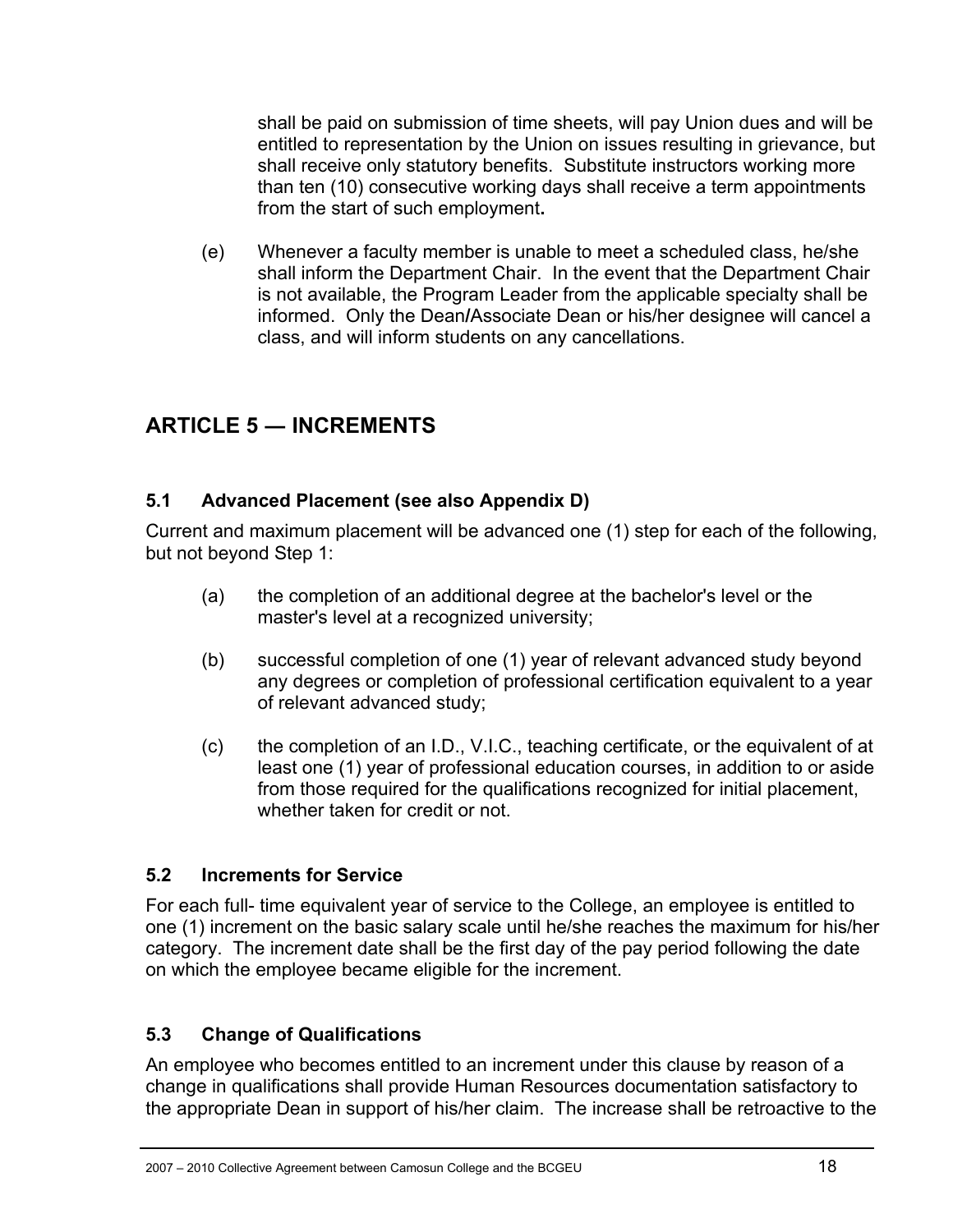date of the change in qualifications, providing it does not exceed three (3) months. Human Resources shall inform the member in writing of his/her new step placement and maximum placement.

# **ARTICLE 6 ― CHAIR/PROGRAM LEADER**

### **6.1 Stipend**

Chairs/Program Leaders shall be entitled to an administrative stipend. When it is deemed necessary to appoint an acting Chair/program leader, the acting Chair/program leader will also receive an amount equal to amount of stipend that the Chair/program leader receives.

### **6.2 Change of Stipend**

The amount of the stipend shall be subject to the same percent change as is the basic salary scales on April 1st of each year.

### **6.3 Duties of Chairs and Program Leaders**

The duties and responsibilities of the position shall be established by the Vice President, Education on the recommendation of the respective Dean(s) following consultation with faculty members of the respective department(s) and such information shall be made available to all prospective applicants.

### **6.4 Complement of Chairs and Program Leaders**

A Chair may be appointed for each department as defined by the College. Each Chair shall have a reduced teaching load established from time to time by the Dean and Vice President in consultation with the Chair. Where a program specialty, other than that represented by the Chair, is identified by the College within a department, a program leader may be appointed to assist in such administrative duties as scheduling, purchasing, advisory committees, etc.

In a program specialty where only one (1) instructor is employed, that program leader shall receive one-third (1/3) of the Chair's stipend as compensation for the additional administrative workload. In program areas where two (2) or more fulltime equivalent instructors are employed on a continuous basis, the program leader shall receive twothirds (2/3) of a Chair's stipend as compensation for the additional administrative workload.

In program areas employing three (3) or more FTE instructors, the program leader may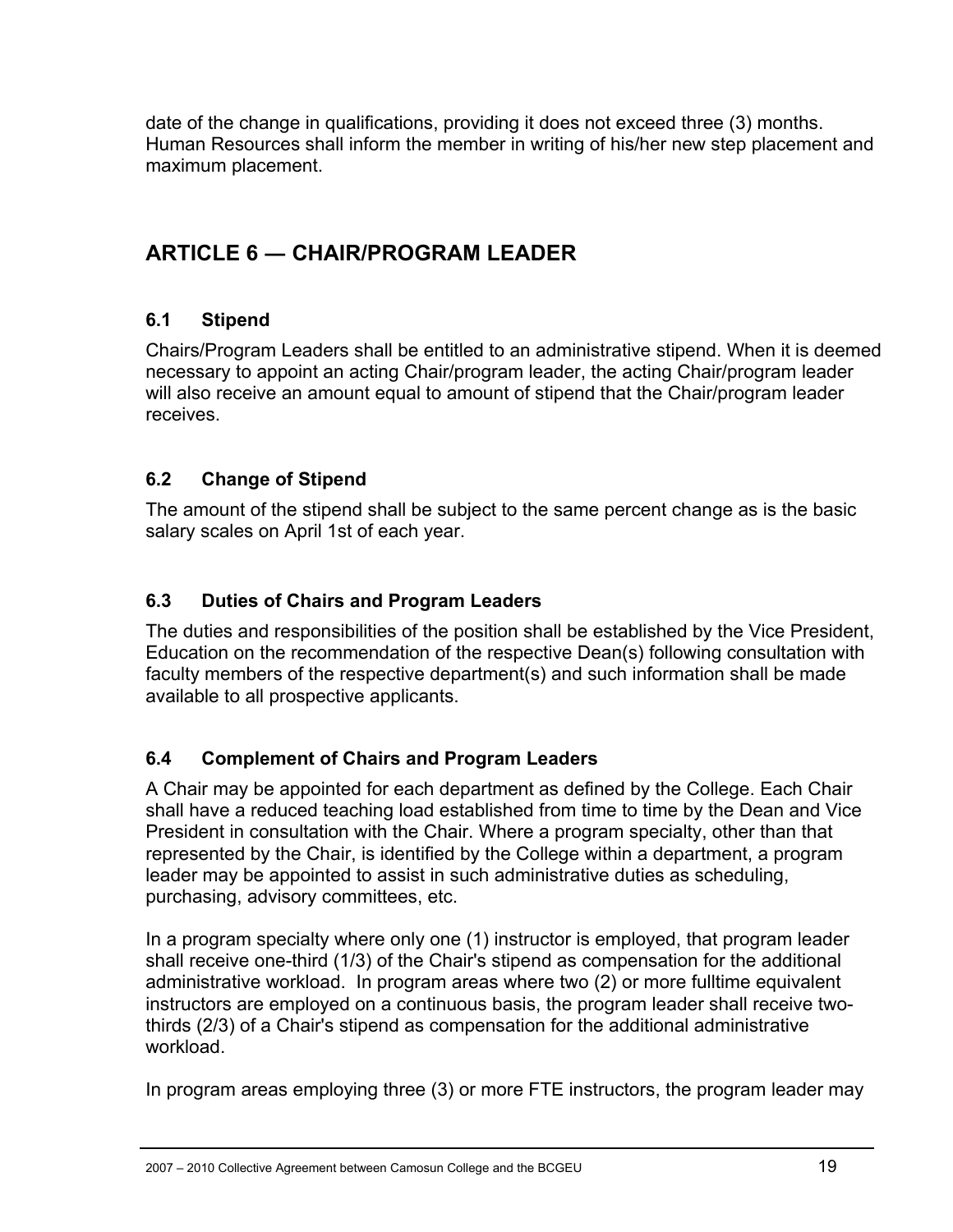be given some release time for administrative duties at the discretion of the Dean.

In no instance may a Chair receive both a Chair's stipend and a program leader's stipend simultaneously.

The program leader will normally be the program member having the greatest seniority, but the College may appoint another member if special expertise or other situations indicate.

### **6.5 Appointment of Chairs**

Each position shall be advertised internally and filled without external advertising if a suitable candidate is found. Selection procedures shall provide for adequate consultation with faculty from the department(s). Where more than one internal candidate exists, a selection committee shall be formed to make recommendations to the Dean. Normally, the selection committee shall include the appropriate Dean and three (3) faculty members from the department/functional area involved. If the position covers a multi-discipline department/functional area then faculty from each specialty shall have representation on the selection committee.

### **6.6 Term of Office of Chairs**

The term of office shall be three (3) years, subject to successful evaluation, with the position being declared vacant and posted for two (2) months prior to the end of the three (3) year term. Midterm evaluation of the Chair will occur and supplementary evaluations will also be conducted upon a request of the majority of employees within the department.

### **6.7 Qualifications of Chairs**

Instructors in the department(s) shall be given first preference for this position, and in any event, wherever possible, the candidate will be a qualified instructor in at least one (1) discipline in that department's area(s) of expertise.

# **ARTICLE 7 ― WORKING CONDITIONS**

### **7.1 Workload**

An employee's assignment shall be outlined in writing at the beginning of an appropriate time block and shall be determined by the employee, his/her Chair and his/her Dean, working together to consider each of the following factors:

(a) class size;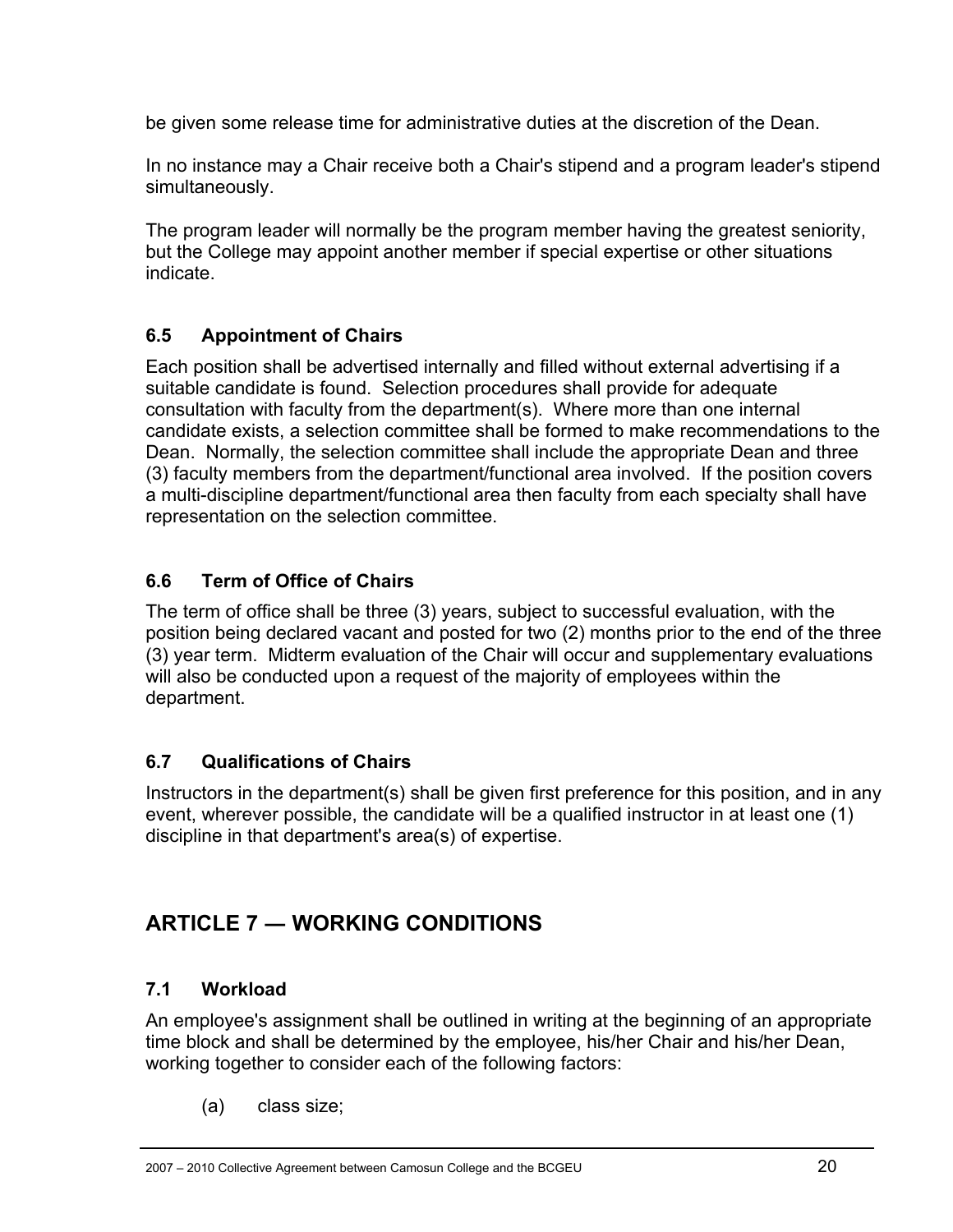- (b) nature of course;
- (c) number of different courses;
- (d) support staff;
- (e) marking;
- (f) office hours;
- (g) committee involvement;
- (h) nonteaching duty days;
- (i) variation in class size during a term;
- (j) administrative responsibilities and/or other non-instructional professional duties;
- (k) spread of daily teaching hours beyond eight (8) hours;
- (l) variation or changes in curriculum;
- (m) nature of student intake;
- (n) number of campuses or other work sites on which the employee is required to teach.

When the employee, Chair and Dean determine that agreement cannot be reached on workload, the matter will first be discussed with the Vice President, Education and, if not resolved, will be referred to a Workload Review Committee, comprising three (3) faculty appointed annually by the Union, and three (3) administrators appointed by the Vice President, Education. (Should one of the committee members be involved in the issue, an alternate will be appointed.) A majority decision of the Committee shall constitute the resolution of the matter.

### **7.2 Annual Contact Hours**

Effective April 1, 1990 the allocation of instructional faculty to a discipline or department shall be determined by dividing the number of planned and funded class training days by 182. The Dean and faculty, working together, shall determine the number of hours per week of instruction for each instructor, and the method of delivery and scheduling which provides effectively for student learning within available resources. Personnel required for coordination, new program development and special projects will be provided in addition to those required for instruction, as resources permit.

### **7.3 Non-Contact Days**

Continuing and probationary employees and term employees with appointments of one (1) continuous year or longer shall be eligible for non-contact days. An instructional year consists of two hundred and five (205) working days (261 days less 11 statutory holidays, less 45 days of vacation). The standard for calculating non-contact days is based on the number of instructional (contact) days in a fiscal year. An employee who instructs one hundred and eighty-two (182) days at thirty (30) contact hours per week will be entitled to twenty-three (23) six (6) hour days of non-contact.

For those employees instructing less than one hundred and eighty-two (182) six (6) hour days or less than thirty (30) hours per week, non-contact time will be equal to the number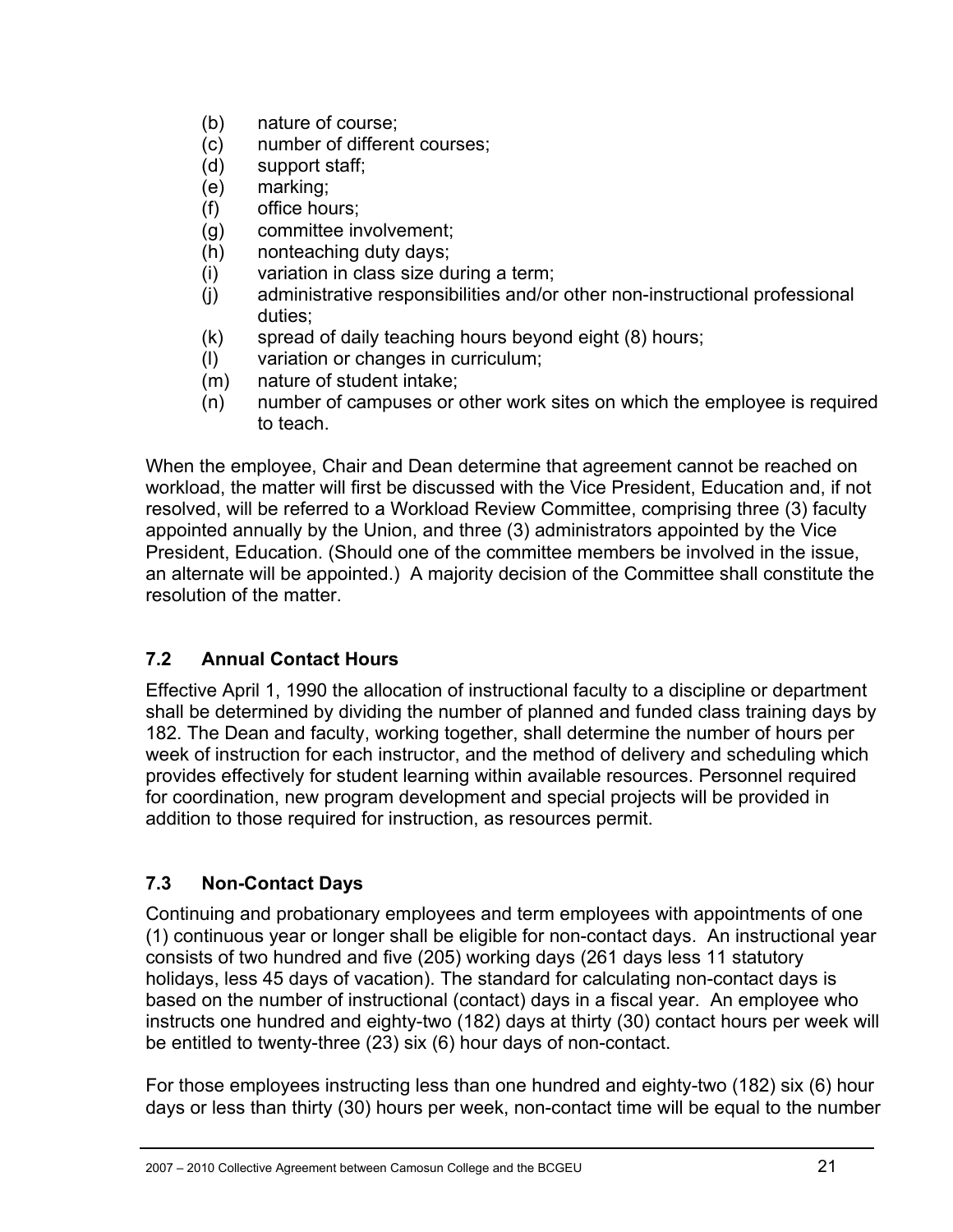of contact hours worked beyond twenty-six and one-half (26½) in a week. If a teaching schedule fluctuates above and below twenty-six and one- half  $(26\frac{1}{2})$  contact hours in a week, the accumulation of non-contact time will also fluctuate accordingly.

An instructor is expected to be engaged in College work, including departmental meetings, or on tasks clearly in support of his/her program on non- contact days.

### **7.4 Class Size**

Class size for vocational instructors in shops will not normally exceed sixteen (16). In specified programs, related to entry level and pre-employment programs, class sizes of eighteen (18) may be scheduled. In continuous entry programs, where low enrolments have been recorded, class sizes of twenty (20) may be scheduled. Where an instructor's class size is to be increased, the maximum class size will be determined through consultation between the instructor and the Dean and will be subject to review as outlined in Clause 7.1.

To facilitate the implementation of reduced student contact hours for vocational instructors, an instructor may be required to provide classroom instruction to large groups of students, all of whom are at the same level of training, to a maximum of twice the instructor's normal class size. The increased class size and lecture situation will be reflected in the instructor's own workload.

### **7.5 Work Schedule**

The hours of work for instructors will be scheduled sequentially and may only be changed by mutual consent.

### **7.6 Schedule**

- (a) An employee initially hired to work first shift only shall not be assigned second and third shift except by mutual agreement.
- (b) The scheduling of instructor on shift shall be arranged by the Chair with consideration being given to the senior instructor for the first shift.

### **7.7 Non-Teaching Employees and Non-Teaching Duties**

Non-teaching employees shall establish a workload in the same manner as instructors. Qualified employees may be assigned teaching and/or non-teaching duties to meet the varying needs of the College.

### **7.8 Continuing Education Programming**

When a continuing education course is offered in a discipline or specialty area in which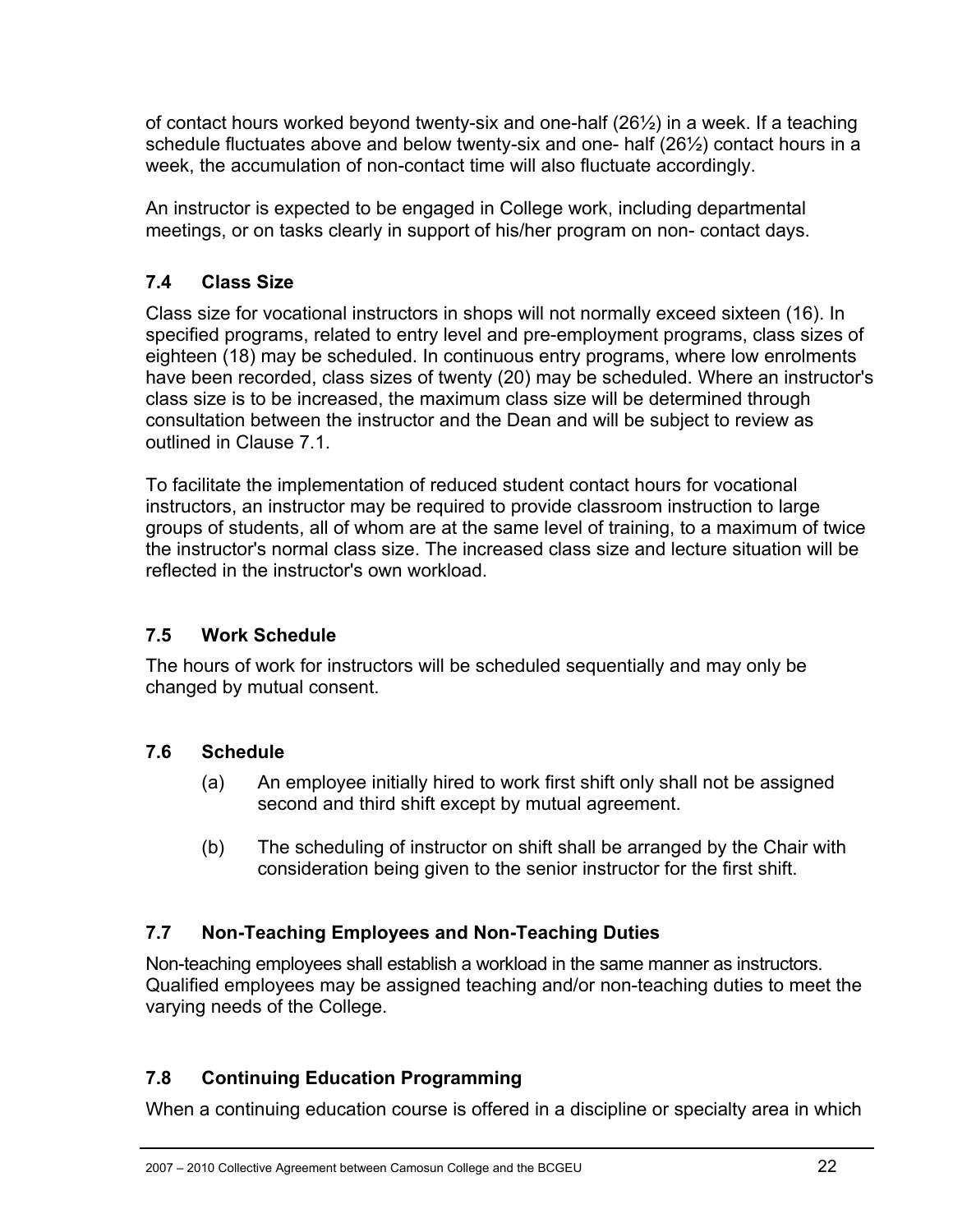qualified employees covered by this agreement are instructing in the credit/funded programs, such employees shall be given the first opportunity to teach the course. If the opportunity is not accepted, the offer need not be repeated until the instructor hired in the first instance is to be replaced, or additional sections added unless special provision has been made at the time of first refusal.

When an employee has a shortfall in workload, continuing education courses/contracts may be offered to bring an employee's annual workload to one hundred percent (100%). The appropriate Dean and Coordinator shall jointly determine the employee's qualifications and the appropriateness of the available continuing education courses and contracts. Such instruction of continuing education courses will be considered part of the instructor's annual workload and no additional salary will be paid.

When an employee is carrying a full instructional load, instruction for continuing education courses in his related discipline shall be reimbursed at a salary equivalent to his salary on the current BCGEU Local 701 (Camosun College Instructors) salary scale. Where programming constraints exist this salary rate may be adjusted by negotiations between the Coordinator and the instructor.

### **7.9 Preparation Time**

Whenever possible the College shall provide for new employees at least two (2) weeks preparation time in advance of assuming a full teaching load. This includes term appointments of four (4) months duration or longer. A new employee is defined as one having no previous teaching experience.

Whenever possible the College shall provide one (1) day of advance preparation time for each instruction week of a course, up to a maximum of fifteen (15) days, for the development of a new course for which no course material is available.

# **ARTICLE 8** ― **ANNUAL VACATION**

### **8.1 Entitlement Continuing and Probationary Employees**

(a) An employee shall have an annual vacation entitlement of forty-five (45) working days. The three (3) non-teaching days between Christmas and New Year's shall be part of the annual vacation entitlement. Upon approval of an employee's application, the days between Christmas and New Year's may be scheduled as working days and the three (3) days of vacation rescheduled to an alternate convenient time.

 An employee will be able to carry over ten (10) days in any given year. Under special circumstances an employee may carry over additional days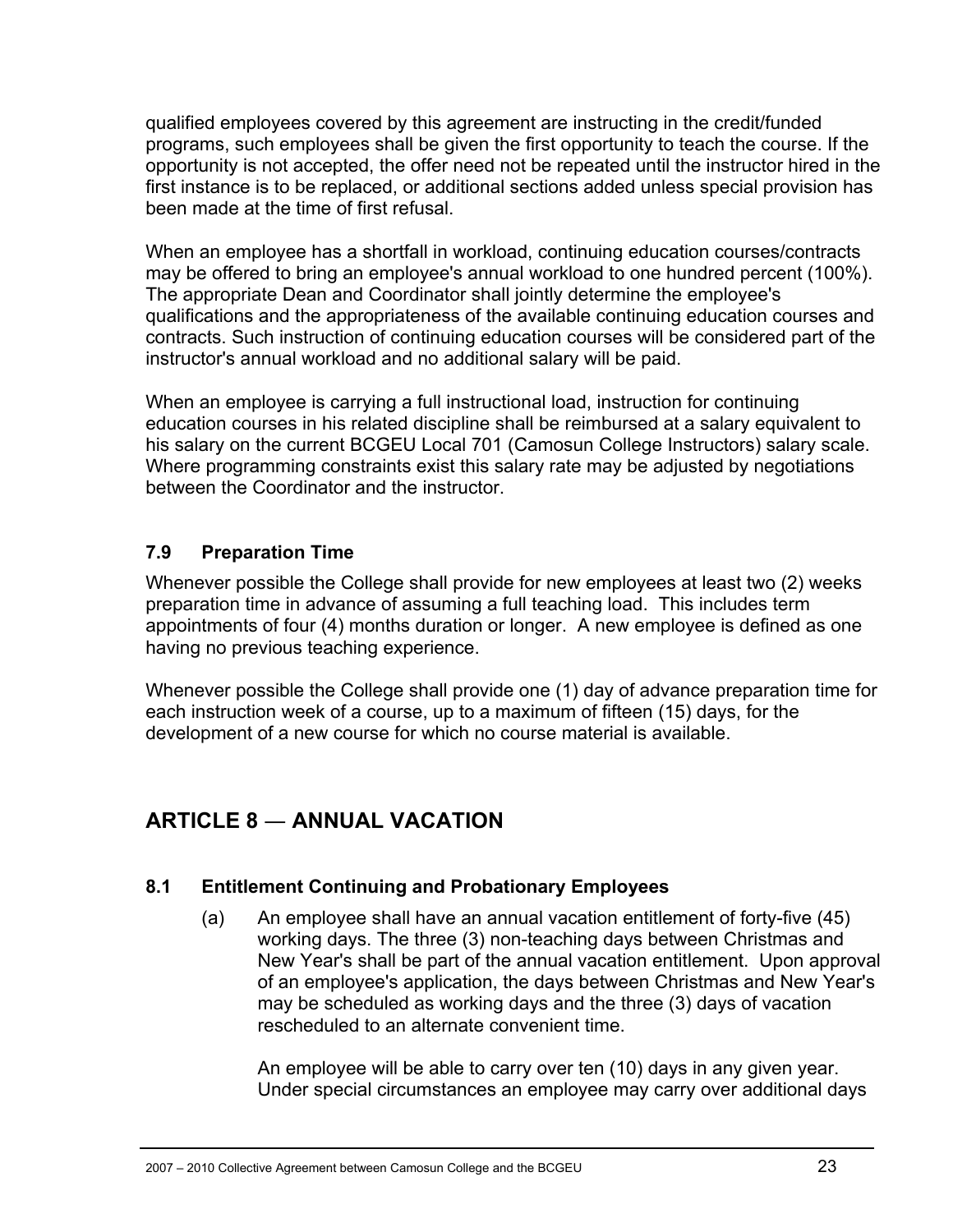upon written approval of the Dean. For the purposes of calculation, it will be assumed that vacation adjustment occur on September 1 st of each year. The scheduling of annual vacations shall be carried out by a group of employees, their Chair and their Dean, working together to consider the instructional needs of the College and the interests of the employees.

 Decisions shall be subject to appeal to the Joint BCGEU Management Committee. Vacation credit will be based on the anniversary of employment.

- (b) Fulltime employees on continuing or probationary appointments may take at least four (4) weeks of their annual vacation entitlement at a mutually acceptable time during the months of July and August.
- (c) Vacation for part-time employees whose appointment includes a vacation period will be determined in the same manner as vacation for full-time employees with a base of 45 days and salary during the vacation prorated in the same manner as salary during the period of work.
- (d) Vacations, once approved by the College, shall not be changed except by mutual agreement between employee and College.

### **8.2 Entitlement Term Employees**

Term employees working more than twenty-six and one-half (26½) contact hours per week and who do not receive vacation time off during their appointment shall receive, on completion of employment, a payout of eighteen percent (18%) of the gross salary during the period of appointment in lieu of non-contact time and vacation.

Term employees working more than twenty-six and one-half (26½) contact hours per week, who do not receive vacation time off during their appointment, and who are working as a result of being recalled under Clause 3.5(a) shall be entitled to non-contact time in accordance with Clause 7.3 as well as a payout of sixteen and eight tenths percent (16.8%) of the gross salary during the period of appointment as vacation pay.

Term employees working twenty-six and one-half (26½) contact hours or less per week and who do not receive vacation time off during their appointment shall receive a payout of sixteen and eight tenths percent (16.8%) of the gross salary during the period of appointment as vacation pay.

### **8.3 Sickness**

In the event that an employee requires hospitalization or is seriously ill during his/her annual vacation period, the employee shall, upon request and upon presentation of a physician's statement, apply the period of illness or hospitalization to sick leave rather than vacation, provided the sick bank is not used. The employee must inform the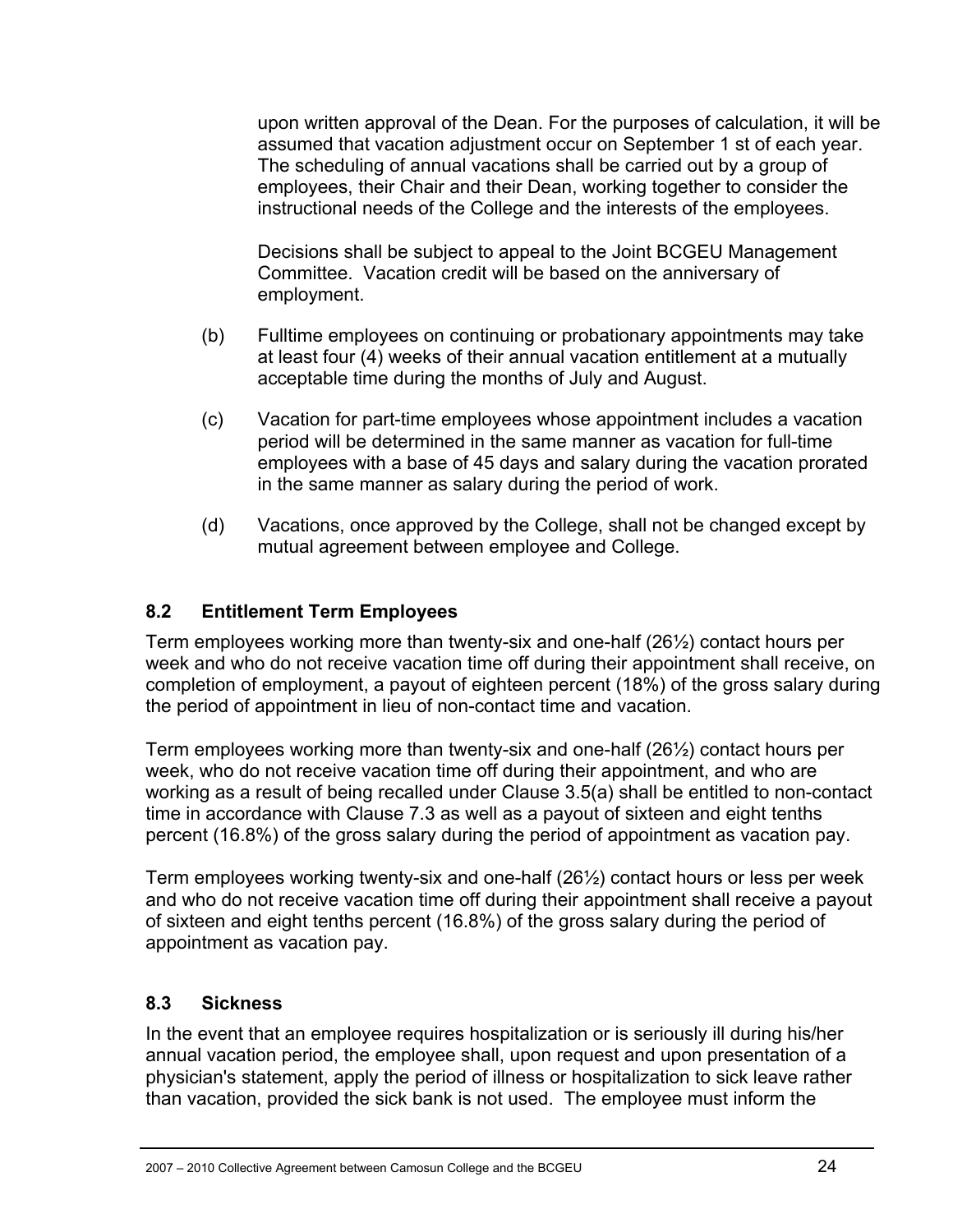College of the claim within one (1) week of returning to work.

### **8.4 Vacation Scheduling**

An employee appointed to a contract of one (1) year or more shall determine, as specified under Clause 8.1, his/her vacation plan. Normally two (2) months, but at least one (1) month of vacation shall be taken during the first twelve (12) months of employment. Upon termination, adjustments for unused or overused vacation entitlement will be made to final settlement.

# **ARTICLE 9 ― PAID HOLIDAYS**

The following have been designated as paid holidays:

New Year's Day, Good Friday, Easter Monday, Victoria Day, Canada Day, British Columbia Day, Labour Day, Thanksgiving Day, Remembrance Day, Christmas Day, Boxing Day. Any other holiday proclaimed as a holiday by the Federal, Provincial or Municipal Governments for the locality in which the employee is working shall also be a paid holiday.

# **ARTICLE 10 ― PROFESSIONAL DEVELOPMENT**

### **10.1 Professional Development Program**

The professional development program of the College shall include:

- (a) on campus in-service seminars or courses, including continuing education courses directly related to the employee's discipline. Employees would apply for funding through Professional Development Fund;
- (b) non-teaching duty days (up to two (2) months) to be used for approved professional development projects;
- (c) short-term (up to two (2) months) releases from teaching or other professional duties for approved industrial liaison and professional development projects;
- (d) extended (up to one (1) year) leave for employees having a continuing appointment at part or full salary;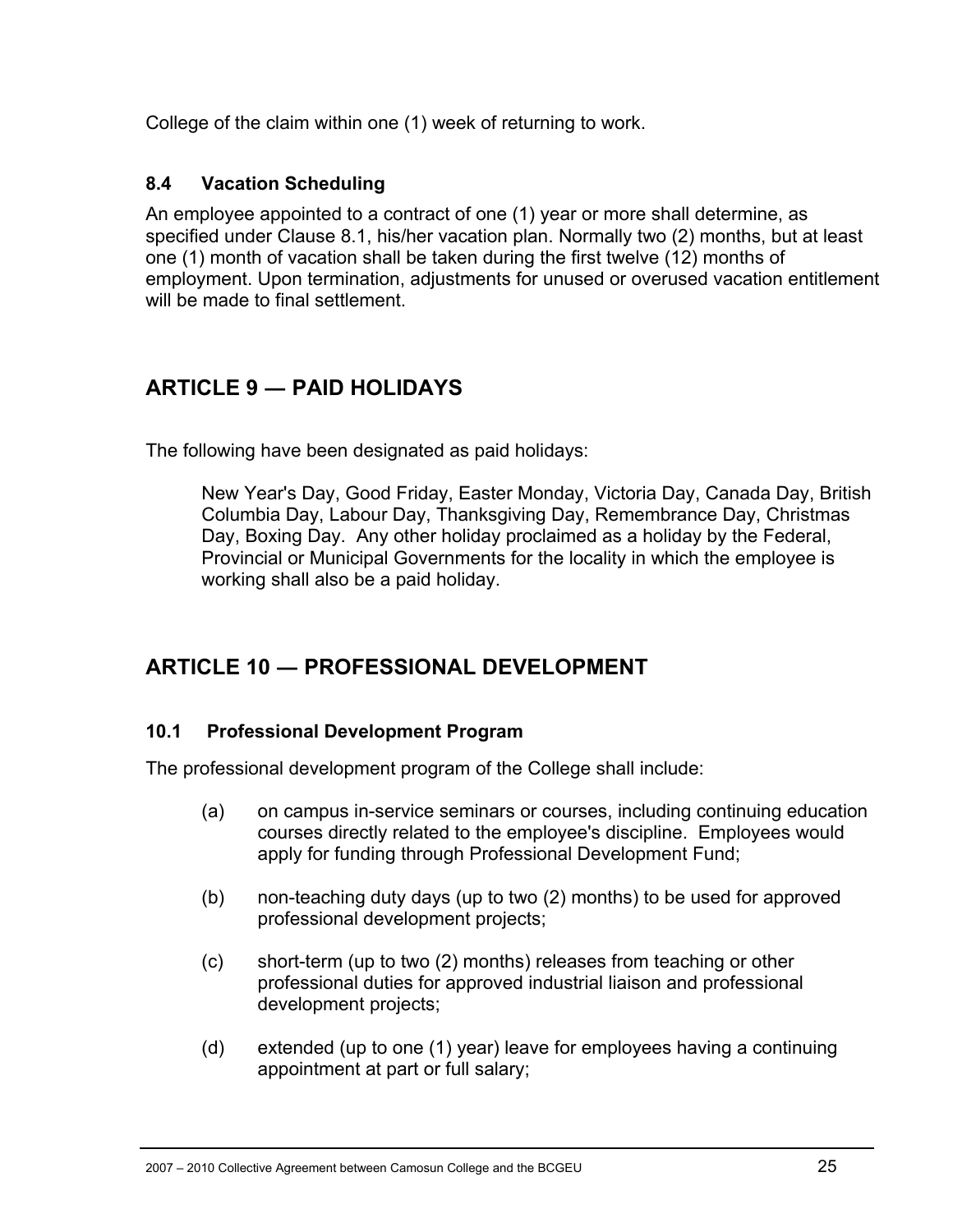- (e) an exchange program whereby an employee may for one (1) year exchange duties with someone of appropriate qualifications and receive full pay, benefits and increment and in all respects continue as an employee of Camosun College;
- (f) a continuing employee shall be given eight (8) days of release time each year from normal duties for an approved professional development activity. Professional development release time may be banked, upon approval by the Dean, for use in a larger block to a maximum of forty (40) days. An employee may not use any accumulated professional development release time in the twelve (12) months prior to retirement unless initiated by the College. Professional development release time carries no cash value for employees who leave the College for any reason. An employee who is recalled to a continuing or probationary position shall have their professional development accumulation, that was remaining at the time of his/her layoff, reinstated.

### **10.2 Professional Development Fund**

A budget item equal to one-half  $(\frac{1}{2})$  of one (1) percent of employees' salaries shall be set aside annually to be used to:

- (a) pay employees granted leave at part or full salary under items Clauses 10.1(c) and (d);
- (b) supplement outside funds and/or cover a portion of the non-salary costs associated with approved programs, including exchanges.

The Standards and Ethics Committee shall receive and review all requests for use of professional development funds and shall direct the Director of Finance in the allocation of the funds. The Committee shall establish guidelines for administration of the professional development program subject to College policy and guidelines for funding limits and reporting procedures.

### **10.3 Professional Meetings**

- (a) An employee shall be granted, upon request, up to two (2) days per annum leave with pay to attend the Society of Vocational Instructors' Convention or upon consultation with his/her Dean up to two (2) days per annum leave with pay to attend the annual meetings of other registered professional associations.
- (b) Faculty will be able to attend scheduled divisional and employee organization meetings. These meetings will normally be scheduled to commence at 3:00 p.m.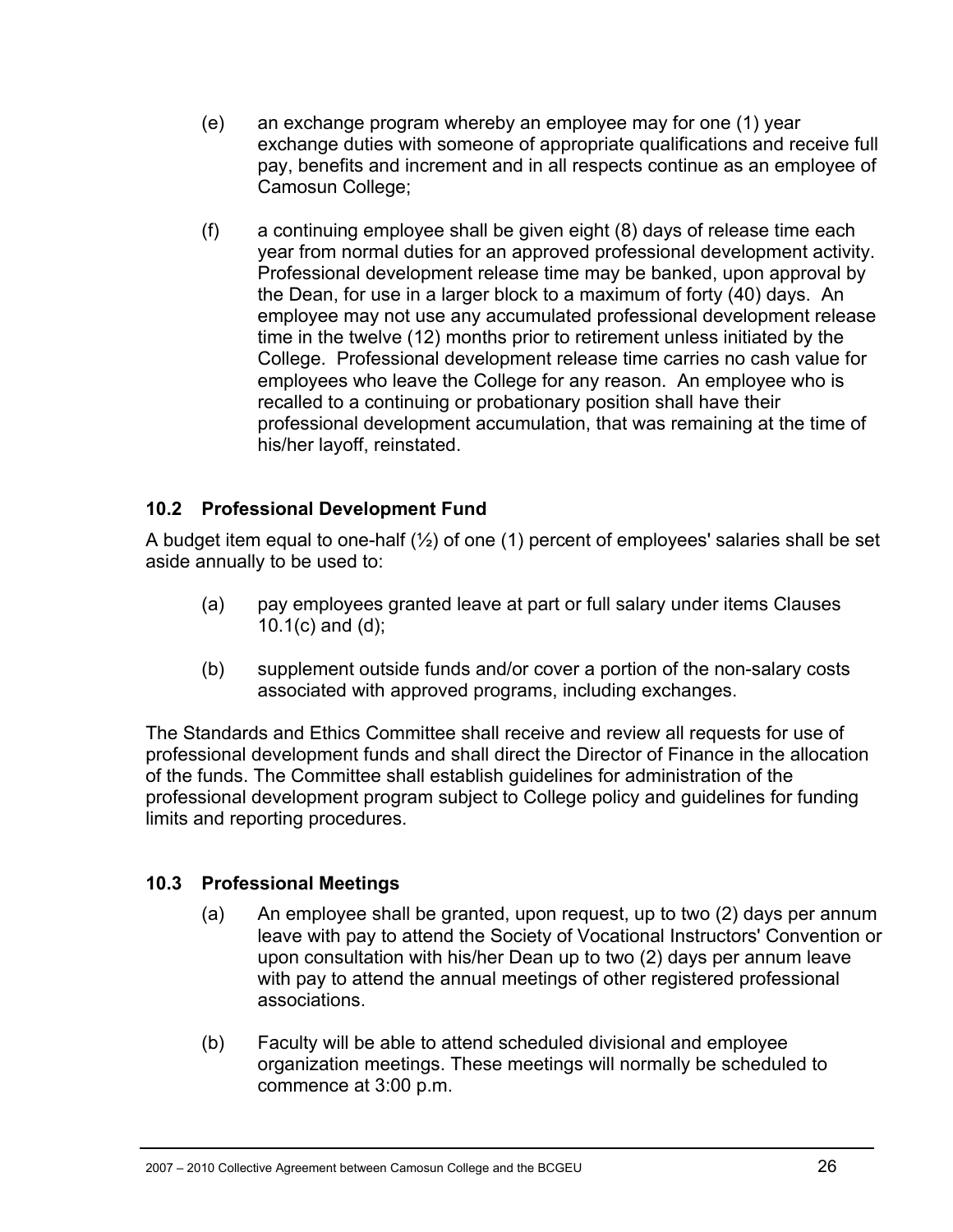### **10.4 Unassisted Leave**

Unless the request creates special problems for the College, the College will grant an employee unassisted leave for a period of up to one year. Such a leave will be for any purpose deemed justifiable by the employee. If it involves experience of particular value to the College, such as industrial or business experience which does not lead to a change of placement on scale, the employee will receive an increment and accrue seniority during his/her absence providing these have been approved by the Vice President in writing prior to the commencement of the leave. Such approval will be conditional upon the leave being used essentially as planned. Under special circumstances a leave may be extended to a total of two (2) years. Since an employee's annual vacation and other benefits and entitlements will be reduced as a result of the unassisted leave, arrangements for any adjustments must be approved by the Dean before the leave begins.

# **ARTICLE 11 ― PUBLIC OR UNION OFFICE**

### **11.1 Seek Election**

Employees may seek election to municipal and school board offices, provided there is no conflict of interest and the duties of the office do not adversely affect the performance of the employee at the College.

### **11.2 Campaign**

There are no restrictions on employees engaging in political activities on their own time as campaign workers.

### **11.3 Leave**

If nominated as a candidate for election an employee shall be granted leave without pay to engage in the election campaign. If not elected, the employee shall be allowed to return to his/her position at the College. If elected, the employee shall be granted, upon written request, leave of absence without pay as follows:

- (a) for an employee elected, or appointed, to fulltime position in the Union, or any body with which the Union is affiliated, a period of one (1) year;
- (b) for an employee elected to public office a maximum of five  $(5)$  years.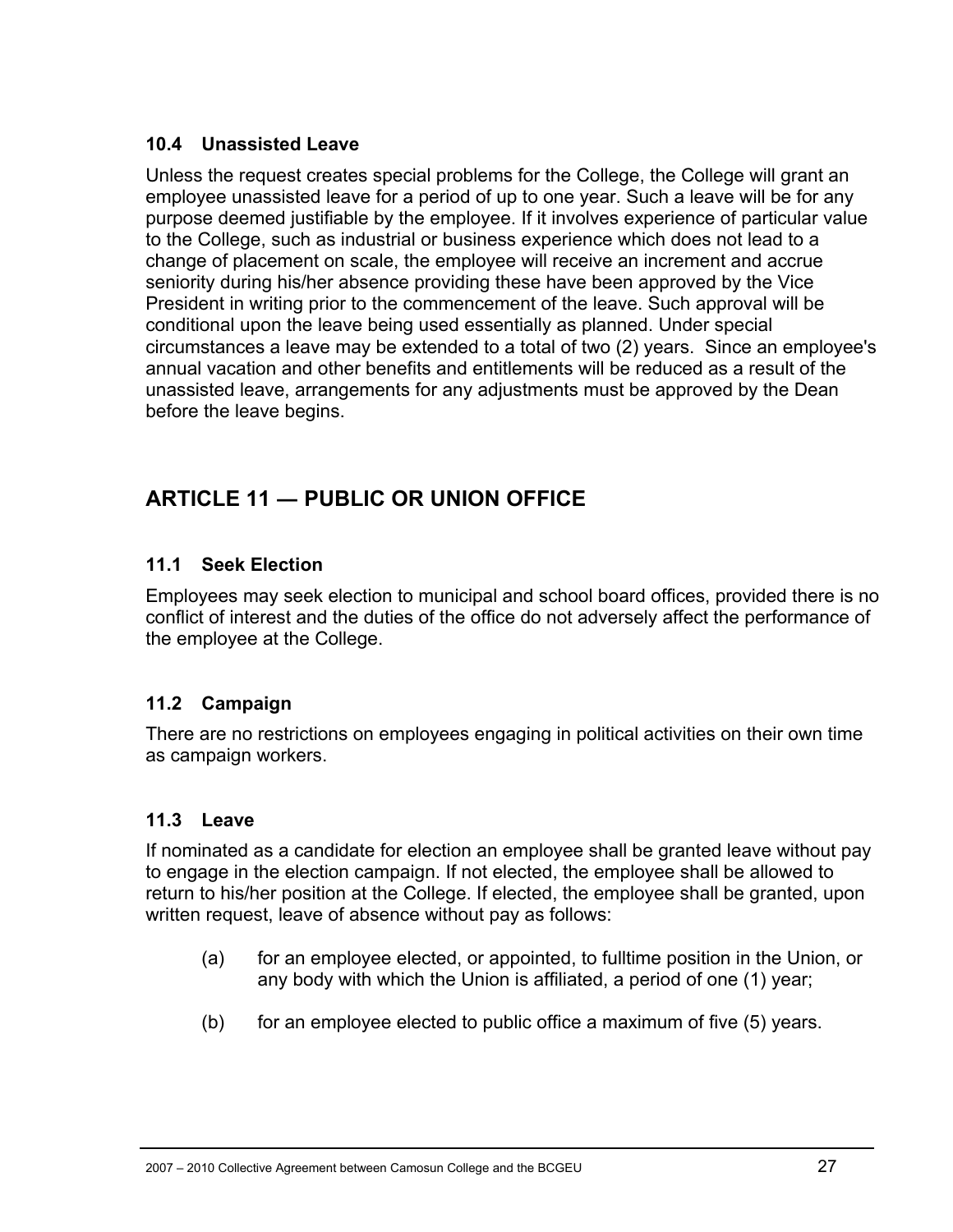### **ARTICLE 12 ― COURT APPEARANCES**

An employee shall be granted leave with pay when summoned as a witness or juror provided that such action is not occasioned by the employee's private affairs and provided that all pay in excess of travel and meal allowance is remitted to the College.

### **ARTICLE 13 ― BEREAVEMENT LEAVE**

- (a) In the case of bereavement in the immediate family an employee not on leave of absence without pay shall be entitled to special leave, at his/her regular rate of pay, from the date of death with, if necessary, allowance for immediate return traveling time. Such leave shall normally not exceed five (5) working days.
- (b) "Immediate family" includes spouse, children, children's spouse, step child, step child in law, siblings, parents, parents in law, step parents, step parents in law, grand parents, grand parents in law, grand children, nieces and nephews and any other person living in the same household who is dependent on the employee.

# **ARTICLE 14 ― PARENTAL LEAVE**

### **14.1 Maternity Leave**

- (a) Upon written request, leave of absence without pay and without loss of seniority shall be granted for pregnancy to a maximum of six (6) months. The employee returning to work after maternity leave shall provide the College with at least four (4) weeks notice and on return from maternity leave the employee shall be reinstated in all respects by the College to her former, or equivalent position, and with all rights and increments to wages, entitlements and benefits to which the employee would have been entitled had the leave not been taken.
- (b) The College shall not deny a pregnant employee the right to continue employment during the period of pregnancy when her duties can reasonably be performed. The College may require proof of the employee's capability to perform her normal work through the production of a medical certificate.
- (c) Maternity leave shall cover a period up to six (6) months before or after the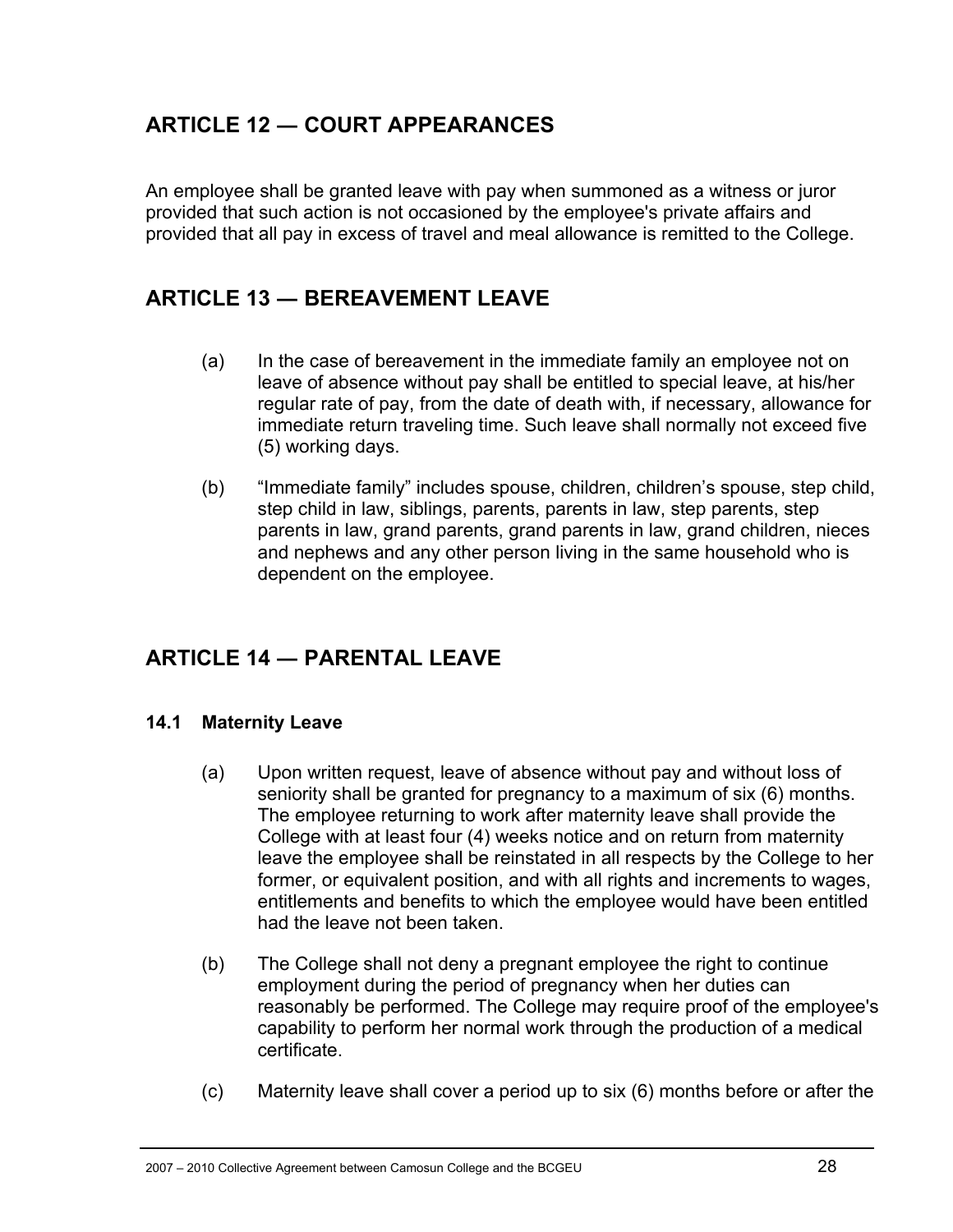birth of a child. Where a doctor's certificate is provided stating that a longer period of maternity leave is required for the employee's health reasons, an extension up to a maximum of one (1) additional year shall be allowed. General leave may be granted where additional leave is required because of the health of the newborn child.

- (d) Any probationary period shall be extended by the length of time the employee is on leave under this clause.
- (e) To a maximum of six (6) months, while on maternity leave, an employee shall retain and accumulate her full employment status in connection with seniority, sick leave, vacation and professional development provisions.
- (f) The services of an employee who is absent from work in accordance with this clause shall be considered continuous for the purpose of any pension, medical or other benefit plan and the College, where the employee elects to continue in the plan, shall continue to make payment to the plan in the same manner as if the employee were not absent.
- (g) While on unpaid maternity leave, an employee may access paid sick leave entitlements upon presentation of a medical certificate from a qualified medical practitioner.

### **14.2 Adoption Leave**

- (a) Upon request and furnishing proof of adoption, an employee shall be granted leave of absence without pay for up to six (6) months following the adoption of a child. On return from adoption leave the employee shall be reinstated in all respects by the College to his/her former, or equivalent position, and with all rights and increments to wages, entitlements and benefits to which the employee would have been entitled had the leave not been taken.
- (b) General leave may be granted where additional leave is required because of the health of the child.
- (c) Any probationary period shall be extended by the length of time the employee is on leave under this clause.
- (d) For a maximum of six (6) months, while on adoption leave, an employee shall retain and accumulate his/her full employment status in connection with seniority, sick leave, vacation and professional development provisions.
- (e) The services of an employee who is absent from work in accordance with this clause shall be considered continuous for the purpose of any pension,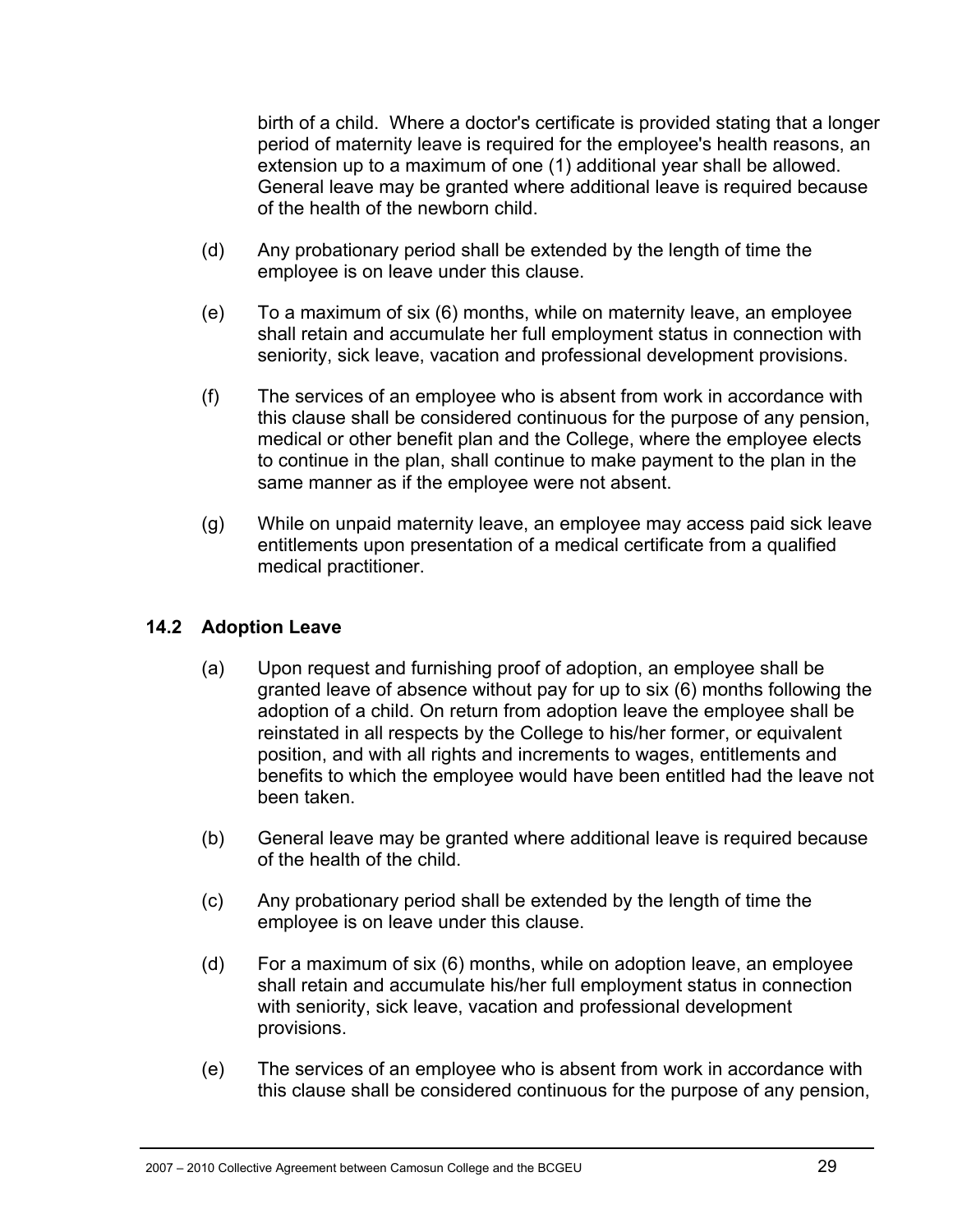medical or other benefit plan and, where the employee elects to continue in the plan, the College shall continue to make payment to the plan in the same manner as if the employee was not absent.

#### **14.3 Parental Leave**

- (a) Upon four (4) weeks written notice and submission of a medical certificate, an employee is entitled to a leave of absence without pay, and with continued accrual of seniority, sick leave, vacation and professional development provisions, for up to twelve (12) weeks for the mother and up to six (6) months for the father, in order to spend time with a new child.
- (b) The leave must begin:
	- (1) for the mother following eighteen (18) weeks of maternity leave under Clause 14.1;
	- (2) for the father within fifty-two (52) weeks of the child's date of birth.
- (c) Where the newborn child suffers from a physical, psychological or emotional condition and will be at least six (6) months of age before coming into the employee's actual care and custody, the employee shall be entitled to an additional period of parental leave of up to five (5) weeks.
- (d) On return from parental leave the employee shall be reinstated in all respects by the College to his/her former, or equivalent position, and with all rights and increments to wages, entitlements and benefits to which the employee would have been entitled had the leave not been taken.
- (e) Any probationary period shall be extended by the length of time the employee is on leave under this clause.
- (f) For a maximum of six (6) months, while on parental leave, an employee shall retain and accumulate his/her full employment status in connection with seniority, sick leave, vacation and professional development provisions.
- (g) The services of an employee who is absent from work in accordance with this clause shall be considered continuous for the purpose of any pension, medical or other benefit plan and, where the employee elects to continue in the plan, the College shall continue to make payment to the plan in the same manner as if the employee were not absent.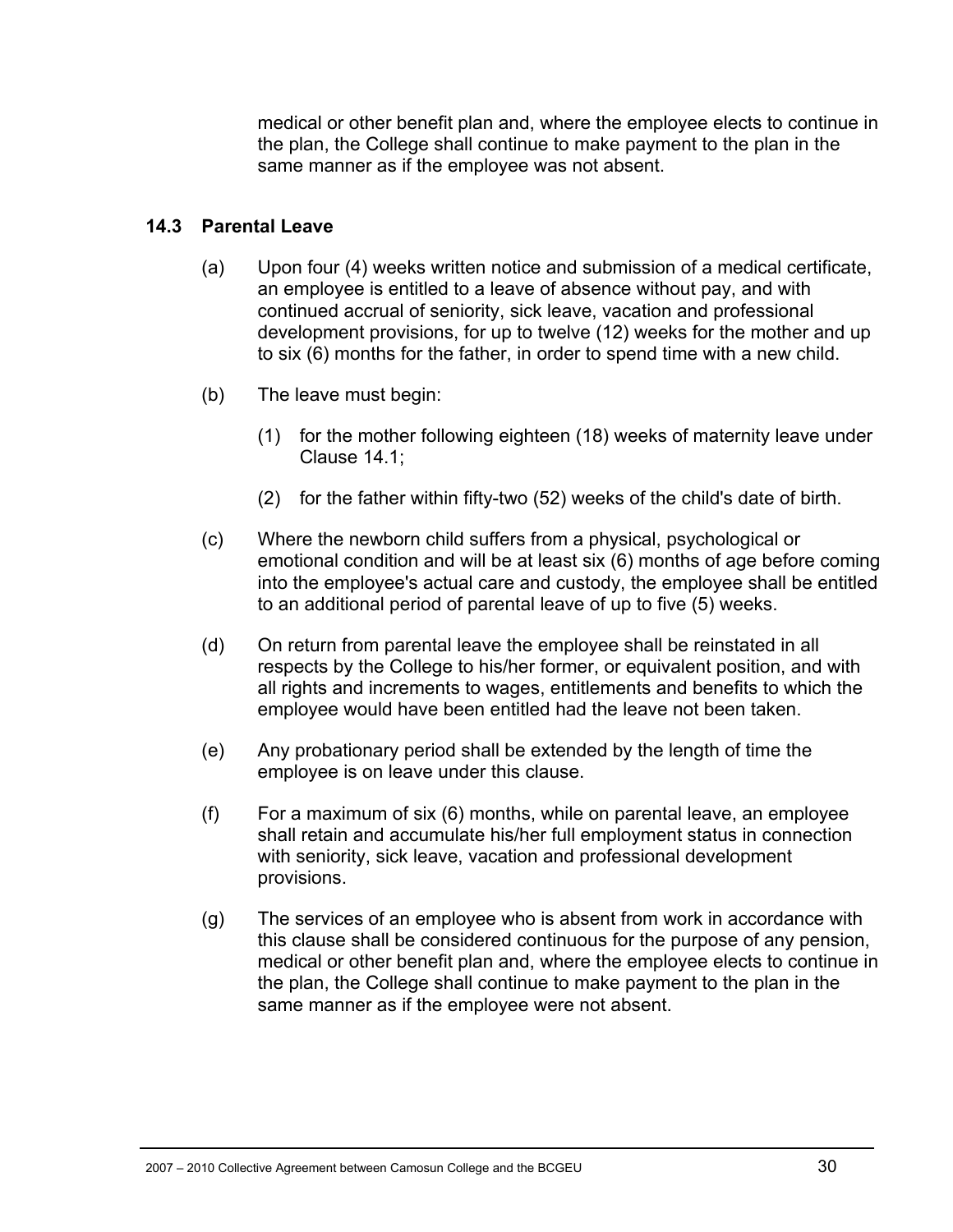### **14.4 Paternal Leave**

When necessary an employee shall be entitled to two (2) days paternal leave with pay.

### **14.5 Family Illness**

In the case of illness of a member of the immediate family of an employee, when no one at home other than the employee can provide for the needs of the ill person, the employee shall be entitled, after notifying his/her Dean, to use annual sick leave entitlements up to a maximum of three (3) days at any one time for this purpose.

### **14.6 Compassionate Leave**

In the case of a life threatening emergency within the immediate family that requires an employee's attendance, the employee shall be entitled, after notifying his/her Dean, to use annual sick leave entitlement up to a maximum of five (5) days at any one time for this purpose.

# **ARTICLE 15 ― SICK LEAVE**

### **15.1 Basic**

- (a) An employee is entitled to sick leave at the rate of one and one-half  $(1\frac{1}{2})$ days per month. An employee having a continuing appointment shall be credited with eighteen (18) days sick leave each year on the first day of April. A newly appointed employee shall be credited, on appointment, with sick leave for the remainder of the fiscal year, i.e. until March 31, at the rate of one and one-half (1½) days per month. A part-time employee is eligible for sick leave on a prorated basis which is calculated at the time it is required.
- (b) Term employees may accumulate and carry forward all unused sick leave to their future contracts when the break between contracts is six (6) months or less. Any break longer than six (6) months will cancel all previous sick leave credits.

### **15.2 Accumulation**

Unused sick leave shall be cumulative to a maximum of two hundred fifty (250) working days and credited to the employee's sick leave account. A statement of cumulated leaves, effective March 31 of each year, will be available in each division office. Upon retirement, as defined in the *Pension (College) Act*, the employee may either: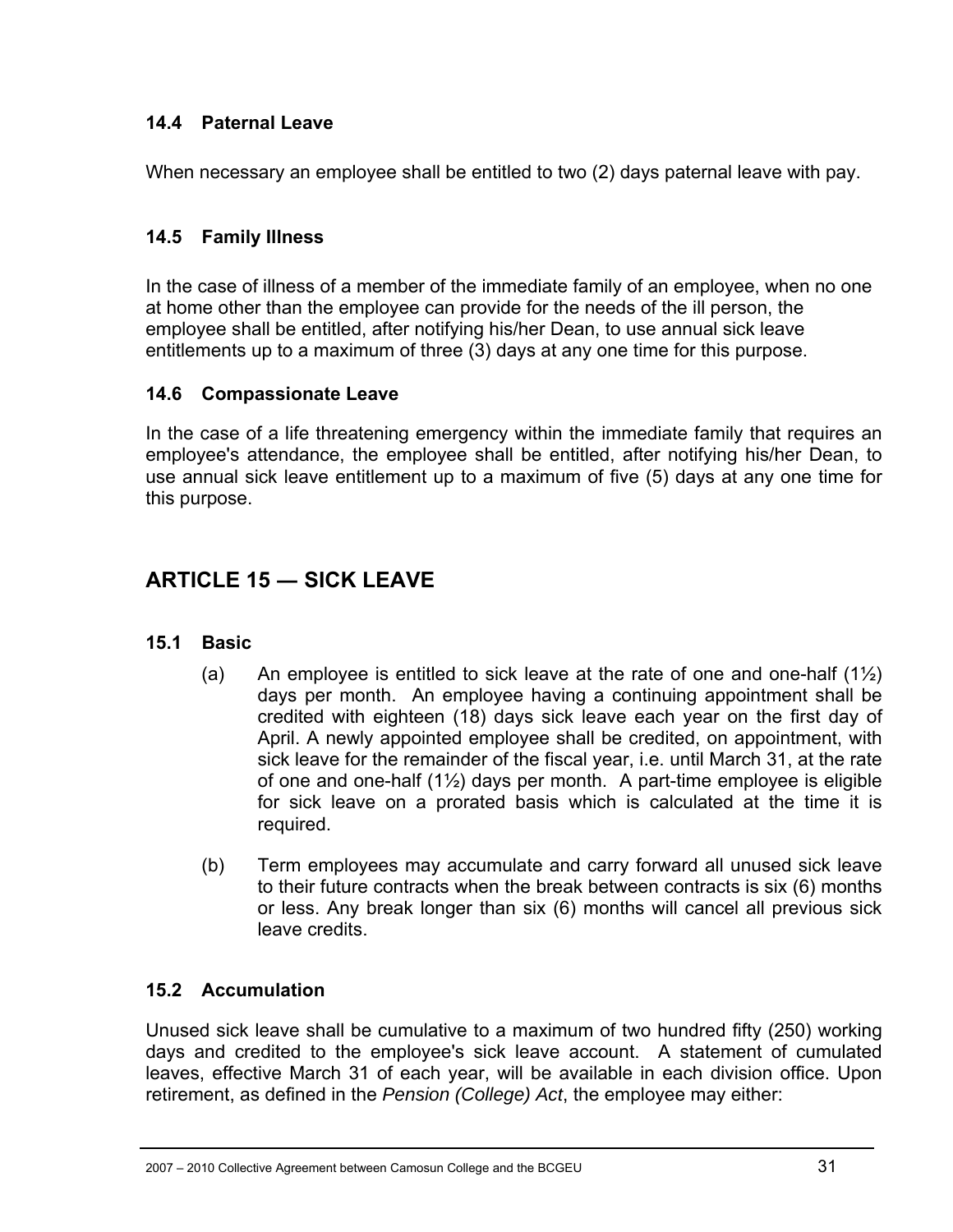- (a) convert his/her accumulated sick leave to cash on the basis of fifty (50%) percent of one two hundred fiftieth (1/250) of his/her annual salary per day, to a maximum of two hundred fifty (250) days of accumulated sick leave; or
- (b) use the sick leave to retire early on the basis of fifty (50%) percent of one (1) working day for each day's accumulation to a maximum of two hundred fifty (250) days of accumulated sick leave; or
- $(c)$  a combination of  $(a)$  and  $(b)$ ;
- (d) where an employee retires on less than full pension, the number of days which may be converted under (a), (b) and (c) above shall be actuarially reduced in the same proportion as is his/her *Pension (College) Act*;
- (e) deductions shall be made from sick leave entitlements in accordance with the following:
	- (1) all absences on account of illness or injury on a normal working day (exclusive of designated paid holidays) and subject to Clause 16, shall be charged against an employee's sick leave credits;
	- (2) there shall be no charge against an employee's sick leave credit when his/her absence on account of illness or injury is less than one-half day;
	- (3) where the period of absence on account of illness is more than onehalf day but less than one (1) full day, one-half day only shall be charged as sick leave.
- (f) in the event of death, accumulated sick leave will be paid in full to the employee's designated beneficiary as indicated in the group life insurance policy unless otherwise specified.

### **15.3 Sick Leave Bank**

- (a) Each fulltime employee who holds an appointment of one (1) year or longer or a continuing part-time employee having a workload of fifty (50%) percent or more, shall, on April 1 of each year, donate one day's sick leave from his/her sick leave entitlement to a sick leave bank until such time as there is in the bank a number of days equal to six times the number of such fulltime employees, as determined on that date.
- (b) Only those employees as described in (a) are entitled to draw from the bank.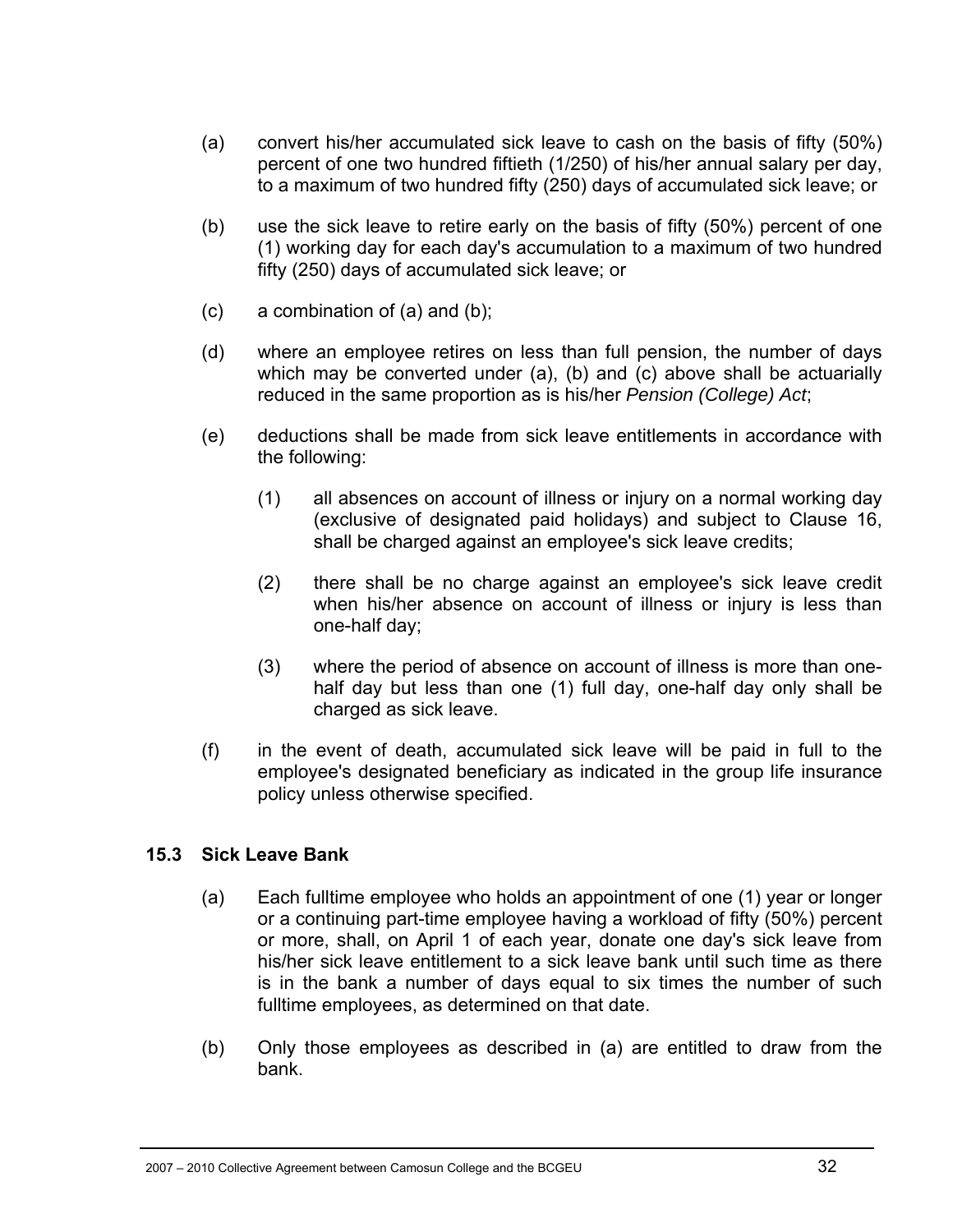- (c) An employee who has drawn from the bank may not begin to accumulate sick leave, until he/she has repaid the bank one-third of the amount, reckoned to the nearest multiple of three, which he/she has drawn from the bank.
- (d) An employee who exhausts his/her sick leave allotment and accumulation shall be entitled to additional days of sick leave only for those days of absence for which a qualified medical practitioner testifies that the employee was unable to attend to his/her duties at the College.
- (e) All requests for additional sick leave must be submitted in writing, together with the necessary medical certificates, to the Standards and Ethics Committee which shall make a recommendation to the Vice President, Education as to whether or not the employee is to be granted sick leave from the bank and, if applicable, the number of days to be granted. The Committee may not recommend that an employee receive more days from the bank than are necessary to qualify for Disability Insurance benefits.
- $(f)$  In the event that the bank is exhausted, the Union may levy each employee additional days of sick leave and shall be entitled to deposit such days in the bank.

### **ARTICLE 16 ― WORKER'S COMPENSATION BOARD AND OCCUPATIONAL HEALTH AND SAFETY**

### **16.1 Workers' Compensation Board**

The College shall maintain Workers' Compensation Board coverage for all employees.

Where an employee is on a Claim recognized by the Workers' Compensation Board, the employee shall be entitled to leave, at his/her regular rate of salary, up to a maximum of one hundred twenty-six (126) days for any one claim. Where an employee elects to claim leave with pay under this clause, the Compensation payments received by the employee from the Workers' Compensation Board, shall be remitted to the College. There shall be no deduction from an employee's sick leave as a result of this clause.

### **16.2 Occupational Health and Safety**

The BCGEU and the College agree that regulations made pursuant to the Workers' Compensation Act, Hazardous Products Act or any other statute of the Province of British Columbia pertaining to the working environment, shall be complied with. First Aid kits shall be supplied in accordance with the Occupational Health & Safety Regulation.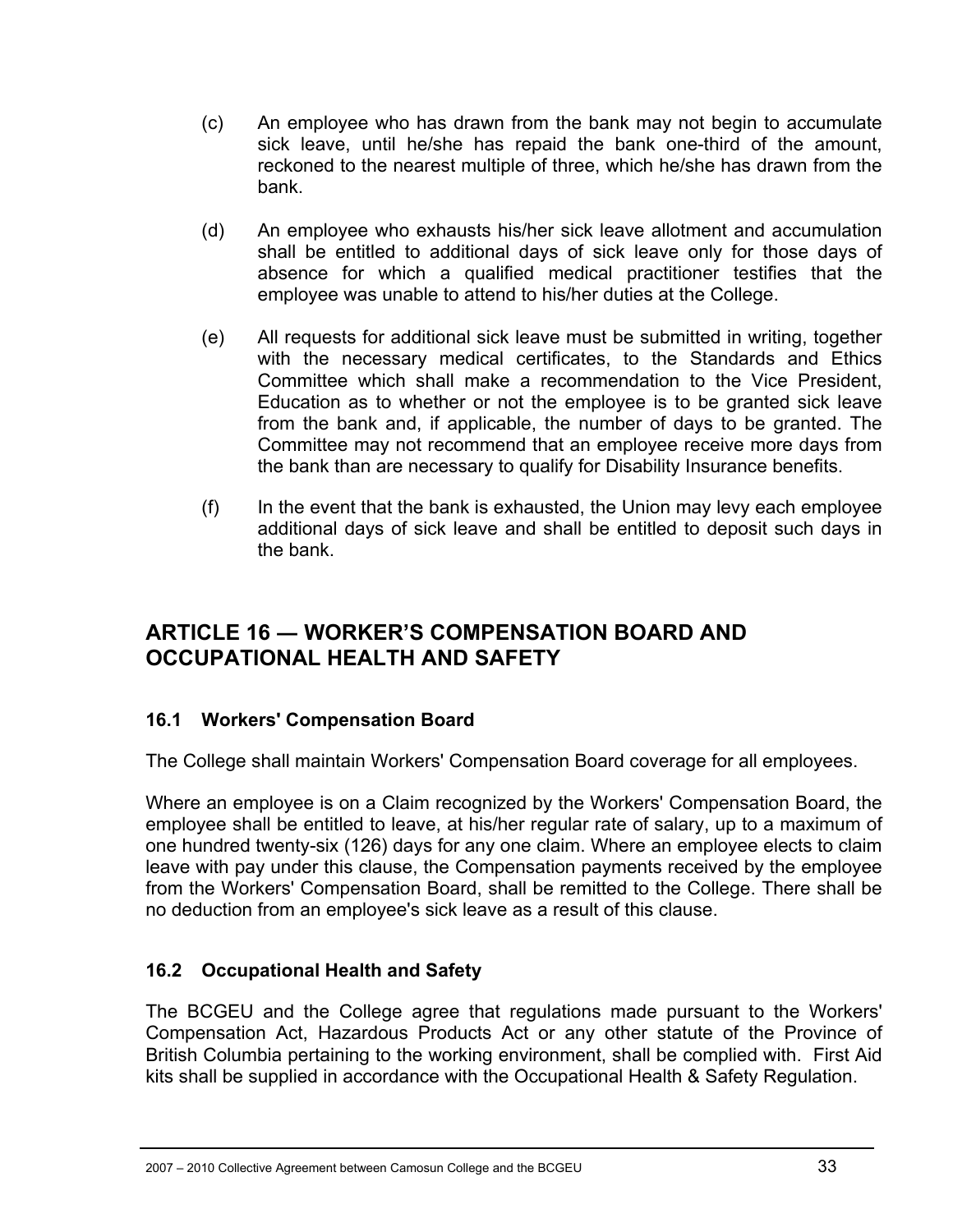All Faculty must attend a WHMIS Educational Seminar provided by the College within the first two months of employment. Faculty handling hazardous materials must attend a training session within the first two months of employment and prior to handling such materials.

(a) College Joint Occupational Safety and Health Committee

The College agrees to establish and maintain a College safety committee. The Joint Occupational Safety and Health Committee shall be composed of representatives from administration, each Union and each major campus. The BCGEU agrees to support the College in obtaining representatives to serve on the Committee.

The Joint Occupational Safety and Health Committee may establish subcommittees on any campus where it deems necessary.

This committee will meet at regular intervals to be determined by the membership and will make recommendations on unsafe, hazardous, or dangerous conditions with the aim of preventing and reducing risk of occupational injury and illness. A copy of all minutes of the Joint Occupational Safety and Health Committees shall be sent to the BCGEU local area office and the bargaining unit Chair. Employees who are representatives of the Joint Occupational Safety and Health Committee shall continue to receive the rate of pay they would have been receiving had they not been attending a Joint Occupational Safety and Health Committee meeting.

No employee shall be disciplined for refusal to work on a job which in the opinion of:

- (1) a member of the Joint Occupational Safety and Health Committee;
- (2) a person designated by the Joint Occupational Safety and Health Committee; or
- (3) a Safety Officer, after an on-site inspection and following discussion with the representative of the College, does not meet the standards established pursuant to the Workers' Compensation Act.

The employee shall return to the job when it is declared by the Joint Occupational Safety and Health Committee to meet the standards.

(b) Injury Pay Provision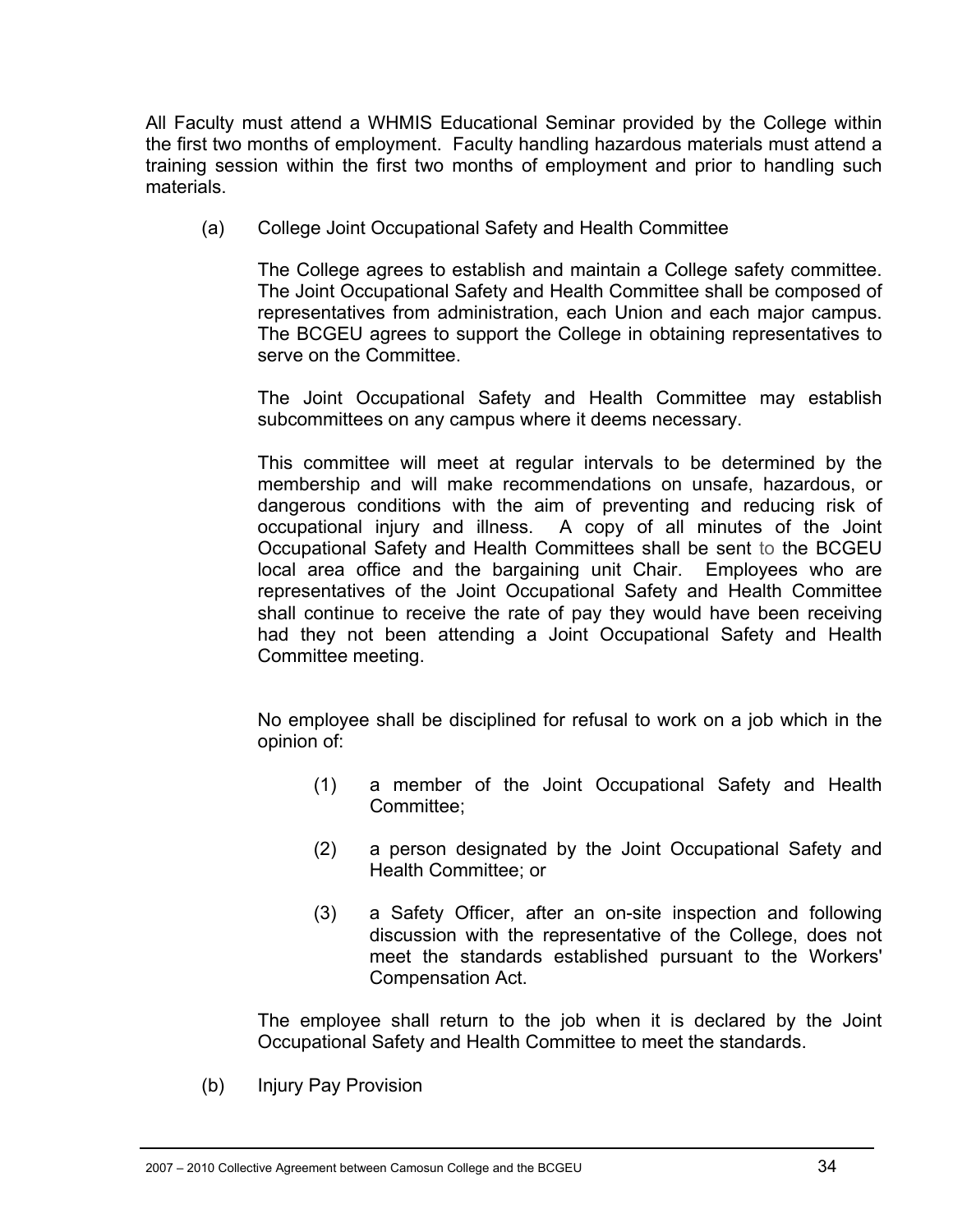An employee who is injured on the job during working hours and is required to leave for treatment or is sent home for such injury shall receive payment for the remainder of the shift without deduction from sick leave.

(c) Transportation of Accident Victims

Transportation to the nearest physician or hospital for employees requiring medical care as a result of an on-the-job accident shall be at the expense of the College.

(d) Investigation of Accidents

The Joint Occupational Safety and Health Committee shall be notified of each accident or injury to College employees engaged in College activities and shall investigate and report to the employees' Union and President on the nature and cause of the accident. In the event of a fatality, the College shall immediately notify the BCGEU local area office and the bargaining unit Chair of the nature and circumstances of the accident.

- (e) Occupational First Aid Requirements
	- (1) The BCGEU and the College agree that they shall comply with the Occupational First Aid Regulation made pursuant to the Workers' Compensation Act.
	- (2) Upon the advice of the Joint Occupational Safety and Health Committee the College shall designate an employee as the First Aid Attendant at each major campus.
	- (3) Where the College requires an employee to perform First Aid duties in addition to the normal requirements of the job, the cost of obtaining and renewing the Occupational First Aid Certificate shall be borne by the College, and, where necessary, leave to take the necessary courses shall be granted with pay.
	- (4) When a member of BCGEU agrees to act as the designated First Aid Attendant at any campus, the member shall receive the stipend that is normally paid by the College to First Aid Attendants.
- (f) Safety Courses
	- (1) The Joint Occupational Safety and Health Committee will keep itself informed of training programs sponsored by the Workers' Compensation Board or other agencies, and make recommendations for participation.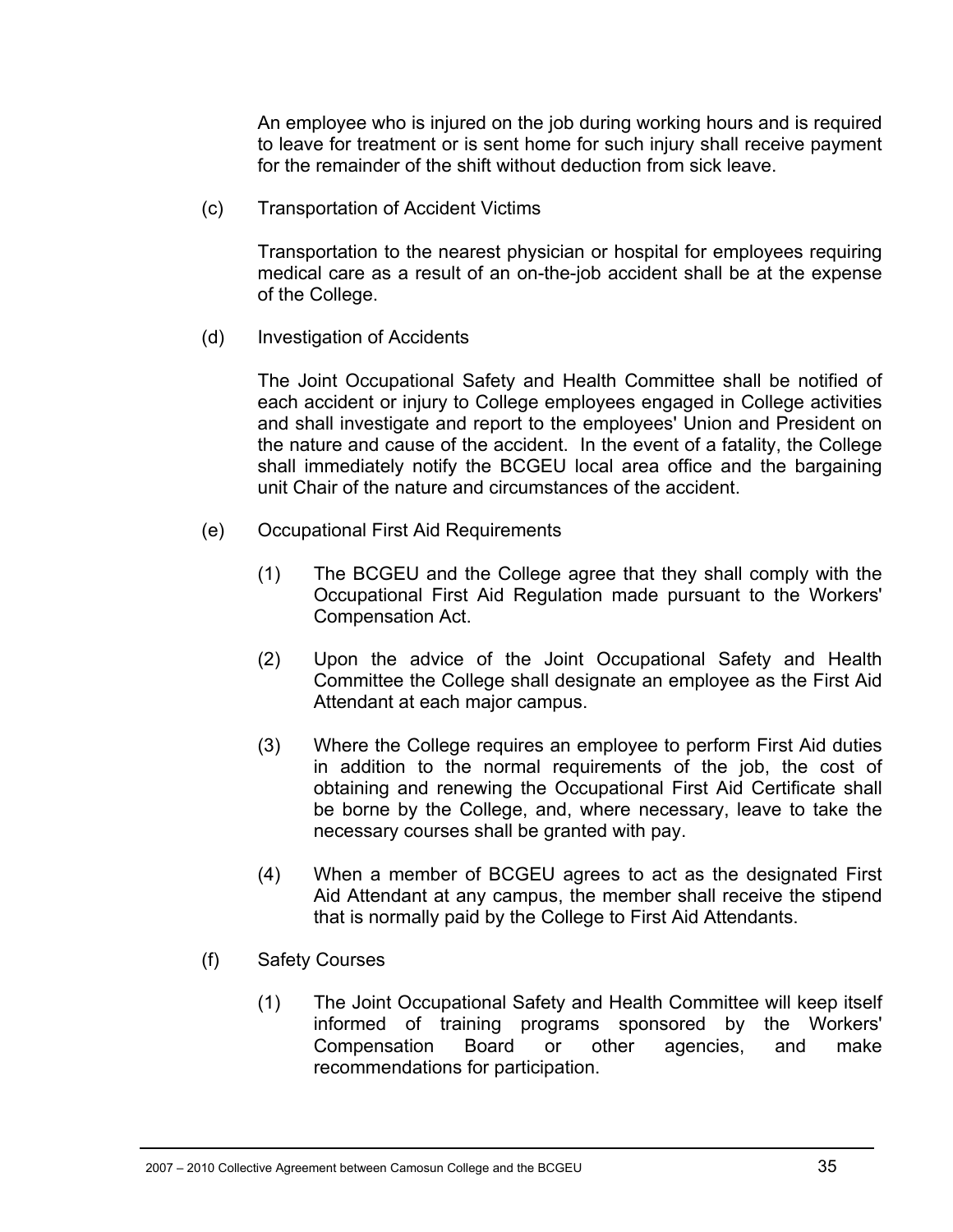(2) The College agrees that a one (1) day training course will be provided by the BCGEU. The College agrees to pay the salary for a maximum of two (2) committee members per year.

# **ARTICLE ― 17 BENEFITS**

### **17.1 Benefit Information**

- (a) All benefits except those provided as a result of the Employment Insurance Rebate shall be considered part of this Agreement.
- (b) Notwithstanding the foregoing, the Parties agree that the employee benefits will not change without mutual agreement.
- (c) Benefits shall be as set forth in an online manual. Hard copies will be available at convenient locations and for those who specifically need one.

#### **17.2 Medical Services**

Effective January 1, 1995, the College shall pay all of the costs of a Medical Services Plan and an Extended Health Benefit Plan for full-time employees with an appointment of one (1) full month or longer. Premiums for employees on less than fulltime appointments will be shared on a prorated basis. All administrative costs for these plans shall be borne by the Board. Subject to Clause 17.7, participation in this plan shall be a condition of employment for all employees holding appointments of fifty (50%) percent or greater unless covered in another plan. Appointments of less than fifty (50%) percent will also be granted coverage upon application to Human Resources.

#### **17.3 Dental Plan**

The College shall pay one hundred percent (100%) of the premium costs of a Dental Services Plan carried by Manulife Financial. Premiums for employees on less than fulltime appointments will be shared on a prorated basis. The Plan shall provide for payment of one hundred percent (100%) of costs for items listed under Plan A of Manulife Financial materials, seventy-five percent (75%) of costs for items listed under Plan B of Manulife Financial and fifty percent (50%) for items listed under Plan C of Manulife Financial. Each full-time employee who has a continuous appointment of ten (10) months or longer, or continuing part-time employee with an appointment of at least fifty percent (50%) is eligible to participate in the plan.

Participation of eligible employees in the plan shall be a condition of employment unless the employee is covered in another plan.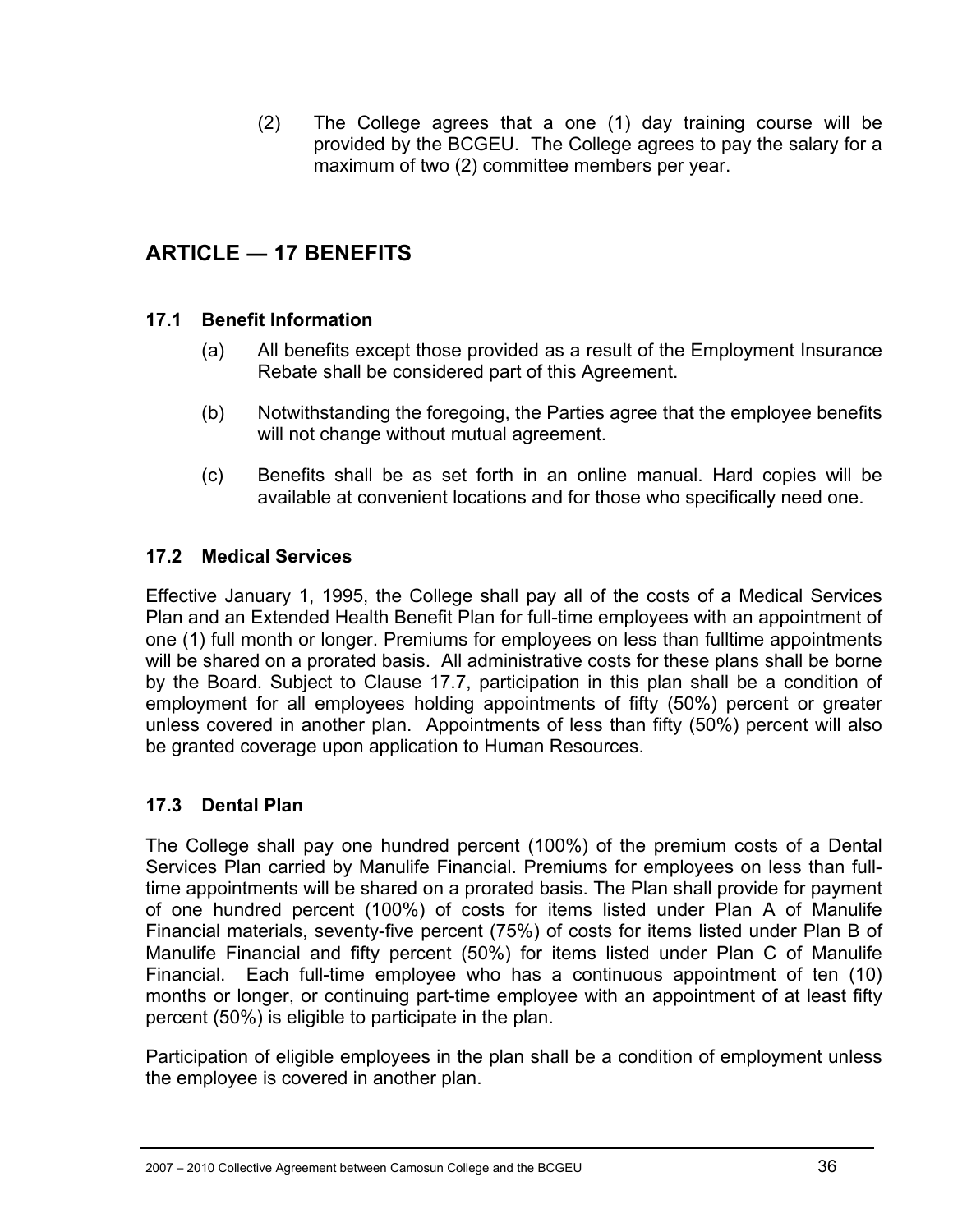### **17.4 Group Life**

The College shall pay one hundred percent (100%) of the premium costs of a group life insurance policy, which provides for three times annual salary on the death of an employee. Premiums for employees on less than full-time appointments will be shared on a prorated basis. Each full-time employee who has an appointment of four (4) months or longer, or continuing part-time employee with a workload of at least fifty percent (50%), is eligible to participate in the plan. Participation of eligible employees shall be a condition of employment.

### **17.5 Disability Plan**

Effective midnight March 31, 1995, the College shall pay all of the costs of a Group Disability Insurance Plan which provides for a monthly taxable income of two-thirds (66- 2/3 %) of gross monthly salary.

Administrative costs of this plan shall be borne by the College. Each full-time employee who has an appointment of four (4) months or longer, or continuing part-time employee with a workload of at least fifty percent (50%), is eligible to participate in the plan. Participation of eligible employees in this plan shall be a condition of employment. If an employee continues to be paid while awaiting receipt or adjudication of an LTD benefit such payment shall be considered an advance and will be repayable in full. Should full repayment not be immediately possible, Human Resources will agree on a repayment plan that is mutually acceptable to the College and the employee.

The employee in receipt of Disability Income benefits under the group plan will have the opportunity to participate during a period not exceeding five (5) years in College benefit plans, as applicable but will be required to pay one hundred percent (100%) of the premium costs thereof. The employee in receipt of Disability Income benefits under the group plan will be entitled to return to the employ of the College during a period not exceeding five (5) years upon submission of a medical certificate indicating fitness for work.

Should a single illness exceed ninety (90) calendar days in duration, an eligible employee must apply for disability insurance benefits in accordance with the terms of the plan.

Seniority shall continue to accumulate during the period of disability to a maximum of five (5) years.

### **17.6 Employee Assistance Program**

Where there is in place an Employee Assistance Program jointly agreed to by the College and BCGEU, participation by BCGEU members shall be a condition of employment.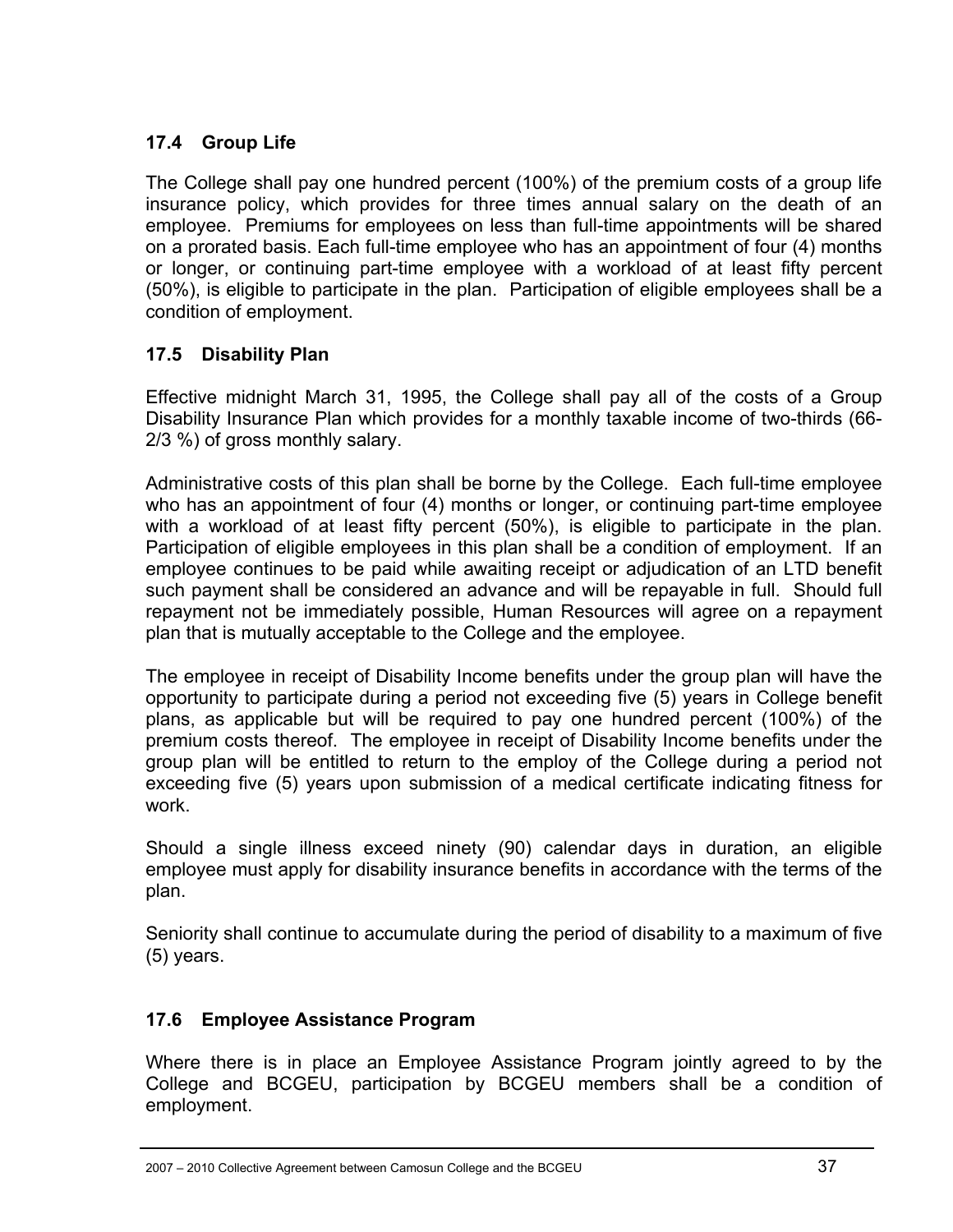### **17.7 Coverage for Part-Time and Term Appointments**

Employees with appointments of more than one (1) month shall be entitled to receive medical benefits. In the case where successive term appointments result in a term of uninterrupted employment of more than four (4) months, the employee shall be eligible for group life and disability benefits from the date of the beginning of the contract which results in the total period of employment exceeding four (4) months.

All successive appointments and all appointments which are split by a period of ten (10) days or less shall be included as uninterrupted employment.

A continuing employee who has been laid off as defined in Clause 3.5(a), and who is recalled to term employment, will continue to be entitled to all benefit plan coverages.

### **17.8 Professional Fees**

The College will reimburse continuing BCGEU employees any professional fees that the employee is required to obtain to carry out their duties as an instructor.

### **ARTICLE 18 ― RETIREMENT**

### **18.1 Early Retirement**

A fulltime faculty member, in order to facilitate gradual retirement, may, upon reaching the age of fifty-five (55), apply for status as a continuing part-time employee, with the percentage of work load to be mutually acceptable to the College and the employee, but not less than fifty percent (50%). Salary and benefits shall be prorated in accordance with the percentage of workload.

### **18.2 Early Retirement Incentive**

In those departments in which a reduction in staff is required, a faculty member shall be eligible to apply for an early retirement incentive providing he/she meets the following conditions:

- (a) is age fifty-five (55) or over;
- (b) has a minimum of ten (10) years pensionable service with the College;
- (c) holds a continuing appointment at the College.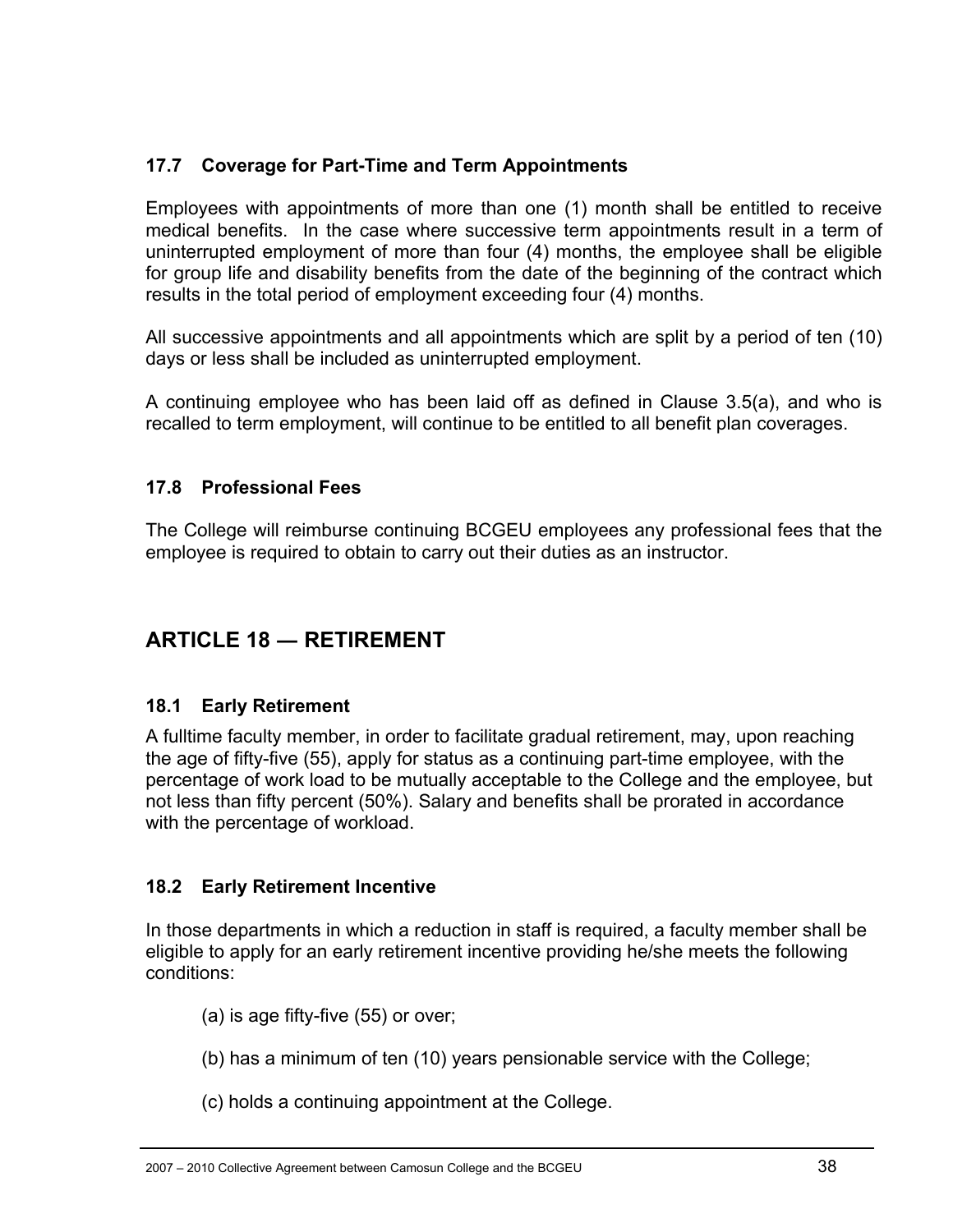A faculty member who opts to take early retirement shall be paid a retirement incentive of ten percent (10%) of his/her annual salary times the number of years remaining until age sixty-five (65) to a maximum of one (1) year's salary, in addition to all other retirement benefits. An employee who, upon joining the College, requested and was granted by the Board exemption from participation in the *College Pension Plan*, may apply to the Board for permission to be included in this clause.

Where this clause is applied, Clause 3.3 will not be applied.

### **ARTICLE 19 ― PARKING**

The College shall provide parking near the place of employment at no cost to the employee.

### **ARTICLE 20 ― INDEMNITY**

Except where a joint Union/College Committee considers that there has been flagrant or willful negligence on the part of an employee, the College agrees not to seek indemnity against an employee whose actions result in a judgment against the College. The College agrees to pay any judgment against an employee arising out of the performance of his/her duties. The College also agrees to pay any legal costs incurred in the proceedings.

### **ARTICLE 21 ― RESOLUTION OF DISPUTES**

#### **21.1 Union Representation**

- (a) The Union has a right to represent its members in dealings with the College related to the administration of this agreement. It will determine how and under what conditions it will assist a member in preparing and presenting any grievance in accordance with grievance procedures outlined in the contract.
- (b) An employee shall have the right to have a Union representative present at any discussion with administration**,** which the employee believes might be the basis of disciplinary action. Where administration intends to interview an employee for disciplinary purposes, the administration shall make every effort to notify the employee in advance of the purpose of the interview in order that the employee may contact a Union representative, providing that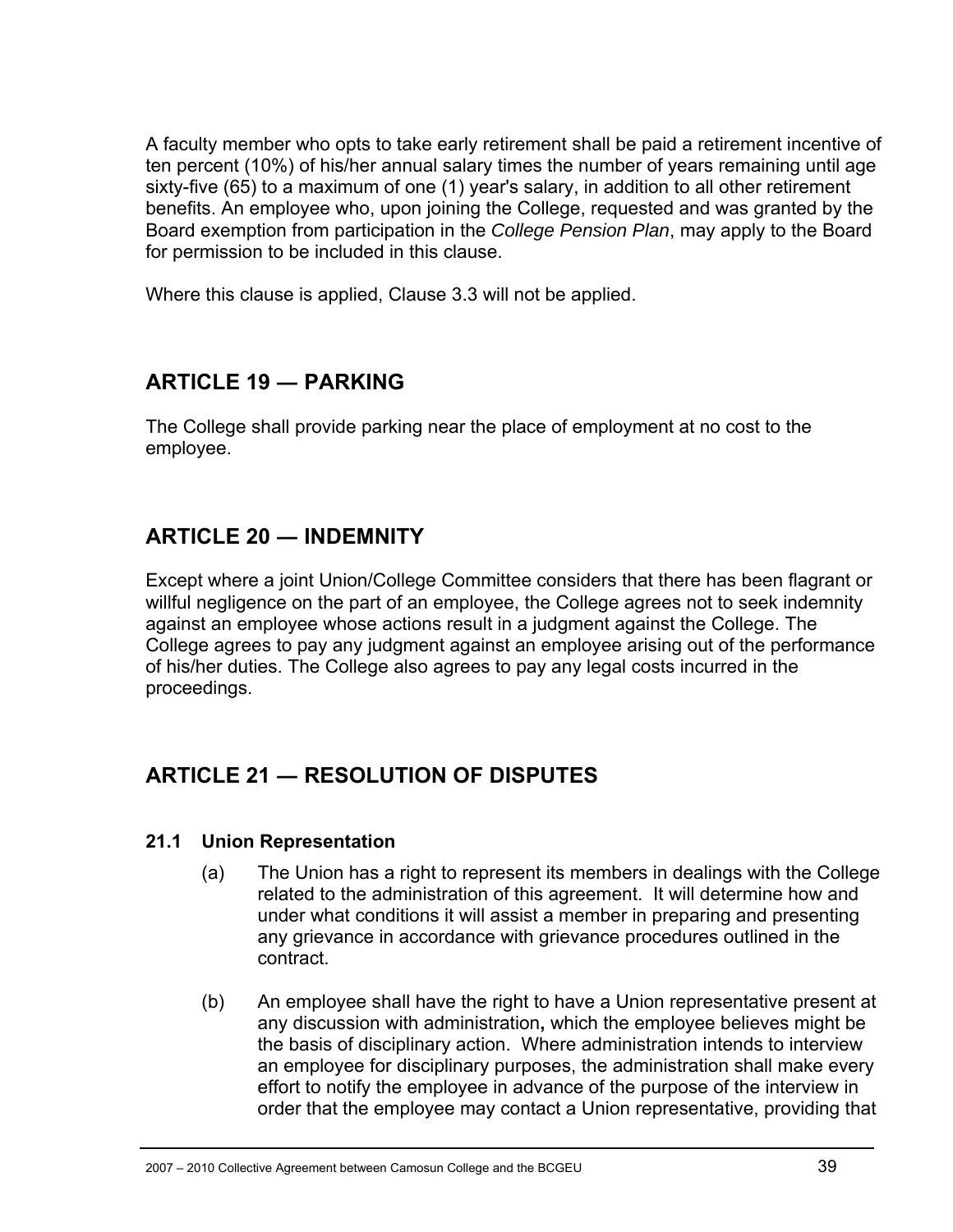this does not result in an undue delay of the appropriate action being taken.

### **21.2 Grievance Procedure**

The College and the Union recognize that grievances may arise concerning:

- (a) differences between the Parties respecting the interpretation, application, operation, or any alleged violation of a provision of this Agreement, including a question as to whether or not a matter is subject to arbitration; or
- (b) the dismissal, discipline, or suspension of an employee bound by this Agreement.

An employee who wishes to present a grievance at Step 1 of the grievance procedure, in the manner prescribed in Clause 21.3, must do so no later than thirty (30) days after the date on which he/she was notified orally or in writing, of the action or circumstances giving rise to the grievance, or on which he/she first became aware of the action or circumstances giving rise to the grievance.

In the case of a dispute arising from an employee's dismissal or suspension, the grievance may commence at Step 2 of the grievance procedure within thirty (30) days of the employee receiving notice of dismissal or suspension.

### **21.3 Step 1**

Before a written grievance can be submitted at Step 2 of the grievance procedure, every effort shall be made to settle the dispute at Step 1.

- (a) The aggrieved employee shall request a discussion with the administrator and shall specify that this is Step 1 of a grievance and the nature of the grievance. The employee has the right to have a Union representative present at such a meeting.
- (b) The administrator will have seven (7) days to investigate the matter and respond.

### **21.4 Step 2**

An employee who wishes to pursue a grievance at Step 2 must do so within fourteen (14) days of having received the response from Step 1. The grievance will be submitted on the appropriate form setting out the nature of the grievance and the circumstances from which it arose, and the remedy sought.

The grievance will then be reviewed by a committee of two representatives of the Union, one of whom will be the staff representative or designate and the other designated by the staff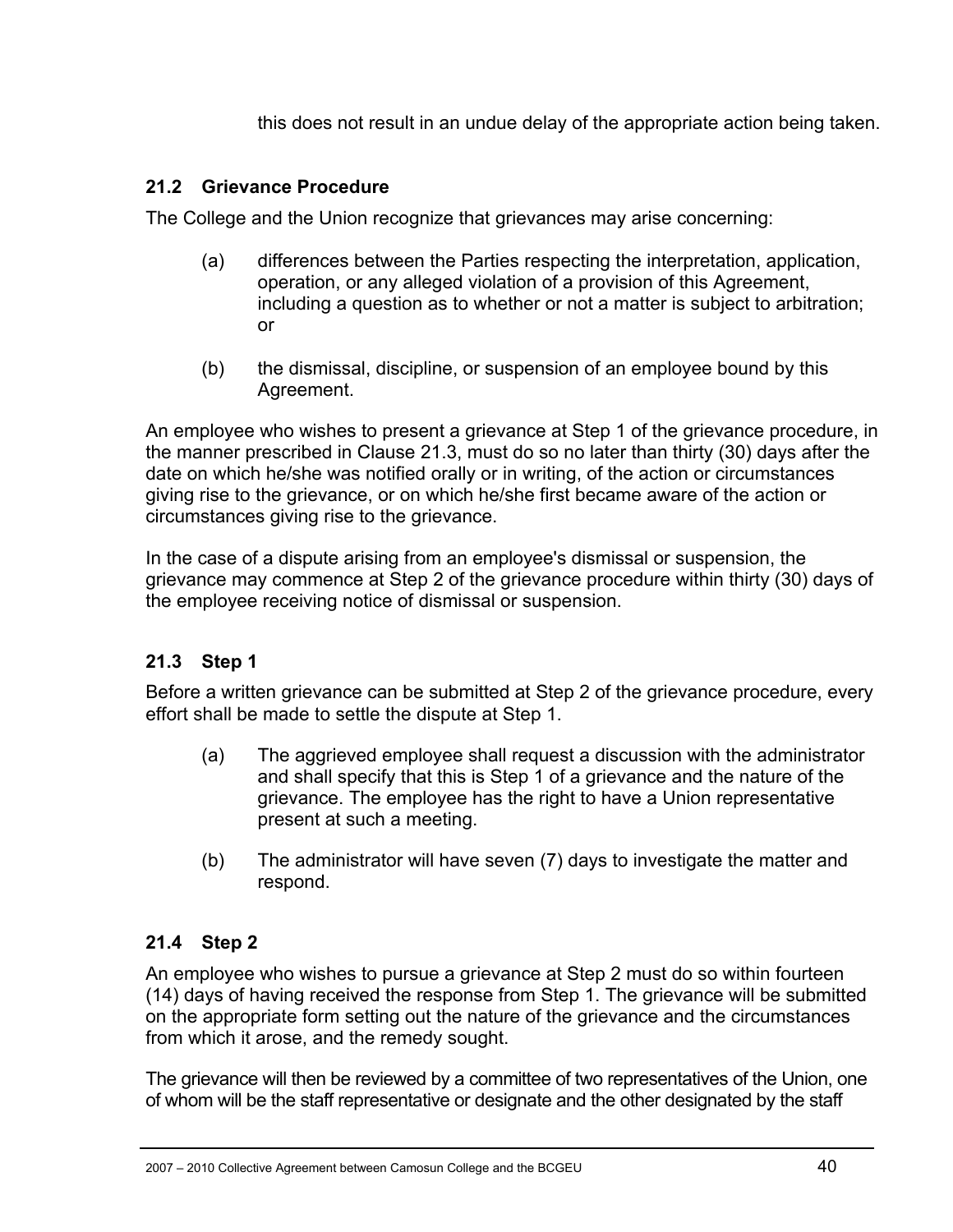representative, and two representatives of the College, one of whom shall be the President or designate. The Committee must meet to review the grievance within fourteen (14) days of its receipt. The College will respond in writing following the committee's review. If there is no resolution within thirty (30) days from the date of the first committee review meeting, the matter may be referred to arbitration.

### **21.5 Time Limit to File to Arbitration**

Failing satisfactory settlement at Step 2, the Union President or designate may inform the College of intent to submit the dispute to arbitration within:

- (a) Fourteen (14) days after the College decision has been received; or
- (b) Fourteen (14) days after the College decision was due.

### **21.6 Administrative Provisions**

- (a) Grievances and replies at Step 2 of the grievance procedure and notification to arbitrate shall be by registered mail or facsimile (original to follow in regular mail).
- (b) Grievances, replies, and notification shall be deemed to be presented on the day on which they are registered or sent by facsimile, and received on the day they were delivered to the appropriate office of the College or the Union.
- (c) In the event of a dispute, strike, lockout, or other work stoppage in the Canada Post Office within British Columbia, this section shall not apply.

### **21.7 Single Arbitrator**

When a party has requested that a grievance be submitted to Arbitration, the grievance shall be submitted to a mutually agreed upon Arbitrator.

### **21.8 Single Arbitrator Procedure**

The Arbitrator may determine his own procedure in accordance with due process and shall give full opportunity to all Parties to present evidence and make representations. He shall hear and determine the difference or allegation and shall render a decision within thirty (30) days of the conclusion of the Hearing.

### **21.9 Decision of Arbitrator**

The Decision of the Arbitrator shall be final, binding, and enforceable on the Parties. The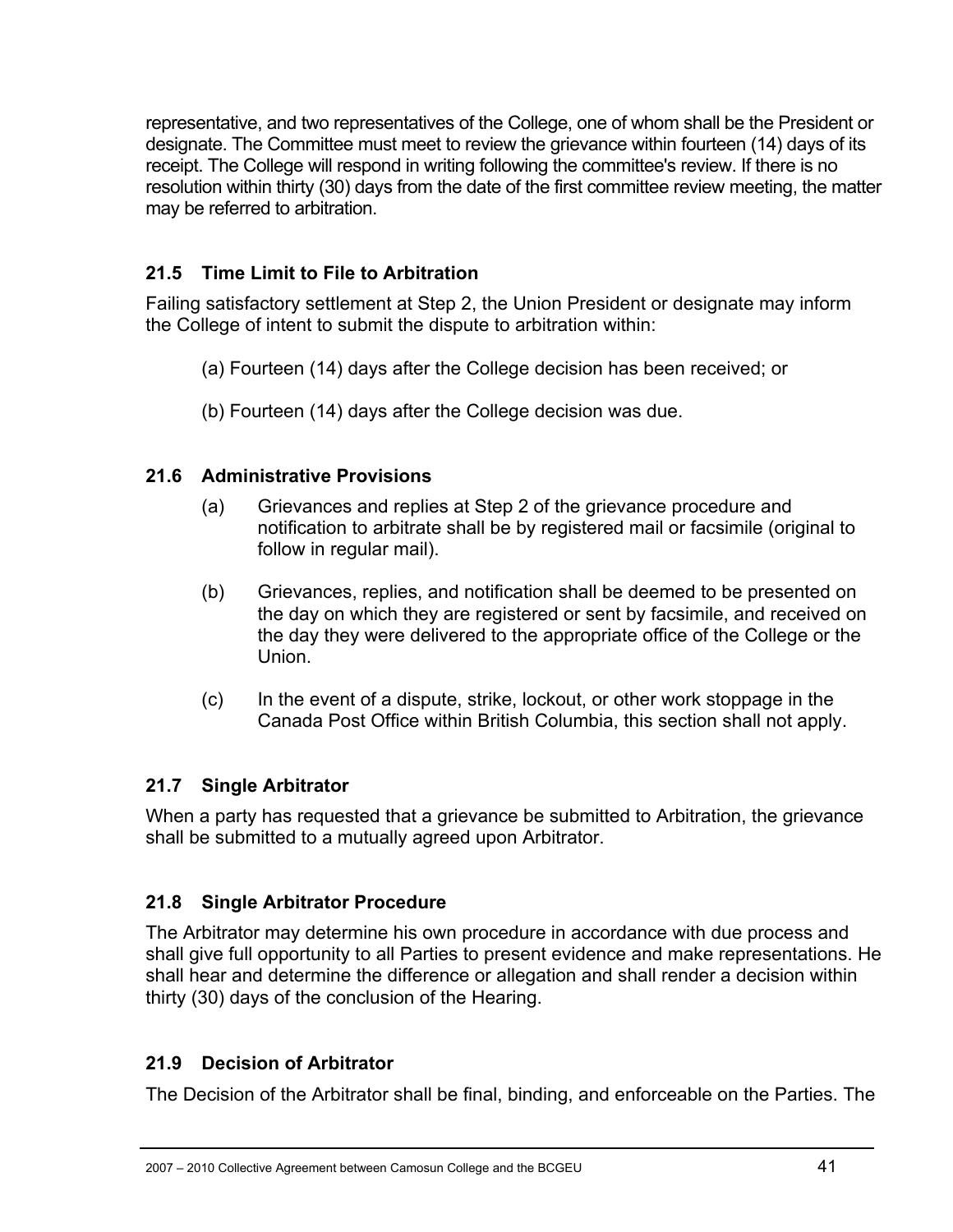Arbitrator shall have the power to dispose of a discharge or discipline grievance by any arrangement which he/she deems just and equitable. However, the Arbitrator shall not have the power to change this Agreement or to alter, modify, or amend any of its provisions.

### **21.10 Disagreement on Decision**

Should the Parties disagree as to the meaning of the Arbitrator's decision, either party may apply to the Arbitrator to clarify the decision, which he/she shall make every effort to do within seven (7) days of receipt of such application.

### **21.11 Expenses of Arbitrator**

Each party shall pay one half  $(\frac{1}{2})$  of the fees and expenses of the Arbitrator.

### **21.12 Deviation from Grievance Procedure**

The College agrees that after a grievance has been initiated by the Union, the College's representatives will not enter into discussion or negotiation with respect to the grievance either directly or indirectly with the aggrieved employee without the consent of the Union.

In the event that after having initiated a grievance through the grievance procedure, an employee endeavours to pursue the same grievance through any other channel, then the Union agrees that pursuant to this clause the grievance shall be considered to have been abandoned.

### **21.13 Policy Grievance**

Where either party to this Agreement disputes the general application, interpretation, or alleged violation of a clause of this Agreement, the dispute shall be discussed initially with the College or the Union, as the case may be, within thirty (30) days of the occurrence. Where no satisfactory agreement is reached within a further thirty (30) days, either party may submit the dispute to arbitration as identified in Clause 21.7.

### **21.14 Technical Objections to Grievances**

It is the intent of both Parties to this Agreement that no grievance shall be defeated merely because of a technical error other than time limitation in processing the grievance through the grievance procedure. To this end an Arbitrator shall have the power to allow all necessary amendments to the grievance and the power to waive formal procedural irregularities in the processing of a grievance in order to determine the real matter in dispute and to render a decision according to equitable principles and the justice of the case.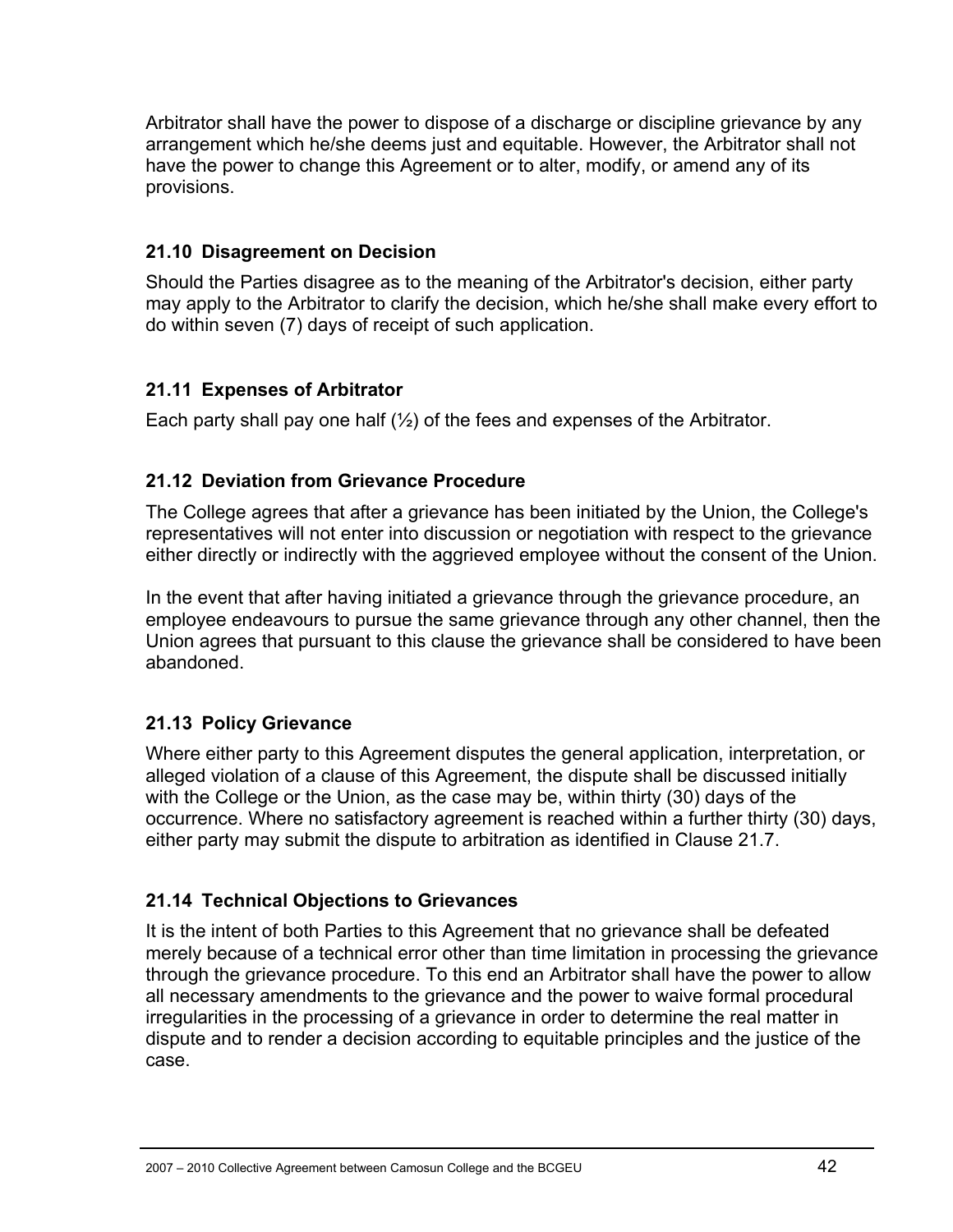### **21.15 Effective Date of Settlements**

Settlements reached at any step of the grievance procedure in this clause, other than Clause 21.13, shall be applied retroactively to the date of the occurrence of the action or situation which gave rise to the grievance, but not prior to the effective date of the Agreement in effect at the time of the occurrence or the date set by an Arbitrator, unless another date is agreed upon by both Parties.

### **21.16 Amending Time Limits**

The time limits fixed in the grievance and arbitration procedure may be altered by mutual consent of the Parties, but the same must be in writing.

# **ARTICLE 22 ― UNION MEMBERSHIP AND DUES**

### **22.1 Bargaining Unit Definition**

The bargaining unit shall include full-time and part-time instructors (as described in the certification statement of BCGEU Local 701 Camosun College) employed by the College to teach vocational, technical and trades training programs or courses.

### **22.2 Membership**

All employees covered by this Agreement shall as a condition of employment, hold and maintain membership in the Union except where exempted and as outlined under the Labour Relations Code.

### **22.3 Union Recognition and Rights**

The Union agrees that any activities relevant to the administration of the Collective Agreement or other Union activities, which must be conducted during working hours, will be carried out in a professional manner with primary consideration to instructional duties. Where the College feels that such activities are interfering inappropriately with instructional duties, the Parties agree to meet and resolve the matter.

### **22.4 Dues**

The College agrees to deduct each month from the monthly salary of each employee, one-twelfth (1/12) of the total annual Union dues as determined by the Union, and any special levies which the Union may determine as authorized by its Constitution. This sum will be transmitted to the Union without delay, and this sum will be shown on the T4 slip, after the Union has confirmed receipt of these dues.

All deductions shall be remitted to the President of the Union not later than twenty-eight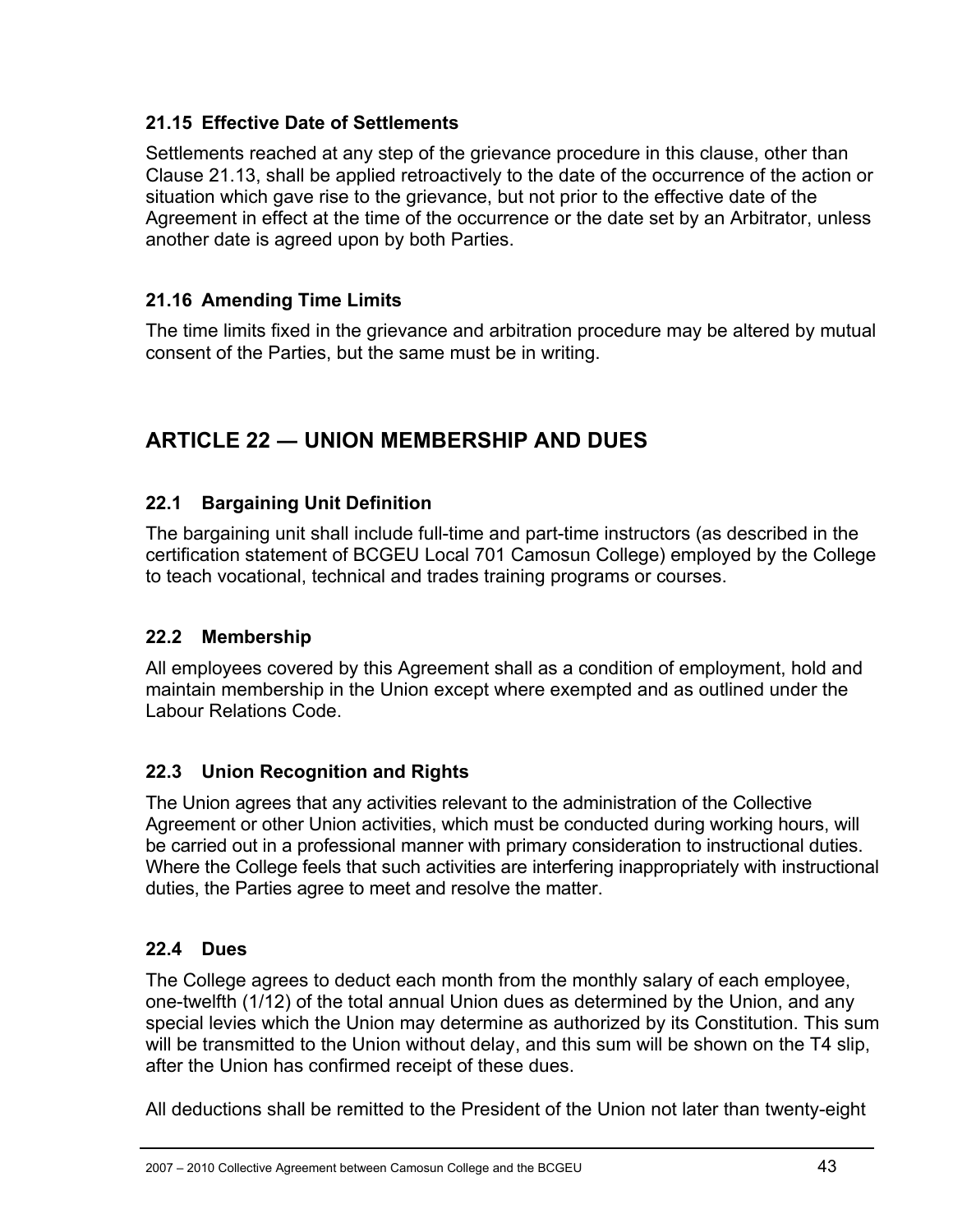(28) days after the date of deduction and the College shall also provide a list of names of those employees from whose salaries such deductions have been made together with the amounts deducted from each employee.

# **ARTICLE 23 ― UNION RIGHTS**

### **23.1 Individual Agreements**

No employee, covered by this Agreement shall be required, or permitted, to make a written or oral agreement with the College, or its representatives, which may conflict with this Agreement.

### **23.2 Fair Treatment**

The College and the Union agree that there shall be no discrimination, restriction, or coercion exercised or practised with respect to any employee for reason of membership or activity in the Union.

### **23.3 Leave for Union Business**

Leave for Union business will not affect employee's *"non-contact time".* To facilitate the administration of this section when leave is granted, the employee will continue to be paid at the normal rate and the Union shall reimburse the College for salary and benefit costs. Leave of absence granted under this clause shall include sufficient travel time. The Union shall provide the College with reasonable notice prior to the commencement of leave under this clause. The College agrees that any of the leaves of absence identified below shall not be unreasonably withheld.

Approved leave of absence will be granted:

- (a) to an elected or appointed representative of the Union to attend conventions of the Union and bodies to which the Union is affiliated;
- (b) for elected or appointed representatives of the Union to attend to Union business which requires them to leave their general work area;
- (c) for employees who are representatives of the Union on a bargaining committee to attend meetings of the bargaining committee;
- (d) to employees called by the Union to appear as witnesses before an arbitration board;
- (e) for up to three employees on the bargaining committee of the Union to carry on negotiations with the College. In this case, the Union shall only be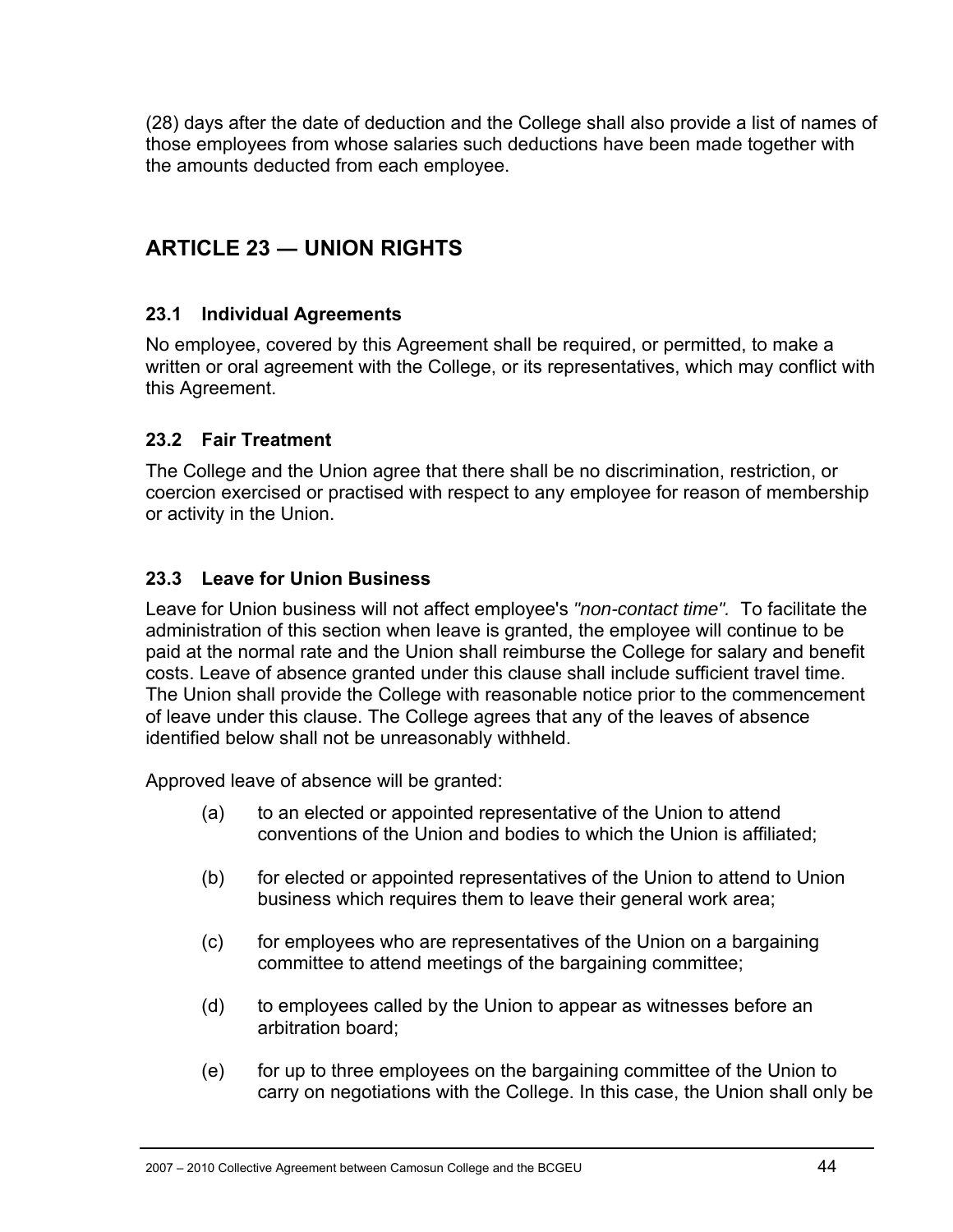required to reimburse the College for salary and benefit costs if substitute instructors are required.

### **23.4 Picket Lines**

All employees covered by the Agreement shall have the right to refuse to cross a picket line arising out of a dispute as defined in the *Industrial Relations Act*. Any employee failing to report for duty shall be considered to be absent without pay.

### **ARTICLE 24 ― SAFEGUARD AGAINST SALARY REDUCTIONS**

- (a) No person covered by this Agreement shall have his/her current rate of salary or allowance reduced by the application of this Agreement.
- (b) Notwithstanding Section 2 of the *Employment Standards Act* where this Agreement is silent the College agrees to apply the provisions of the *Employment Standards Act*.

# **ARTICLE 25 ― USE OF TERMS**

Whenever the singular or masculine is used in the Agreement, it shall be considered as if the plural or feminine has been used where the context requires.

# **ARTICLE 26 – EMPLOYEE APPRAISAL**

### **26.1 Evaluation Reports**

- (a) Where a formal appraisal of an employee's performance is carried out, the employee shall be given sufficient opportunity after the interview to read and review the appraisal.
- (b) Provision shall be made on the evaluation form for an employee to sign it. The form shall provide for the employee's signature in two places, one indicating that the employee has read and accepts the appraisal, and the other indicating that the employee disagrees with the appraisal. The employee shall sign in one of the places provided. No employee may initiate a grievance regarding the contents of an evaluation report unless the signature indicates disagreement with the appraisal.
- (c) An employee shall, upon request, receive a copy of this evaluation report at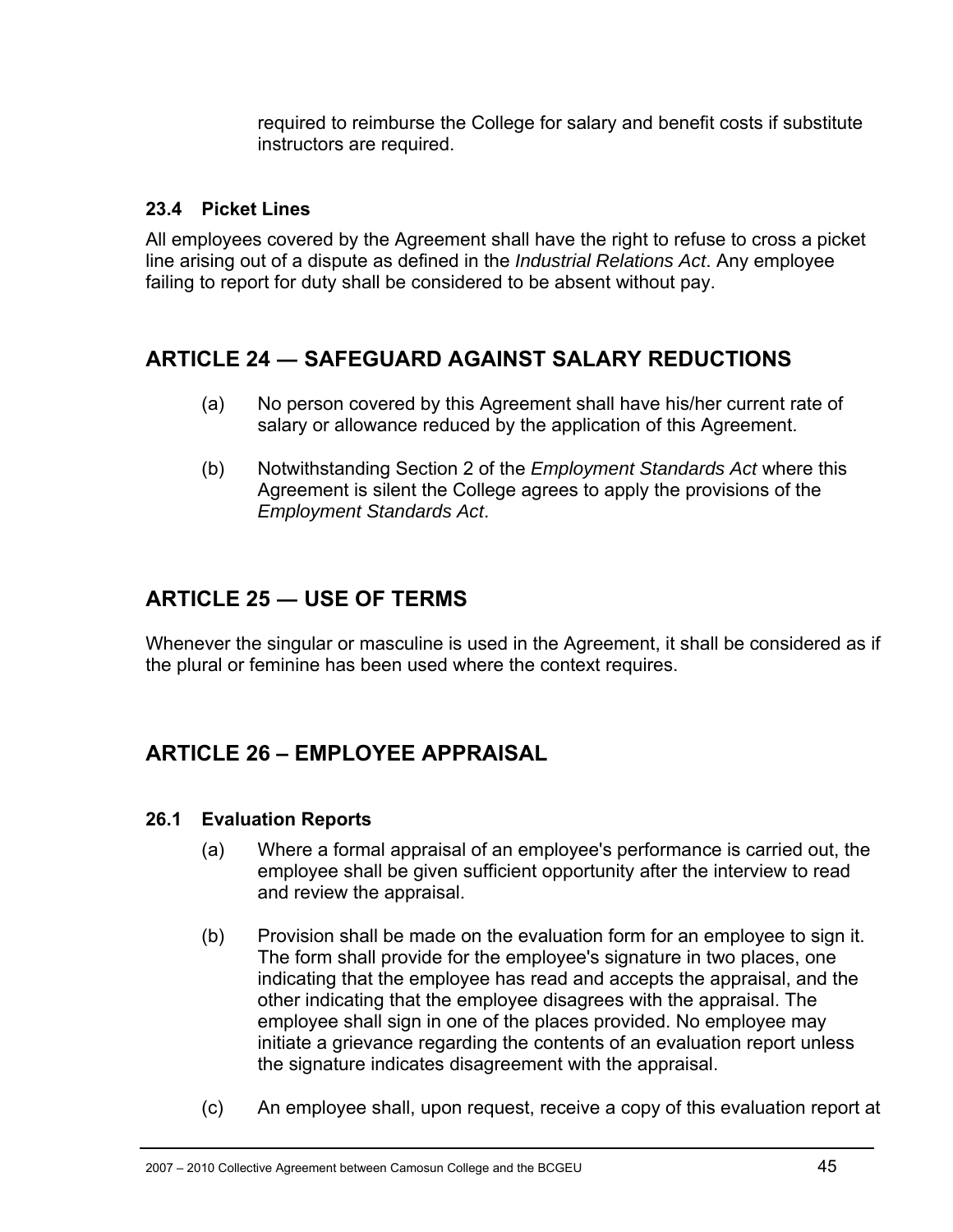the time of signing. An evaluation report shall not be changed after an employee has signed it, without the knowledge of the employee, and any such changes shall be subject to the grievance procedures of this Agreement.

(d) An employee shall have the right to request a formal appraisal, providing that at least six (6) months have elapsed since the last appraisal and that the Dean has agreed to the timing of the appraisal.

### **26.2 Distribution**

The completed appraisal shall be available only to the employee, his/her Chair, his/her Dean, the Vice President, Education, the President**,** and when appropriate to members of the College's Human Resources department. In the event of a dispute or legal action, the appraisal shall be available to the Joint Labour (BCGEU) Management Committee, an arbitration board and the College's legal counsel.

### **26.3 Personnel Files**

- (a) The President of the Union or designate shall be entitled, upon the written authority of an employee, to review the employee's personnel file(s) maintained in the Human Resources Department Office.
- (b) With reasonable notice given the College, an employee shall be permitted to review their personnel file(s).
- (c) The College will not disclose or use for other than authorized purposes personnel file information without the employee's written consent, unless required by law.
- (d) The College shall take reasonable precautions to ensure the reliability and security of personnel files.
- (e) Personnel files shall include all files pertaining to the employee maintained by the Human Resources Office.

# **ARTICLE 27 ― TECHNOLOGICAL CHANGE**

- (a) An employee shall be considered displaced by technological change when his/her services are no longer required in the same capacity as a result of change in the method of operation or equipment.
- (b) The College agrees to take all reasonable steps so that an employee shall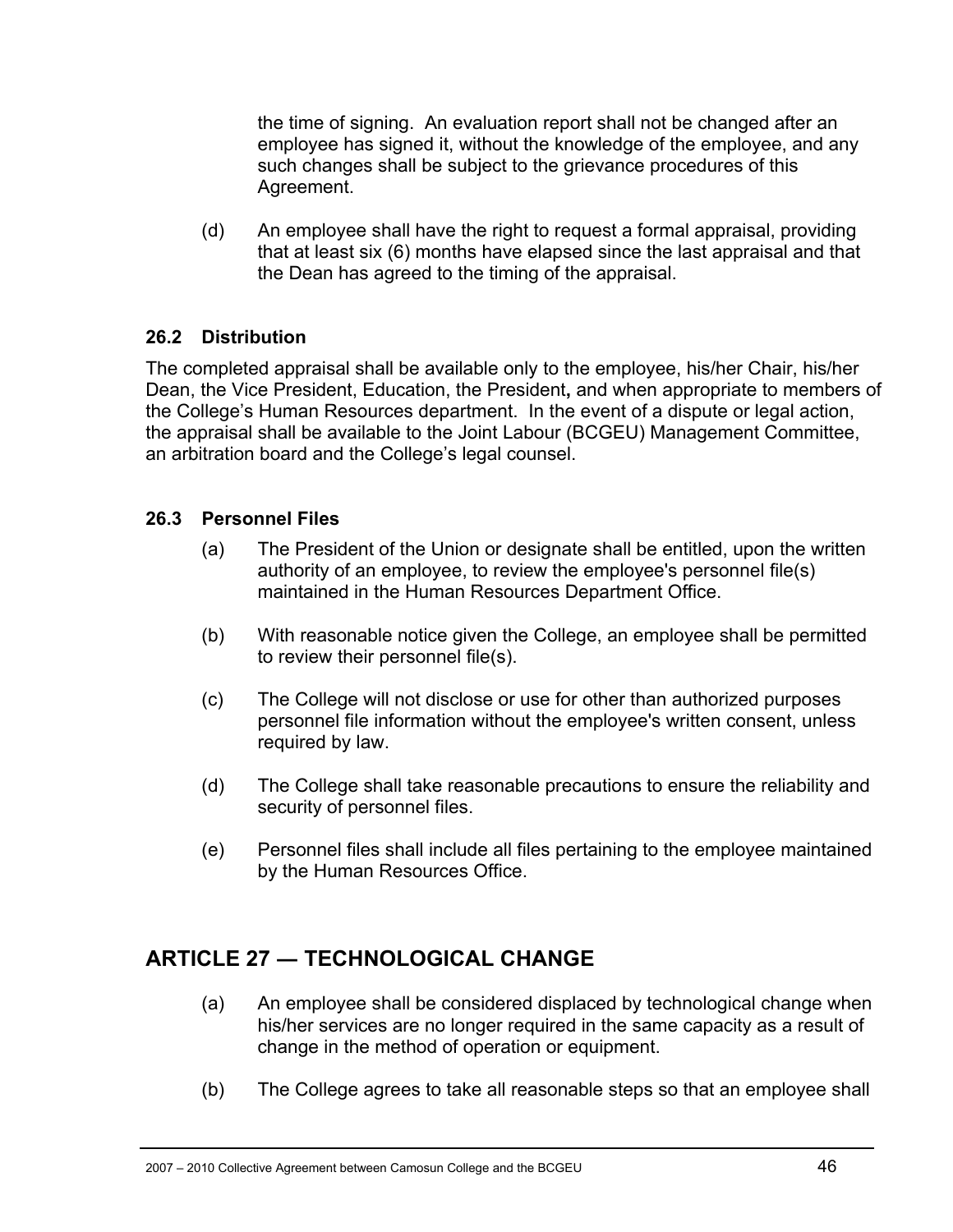not lose employment because of technological change. Every reasonable effort will be made by the College to utilize normal turnover of employees, to the extent that it arises during the period in which changes occur, to absorb employees displaced because of such change or changes. However, when necessary to reduce staff, it will be done as outlined in Clause 3 of the Agreement.

(c) Where the introduction of a technological change substantially alters the method of presentation or the content of an existing course, faculty members who may have responsibility for the course shall be consulted before the intended change is implemented.

### **ARTICLE 28 ― SENIORITY**

#### **28.1 Accumulation of Seniority**

- (a) Service seniority shall be defined as the length of continuous service with the College since the last date of hiring plus the aggregate length of all periods of employment with the College after April 1, 1980, where no break in service exceeds two (2) years. Such service seniority shall include all continuous service with the Public Service of British Columbia prior to the Meld which took place October 1, 1975.
- (b) Seniority shall continue to accumulate when an employee is on training leave, in accordance with Clause 3.3(a) or where the employee has been approved for accrual of seniority under Clause 10.6.
- (c) Employees on maternity, adoption, or parental leave shall continue to accumulate seniority.
- (d) If a continuing employee terminates their employment as a result of a decision to raise a dependent child (children), and is reemployed, upon application he/she shall be credited with length of service accumulated at the time of termination. The following conditions shall apply:
	- (1) the employee must have been a continuing employee with at least three (3) years of service seniority at the time of termination;
	- (2) the resignation must indicate the reason for termination;
	- (3) the break in service shall be for no longer than six (6) years; and during that time the employee must not have been engaged in remunerative employment for more than six (6) months;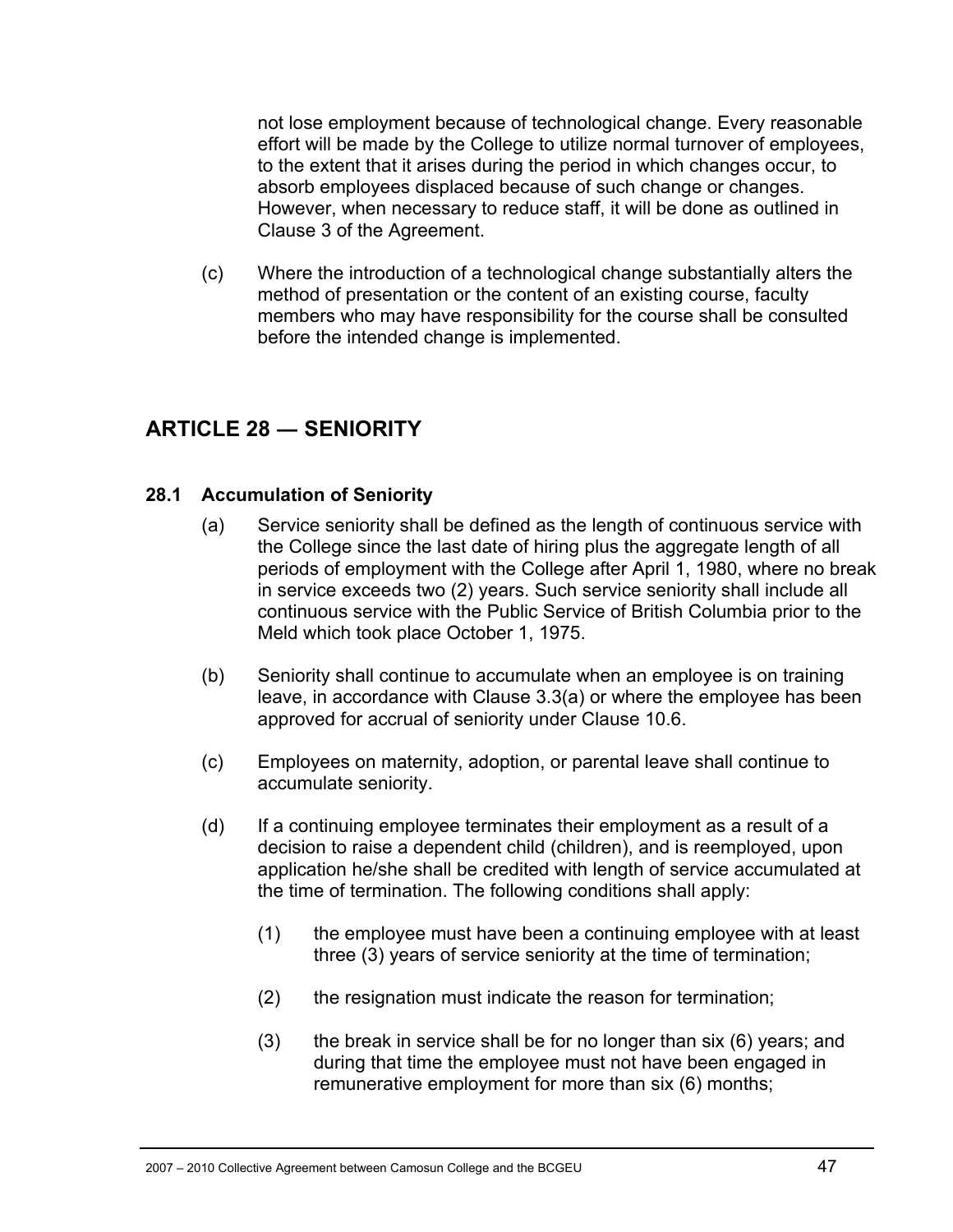- (4) the previous length of service shall not be reinstated until successful completion of the probationary period on reemployment.
- (e) A continuing employee who resigns his/her position and within sixty (60) days is reemployed as a continuing employee, shall upon application be credited with length of service accumulated at time of termination.
- (f) The College shall publish on November 1 of each year a seniority list of its continuing employees, including, for fulltime employees, the date of the next salary experience increment.

### **28.2 Loss of Seniority**

An employee shall lose his/her seniority in the event that:

- (a) he/she is discharged for just cause;
- (b) he/she voluntarily terminates his/her employment or position;
- (c) he/she is on layoff and their recall period as outlined in Clause 3.5(a) has expired;
- (d) he/she is unavailable or declines two (2) offers of reemployment in which the duration and nature of work is similar to that which he/she carried out prior to layoff.

### **ARTICLE 29 ― Post Retirement Employment**

- (a) Following retirement from the College, a previous employee may be appointed to a post-retirement position in his/her previous department. With the approval of the appropriate vice-president, the search to fill a specified post-retirement position may be restricted to retired faculty. The post-retirement appointment shall be for a period of two years, unless otherwise agreed to by the Employer and the employee. Appointments may be extended subject to mutual agreement between the College and the employee.
- (b) An employee who has retired and is subsequently appointed to a post-retirement position may work up to a fifty percent (50%) work load. Should an employee who has retired and who was in receipt of an early retirement incentive from the College be appointed to a post-retirement position prior to the period of time covered by the early retirement incentive, the employee shall repay the portion of the early retirement incentive covering the period of time subsequent to assuming the post-retirement position.
- (c) An employee covered by this article shall have the same health and welfare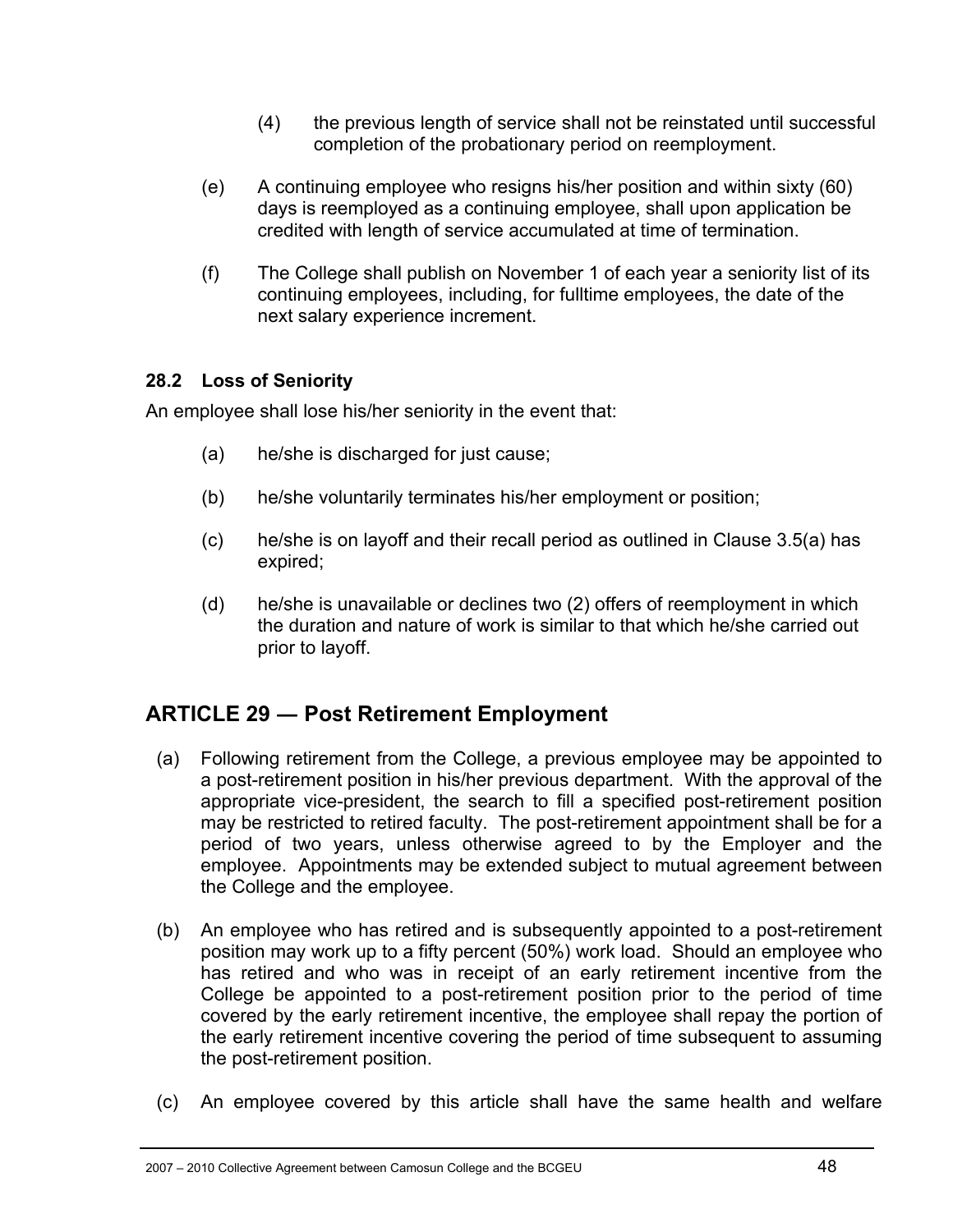benefit entitlement and rights under the Collective Agreement as continuing part time faculty members, except the right to revert to a full-time position under Article 1.3(b); the right to a continuing position under Letter of Understanding #2, and layoff provisions under Article 3.2, 3.3, 3.4, 3.5(a), and the obligation to donate or the right to withdraw from the Sick Leave bank under Article 15.3 or under Letter of Agreement #1 as it relates to Article 15.3.

- (d) If the appropriate Dean agrees, an employee covered by this article may participate in approved professional development activities.
- (e) An amount equal to the College's contribution to the College Pension Plan for the workload of the post-retirement position will be paid by the College to an employee nominated RRSP. This contribution shall continue to the same age as College Pension Plan contributions are required to be made by the College on behalf of faculty members not covered by this Article. The contribution under this Article is not available to and will not be paid to an employee covered by this article for whom the College is making contributions to the College Pension Plan.
- (f) If any provision of the Article conflicts with the terms of the College Pension Plan, then that provision will be deemed to be null and void and the parties will negotiate a provision to substitute for the provision rendered null and void which does not conflict with the College Pension Plan. All other provisions of this article will remain in full force and effect.

### **ARTICLE 30 ― COPIES OF COLLECTIVE AGREEMENT**

The Union and College agree to share equally the cost of producing copies of the Collective Agreement for distribution to all members. The document shall be printed by the College Print Shop.

# **ARTICLE 31 ― TERM OF AGREEMENT**

### **31.1 Term**

This agreement shall be binding and remain in full force and effect from the first day of April, 2010 to and including March 31, 2012 and shall continue from year to year thereafter, unless either party exercises its rights to commence collective bargaining as provided for in the Statutes of the Province of British Columbia.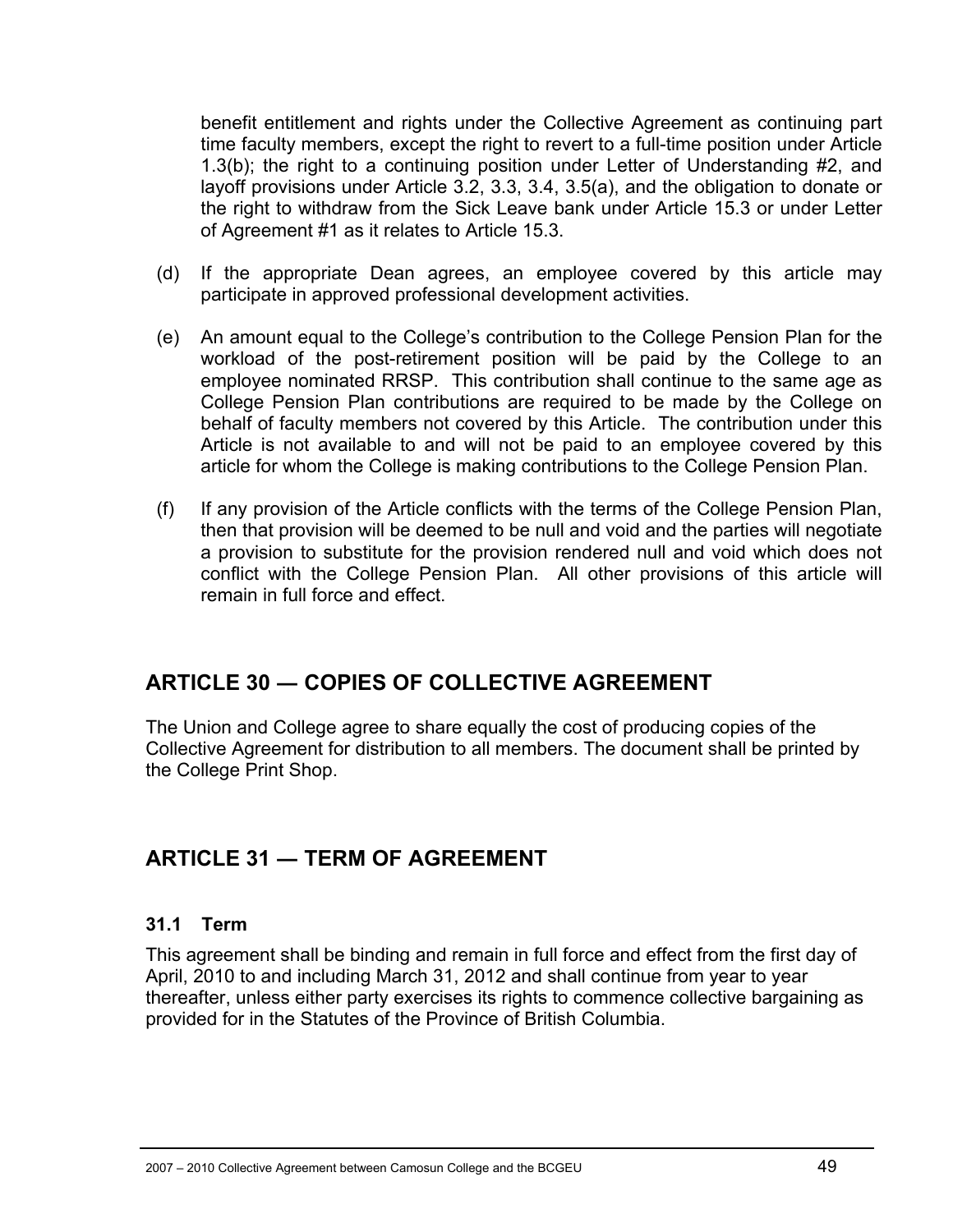#### **31.2 Extension of Anniversary Date**

If negotiations extend beyond the anniversary date of the Agreement, both Parties shall adhere fully to the provisions of this Agreement during the period of bona fide collective bargaining.

#### **31.3 Revisions to Agreement**

All revisions to the Agreement mutually agreed upon shall, unless otherwise specified, apply retroactively to the expiry date.

#### **SIGNED ON BEHALF OF:**

| <b>Camosun College</b>                           | <b>BCGEU</b>                                  | <b>PSEA Board</b><br>of Directors |
|--------------------------------------------------|-----------------------------------------------|-----------------------------------|
| Kathryn Laurin<br>President                      | Darryl Walker<br>President                    | John Bowman<br>Chair              |
| Date                                             | Date                                          | Date                              |
| Peter Sanderson<br>Acting Executive Director, HR | Steve Iverson<br><b>Bargaining Unit Chair</b> |                                   |
| Date                                             | Date                                          |                                   |
|                                                  | Lori Strom<br><b>Staff Representative</b>     |                                   |
|                                                  | Date                                          |                                   |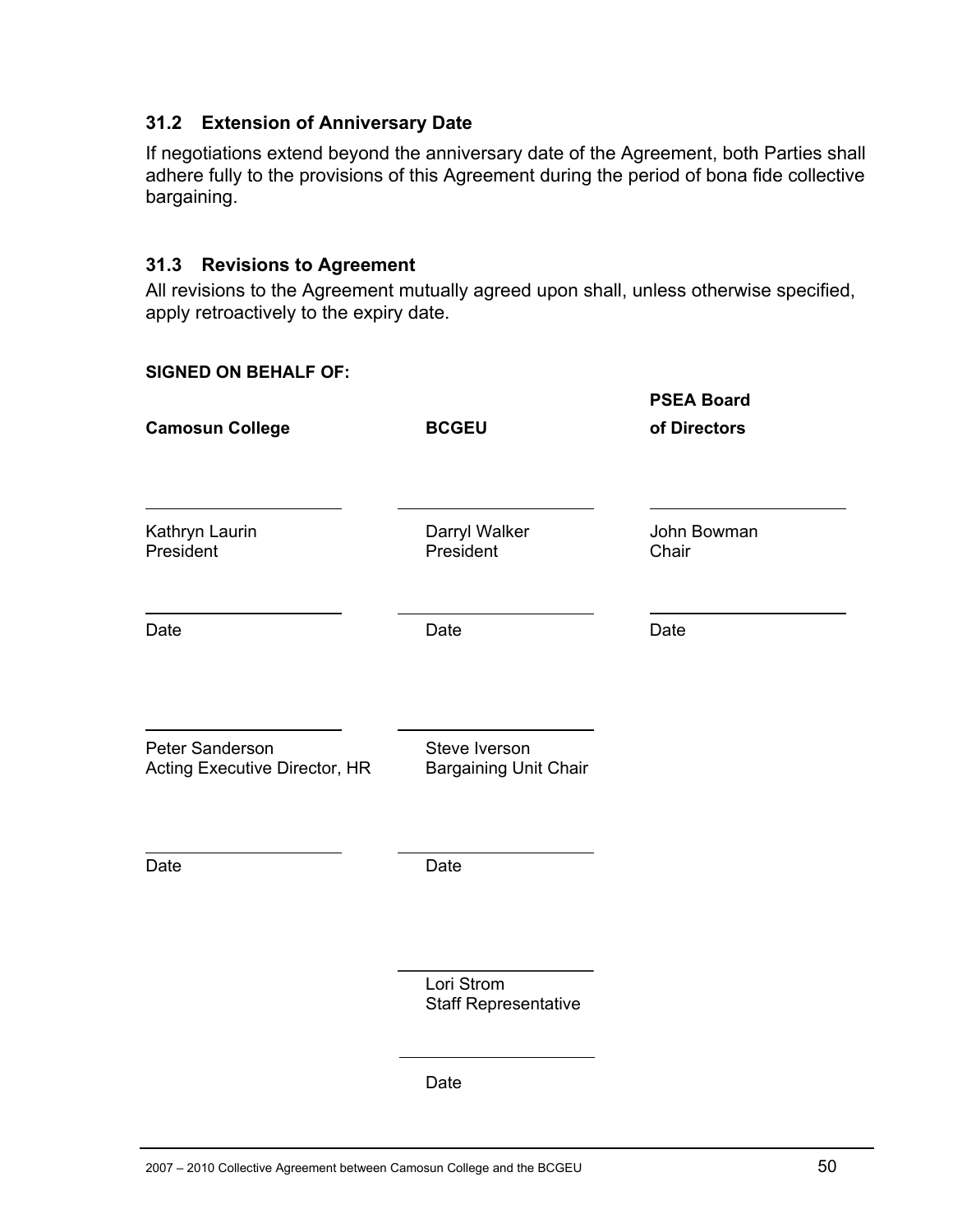### **APPENDIX A**

### **STANDARDS AND ETHICS COMMITTEE**

#### **1. MEMBERSHIP**

The Committee shall consist of:

- (a) one (1) BCGEU member elected from the Health & Human Services Division;
- (b) five (5) BCGEU members elected from the Interurban Campus;
- (c) two (2) Deans.

#### **2. TERMS OF OFFICE**

The members of the Committee shall serve from April 1 until the following March 31. Members may serve additional terms.

#### **3. CHAIRPERSON OF THE COMMITTEE**

The Chairperson shall be elected by the members of the Committee.

#### **4. DUTIES OF THE COMMITTEE**

- (a) To establish a Code of Standards and Ethics.
- (b) To direct the Bursar in the allocation of professional development funds subject to College policy and guidelines for funding limits and reporting procedures.
- (c) To review request for additional sick leave and to make recommendations to the Vice President, Education concerning withdrawals from the Sick Leave Bank.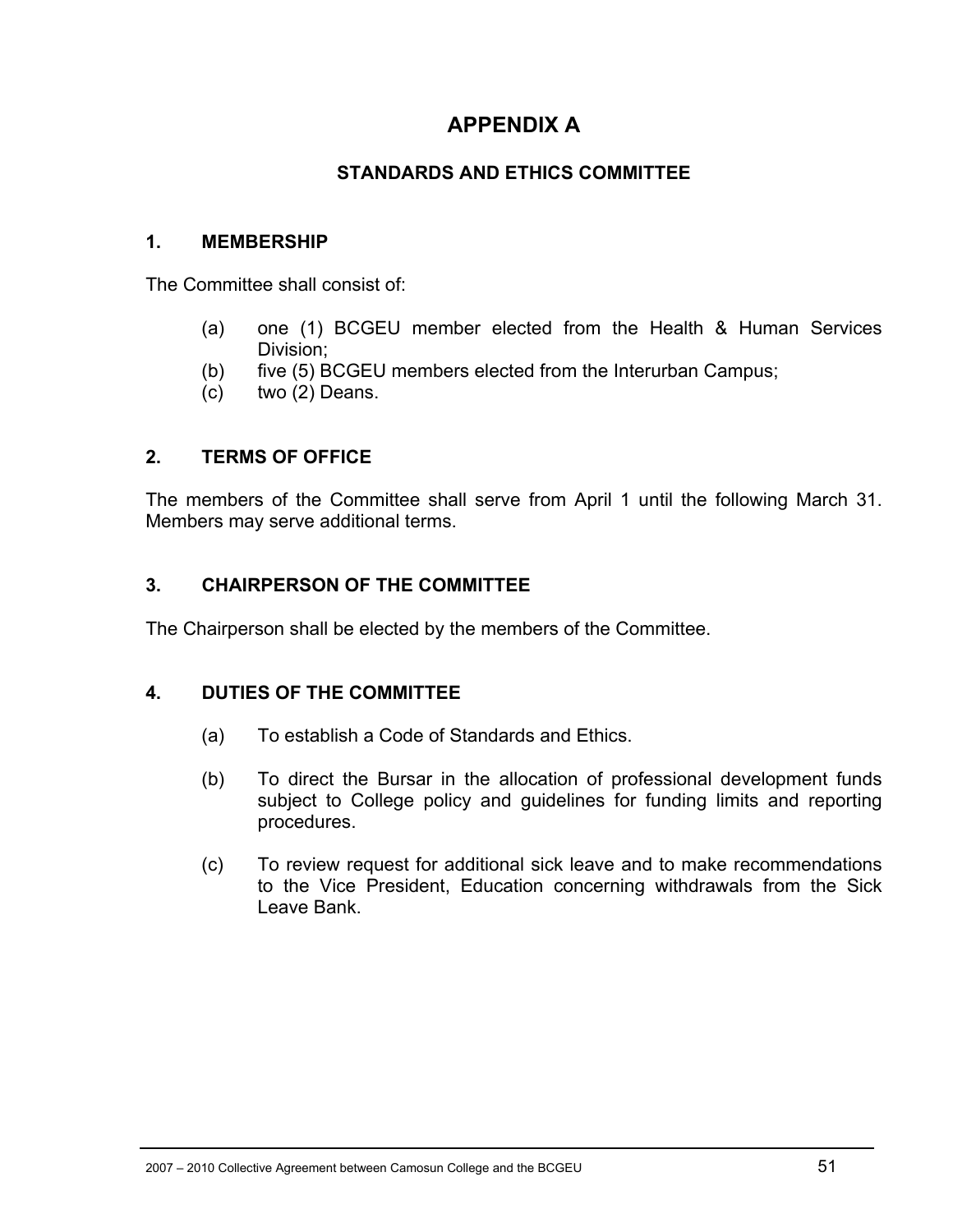### **APPENDIX B**

### **PROVINCIAL SALARY SCALE INCLUDING 2% STIPEND**

| <b>Common Grid Plus 2% Stipend</b> |              |              |
|------------------------------------|--------------|--------------|
| <b>Steps</b>                       | 2010/11      | 2011/12      |
| 1                                  | \$<br>84,896 | \$<br>84,896 |
| $\overline{c}$                     | \$<br>79,529 | \$<br>79,529 |
| 3                                  | \$<br>74,081 | \$<br>74,081 |
| 4                                  | \$<br>71,048 | \$<br>71,048 |
| 5                                  | \$<br>68,446 | \$<br>68,446 |
| 6                                  | \$<br>65,844 | \$<br>65,844 |
| 7                                  | \$<br>63,242 | \$<br>63,242 |
| 8                                  | \$<br>60,639 | \$<br>60,639 |
| 9                                  | \$<br>58,037 | \$<br>58,037 |
| 10                                 | \$<br>55,435 | \$<br>55,435 |
| 11                                 | \$<br>52,833 | \$<br>52,833 |

#### **BCGEU CHAIR STIPEND: \$3,537**

**Step 2A equals \$77,341**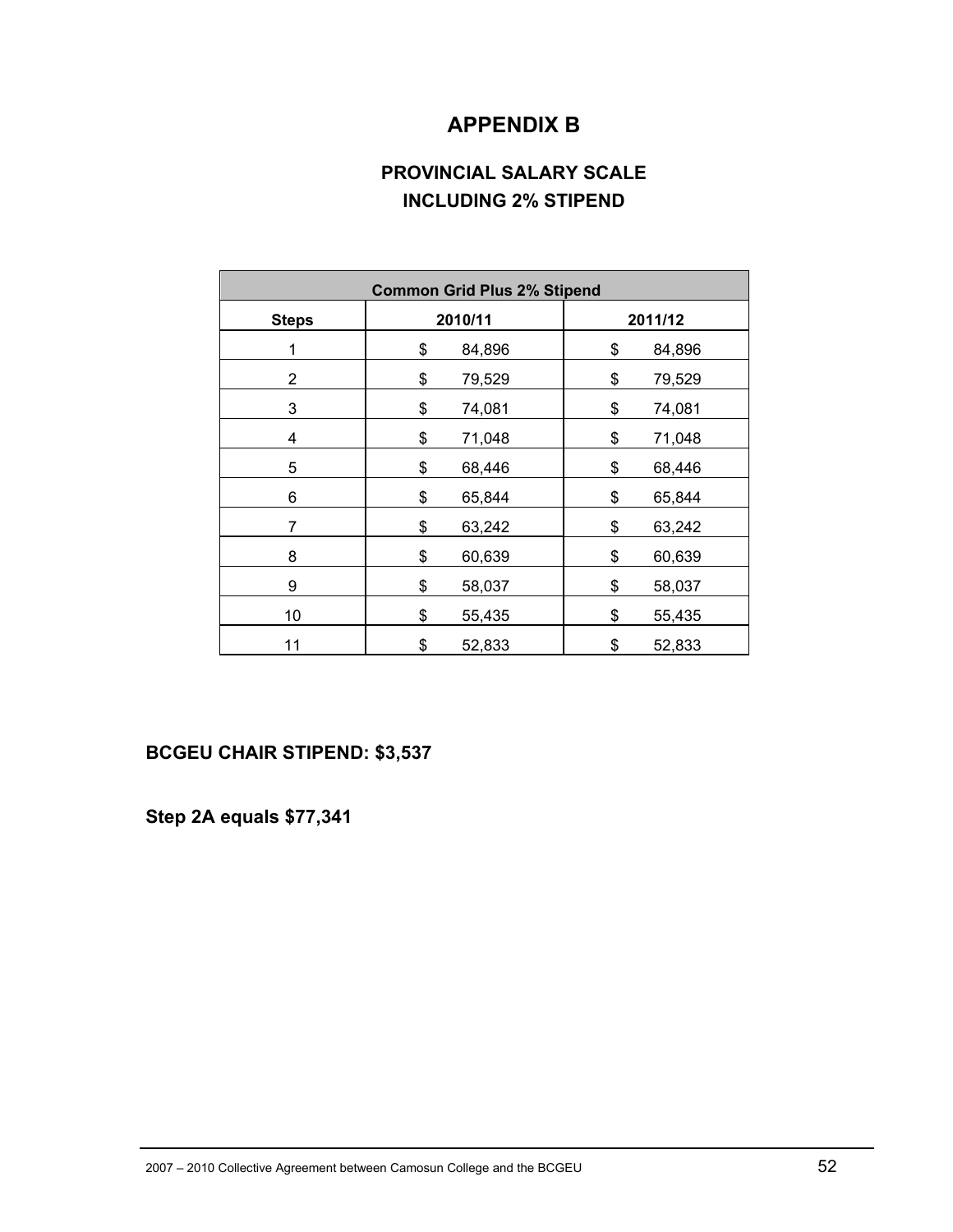# **APPENDIX C**

### **REDUCTION IN STAFF FLOWCHART**

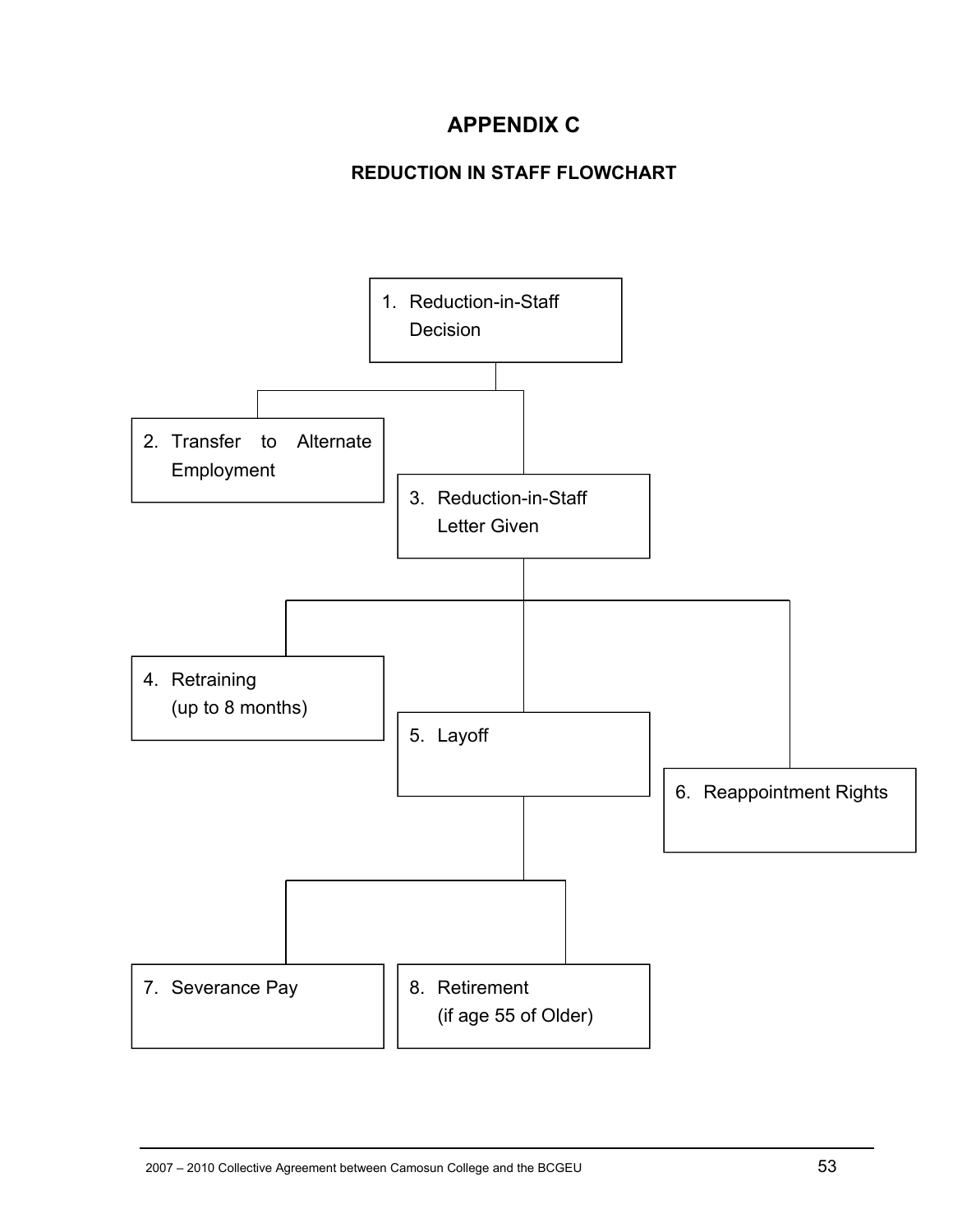### **FLOWCHART ACTIVITY DESCRIPTION**

- 1. Reduction in staff due to changes in enrolment, deletion of a program, technological change or for budgetary reasons. [Clause 3.1] Individual is identified based on seniority within a department, discipline or specialty. [Clause 3.2]
- 2. Employee is transferred if there is an available position for which he is well qualified. [Clause 3.2(a)]

OR

- 3. Reduction in staff letter is sent by the President giving four (4) months of notice excluding annual holidays. [Clause 3.1] Letter specifies reasons for layoff.
- 4. Employee with at least five (5) years of service may receive up to eight (8) months of paid leave to retrain if there is an available position. [One currently unfilled or confirmed to become vacant within retraining period.] Program of retraining is developed in consultation with employee. [Clause 3.3(a)]

### OR

- 5. If a retraining opportunity does not exist, employee is laid off at end of notice period.
- 6. A laid off employee may choose to retain recall rights for reappointment should suitable vacancies arise. Length of term of recall rights is governed by length of seniority. [Clause 3.5(a)]

### OR

7. A laid off employee may choose to forfeit all recall rights and receive a severance payment of one-half (½) of one (1) month's salary for each fulltime equivalent year of service to a maximum of six (6) months of pay. [Clause 3.5(b)]

### OR

8. An employee between the ages of 55 and 64 may choose to retire. In addition to pension benefits, the employee receives up to six (6) months pay as severance [Clause 3.5(b)], and a payout of one-half  $(\frac{1}{2})$  of accumulated sick leave entitlement. [Clause 15.2]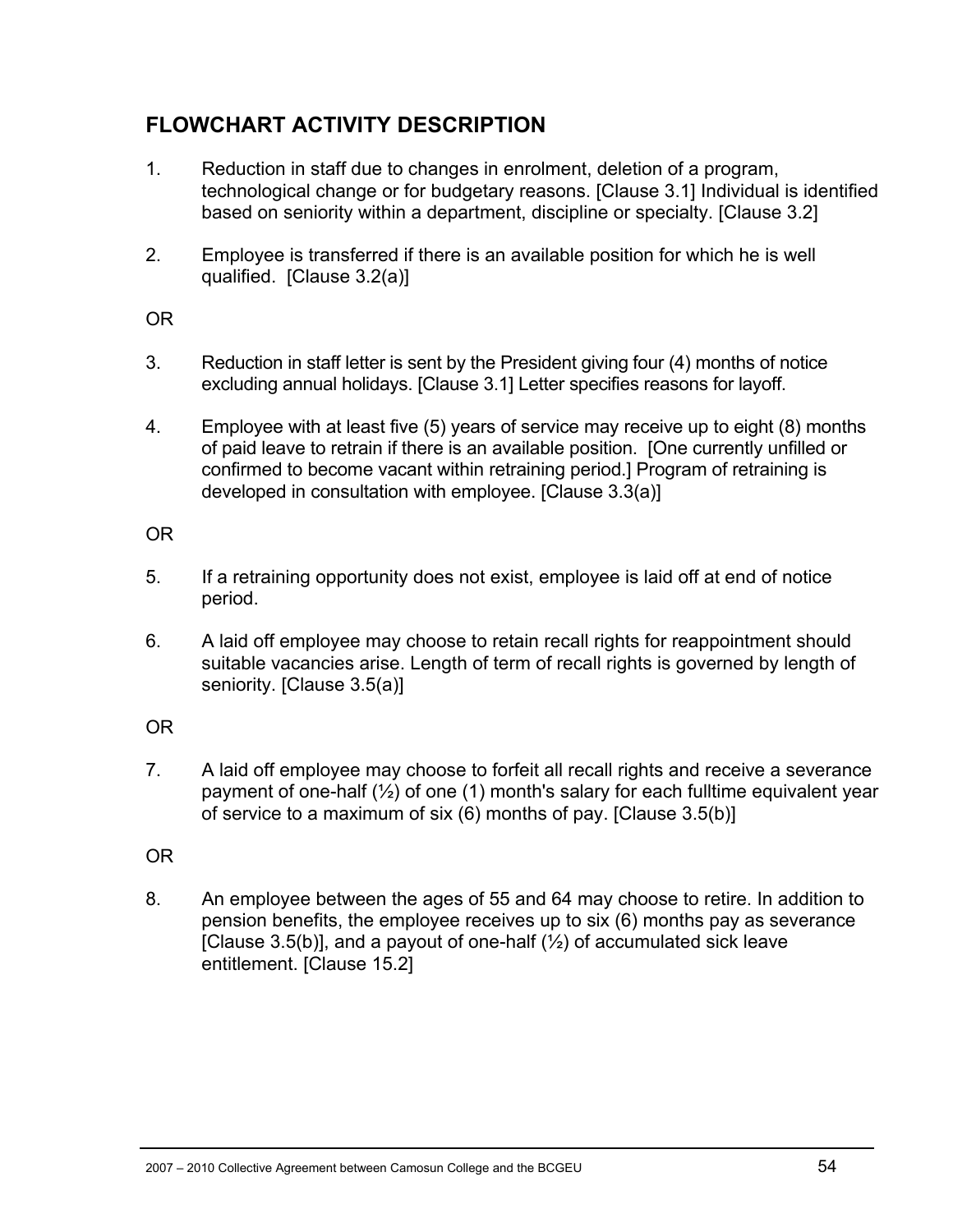### **APPENDIX D**

### **ADVANCED PLACEMENT**

A joint faculty administration committee will process and review all applications related to Appendix D and shall forward their recommendation to the Vice President, Education. The committee will be comprised of the Bargaining Unit Chair, and another member to be selected by the chair and two representatives from College administration.

This clause only applies to faculty already employed on probationary or continuing appointments.

An employee will be eligible for an increment upon submission of one or more of the following:

- 1. Presentation of a transcript from a recognized College or University showing successful completion of the equivalent of one academic year of fulltime study relevant to the College role of the faculty member.
- 2. Presentation of documentation showing an accumulated total of four hundred twenty (420) hours of participation in relevant formal learning situations (classroom, laboratories...) in which some form of participant evaluation occurred.
- 3. Presentation of documentation showing a cumulated total of eight hundred forty (840) hours of work experience and/or private study relevant to the professional field of the faculty member.
- 4. Completion of another combination of study and/or research, and/or work experience which was preplanned and approved by a committee struck by the President which includes the appropriate Dean and a member of the faculty.
- 5. Presentation of documentation showing successful completion of a second Journeyman Certificate, earned following an indentured apprenticeship, or professional qualifications or Journeyman Certificate resulting from study/experience equivalent to either 1, 2 or 3 above, or prorated combination, in a trade area relevant to the professional field of the faculty member. This qualification must be sanctioned by a government licensing agency.

An increment will not be awarded under Clause 5.1(b) when the same activity or activities, which are to a large extent duplicated, have previously been applied in the determination of category or step placement.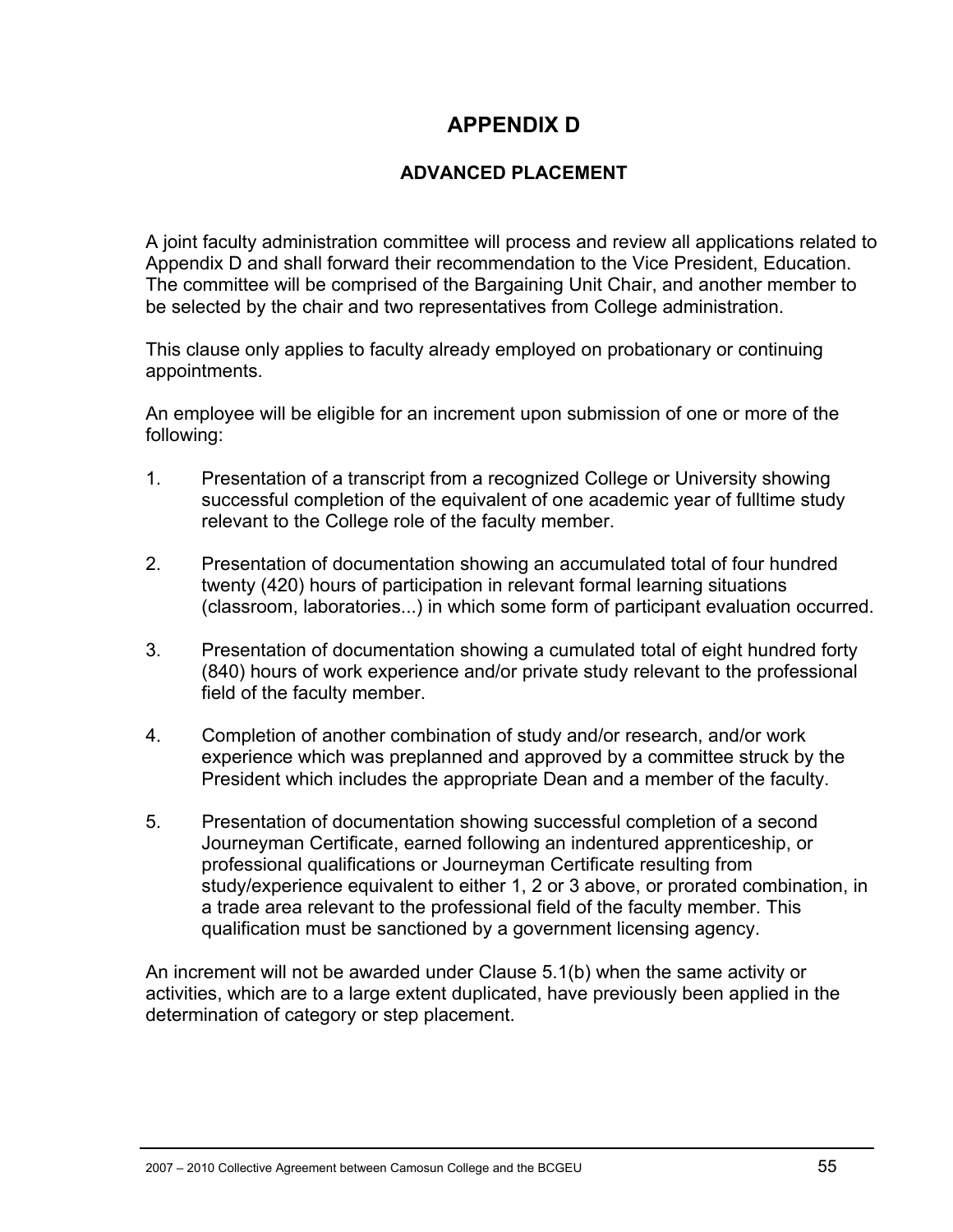### **LETTER OF UNDERSTANDING #1**

between

#### CAMOSUN COLLEGE

and

#### B.C. GOVERNMENT AND SERVICE EMPLOYEES' UNION

### **Re: Family Illness (Clause 14.5) Compassionate Leave (Clause 14.6) and Sick Bank Donations (Clause 15.3)**

It is hereby agreed that the maximum personal sick leave time that may be used for Family Illness and Compassionate Leave is five (5) days per year in total. It is further agreed that the donation to the Sick Bank may not exceed one (1) day per year. This will result in assurance of at least twelve (12) days of sick leave for an employee's own use out of an annual grant of eighteen (18) days.

It is further understood that where any employee requires further days for family illness or compassionate leave, up to the maximum number of days allowed within each of the relevant clauses, such extra days may be obtained through application to the Sick Leave Bank.

#### **SIGNED ON BEHALF OF:**

| <b>CAMOSUN COLLEGE</b>                    | <b>BCGEU</b>                                  |
|-------------------------------------------|-----------------------------------------------|
| Kathryn Laurin<br>President               | Lori Strom<br><b>Staff Representative</b>     |
| Date                                      | Date                                          |
| Peter Sanderson<br>Executive Director, HR | Steve Iverson<br><b>Bargaining Unit Chair</b> |
| Date                                      | Date                                          |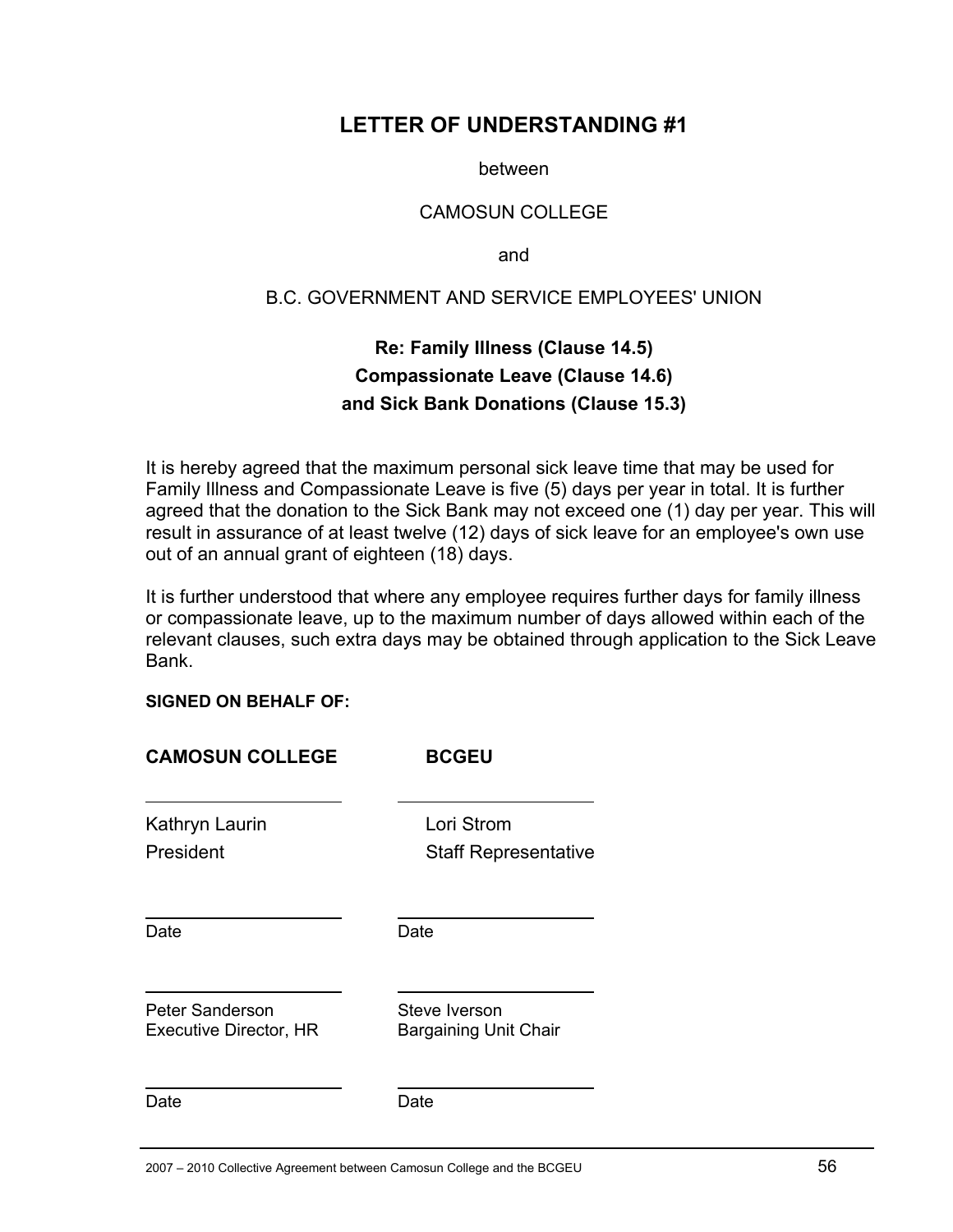### **LETTER OF UNDERSTANDING #2**

#### between

#### CAMOSUN COLLEGE

#### and

### B.C. GOVERNMENT AND SERVICE EMPLOYEES' UNION

### **Re: Principles of Agreement**

### **for the Implementation of Article 6 – Common Agreement (Regularization) between Camosun College and BCGEU Vocational Instructors: Regularization**

It is the desire of the Parties to facilitate conversion of eligible vocational instructors to regular appointment. Consequently, the Parties agree to this *Letter of Understanding* outlining the principles for regularization.

#### **Appointment Categories**

Employees shall be appointed to one of the following two appointment categories:

- 1. Continuing (full-time or part-time)
- 2. Term (non-regular)

### **Conversion to a Regular Appointment**

- 1. A term (non-regular) employee shall be reviewed for conversion to a continuing appointment when:
	- a. An employee has worked at least two consecutive years at a workload of 50% or greater (18 full-time equivalent weeks or greater) in each of two consecutive years; or
	- b. An employee has performed a workload of at least 120% (at least 43 fulltime equivalent weeks) over at least two consecutive years; and
	- c. The employee has received a satisfactory evaluation. An employee will be deemed to have received a satisfactory evaluation if one has not been undertaken by the College;
- 2. The employee shall be converted if there is a reasonable expectation of an ongoing workload assignment for which the employee is qualified, of at least 50%, in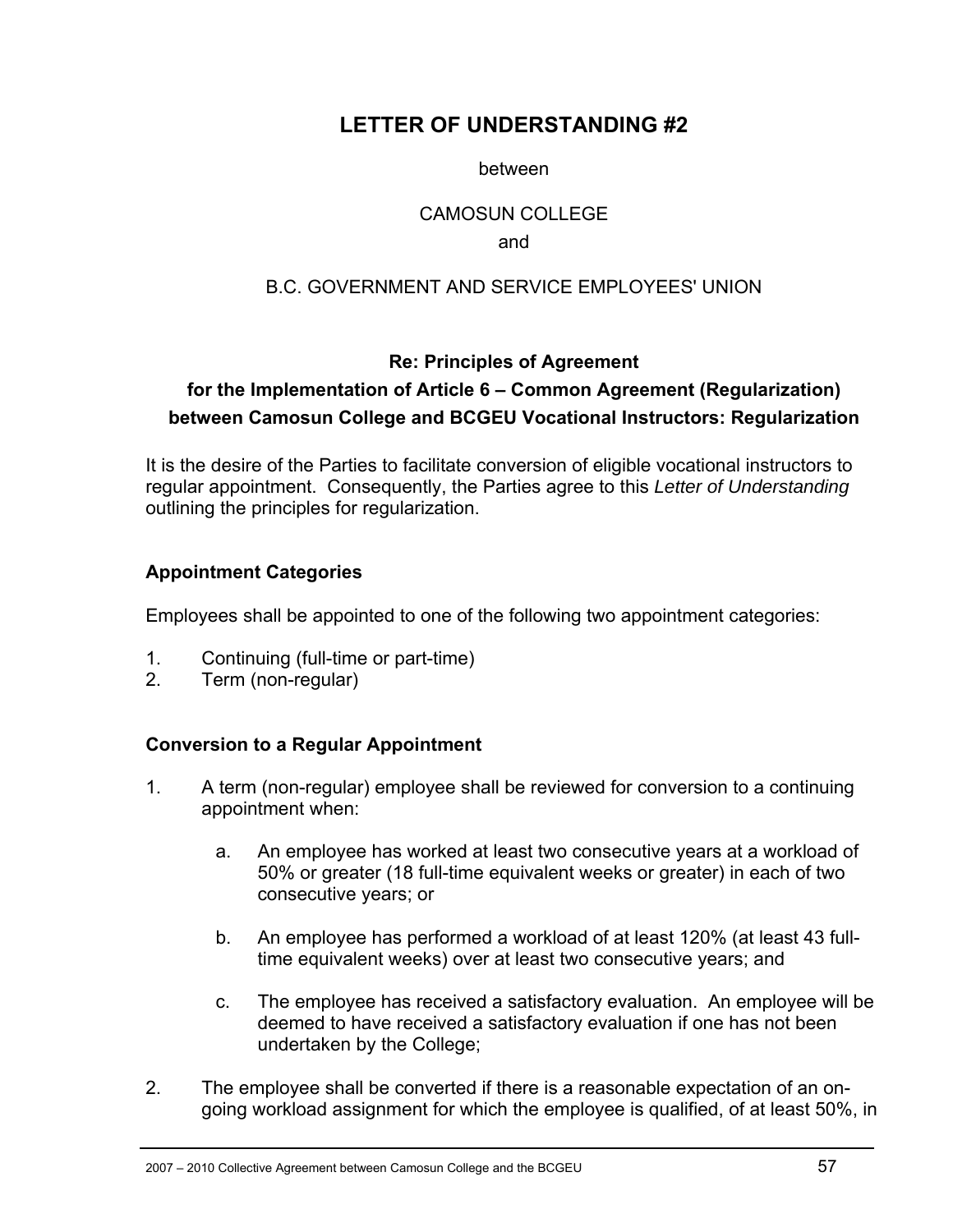the year immediately subsequent to that in which the conversion arises.

- 3. The employee's conversion to a Continuing appointment will become effective on the first day of the month following the date on which the employee meets the conversion criteria. Salary and College-paid benefits will begin on the date on which the available on-going workload begins.
- 4. Regularization will be a standing item on the Joint Labour Management Committee meeting agenda.

#### **SIGNED ON BEHALF OF:**

| <b>CAMOSUN COLLEGE</b>                                  | <b>BCGEU</b>                                  |
|---------------------------------------------------------|-----------------------------------------------|
| Kathryn Laurin<br>President                             | Lori Strom<br><b>Staff Representative</b>     |
| Date                                                    | Date                                          |
| <b>Peter Sanderson</b><br><b>Executive Director, HR</b> | Steve Iverson<br><b>Bargaining Unit Chair</b> |
| Date                                                    | Date                                          |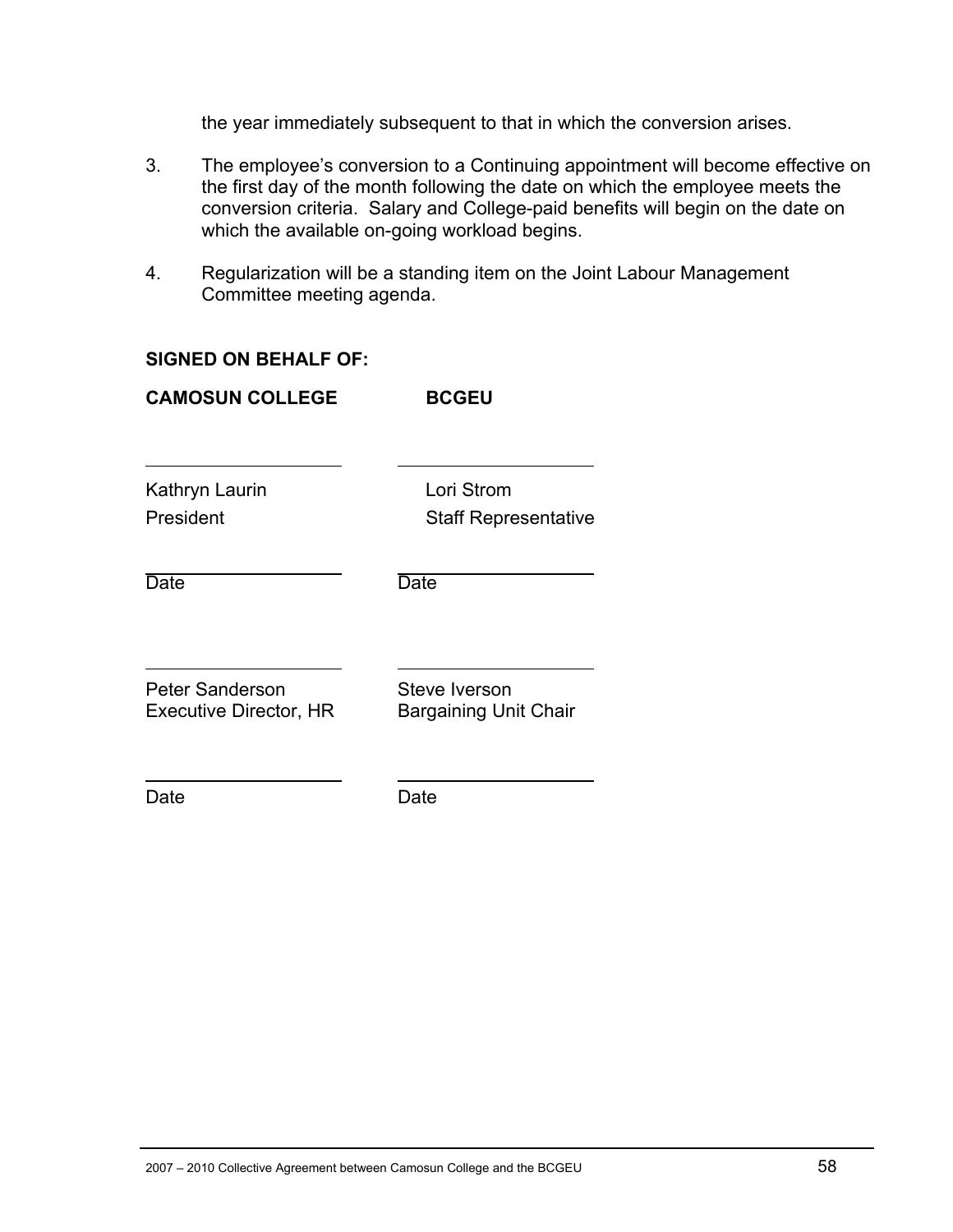### **LETTER OF UNDERSTANDING #3**

between

#### CAMOSUN COLLEGE

and

#### B.C. GOVERNMENT AND SERVICE EMPLOYEES' UNION

#### **AS PER THE COMMON AGREEMENT**

#### **Re: Article 14 – Maternity and Parental Leave and regarding Supplemental Employment Benefit Plan for Maternity and Parental Leave**

Effective April 1, 2002, when on maternity or parental leave, an employee will receive a supplemental payment added to Employment Insurance benefits as follows:

- (a) For the first two (2) weeks of maternity leave an employee shall receive one hundred percent (100%) of her salary calculated on her average base salary.
- (b) For a maximum of fifteen (15) additional weeks of maternity leave the employee shall receive an amount equal to the difference between the Employment Insurance benefits and ninety-five percent (95%) of her salary calculated on her average base salary.
- (c) For up to a maximum of thirty-five (35) weeks of parental leave, the biological mother shall receive an amount equal to the difference between the Employment Insurance benefits and eighty-five percent (85%) of the employee's salary calculated on her average base salary.
- (d) For up to a maximum of thirty-seven (37) weeks of parental leave, the biological father or adoptive parent shall receive an amount equal to the difference between the Employment Insurance benefits and eighty-five percent (85%) of the employee's salary calculated on his/her average base salary.
- (e) The average base salary for the purpose of (a) through (d) is the employee's average base salary for the twenty-six (26) weeks preceding the maternity or parental leave. If the employee has been on unpaid leave for part of the preceding twenty-six (26) weeks, then up to four (4) weeks of that unpaid leave will be subtracted from the twenty-six (26) weeks for the purpose of calculating the average base salary.